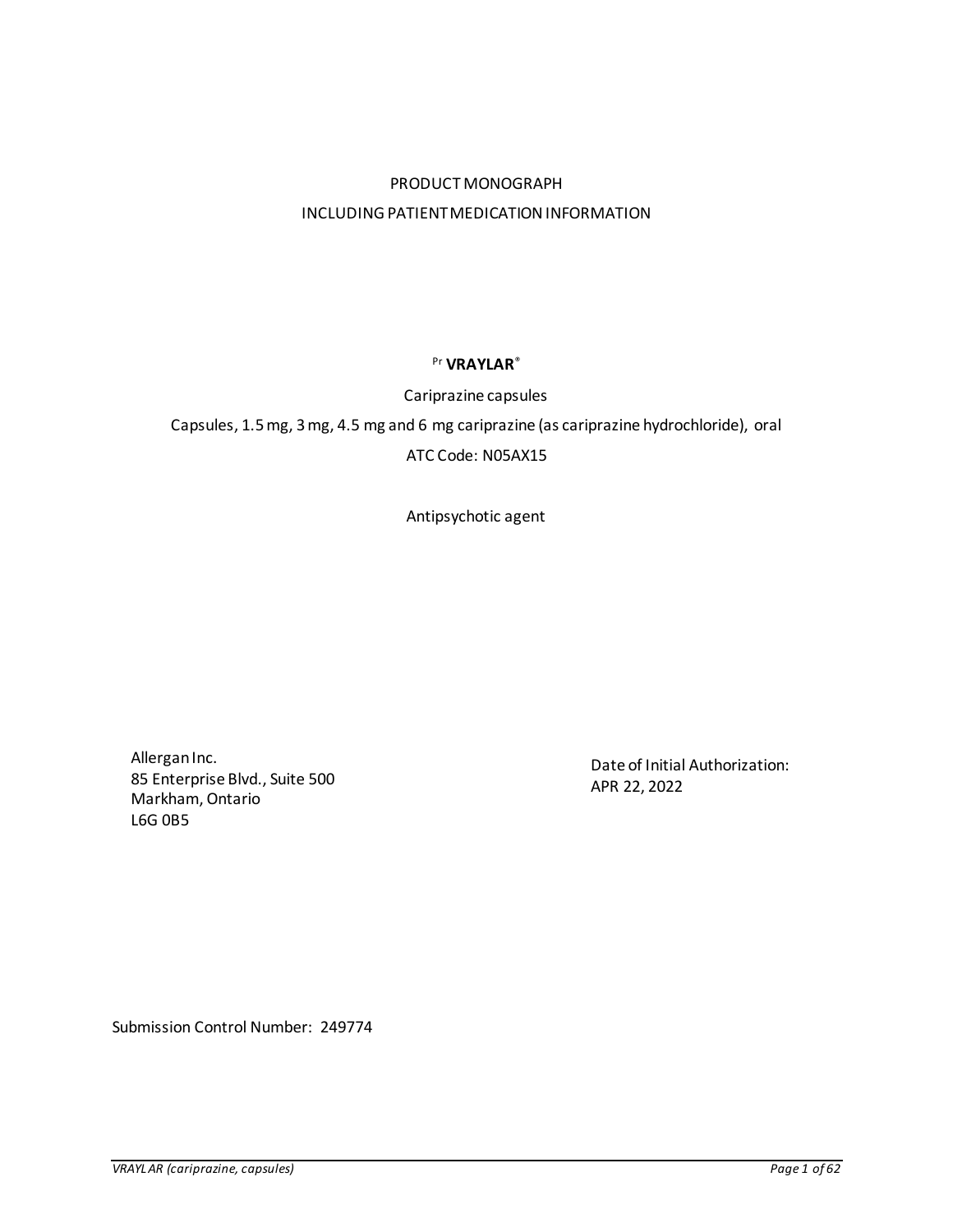# <span id="page-1-0"></span>**RECENT MAJOR LABEL CHANGES**

Not applicable

## <span id="page-1-1"></span>**TABLE OF CONTENTS**

Sections or subsections that are not applicable at the time of authorization are not listed.

| 1              |     |  |  |  |  |
|----------------|-----|--|--|--|--|
|                | 1.1 |  |  |  |  |
|                | 1.2 |  |  |  |  |
| $\overline{2}$ |     |  |  |  |  |
| 3              |     |  |  |  |  |
| 4              |     |  |  |  |  |
|                | 4.1 |  |  |  |  |
|                | 4.2 |  |  |  |  |
|                | 4.4 |  |  |  |  |
|                | 4.5 |  |  |  |  |
| 5              |     |  |  |  |  |
| 6              |     |  |  |  |  |
| 7              |     |  |  |  |  |
|                | 7.1 |  |  |  |  |
|                |     |  |  |  |  |
|                |     |  |  |  |  |
|                |     |  |  |  |  |
|                |     |  |  |  |  |
| 8              |     |  |  |  |  |
|                | 8.1 |  |  |  |  |
|                | 8.2 |  |  |  |  |
|                | 8.3 |  |  |  |  |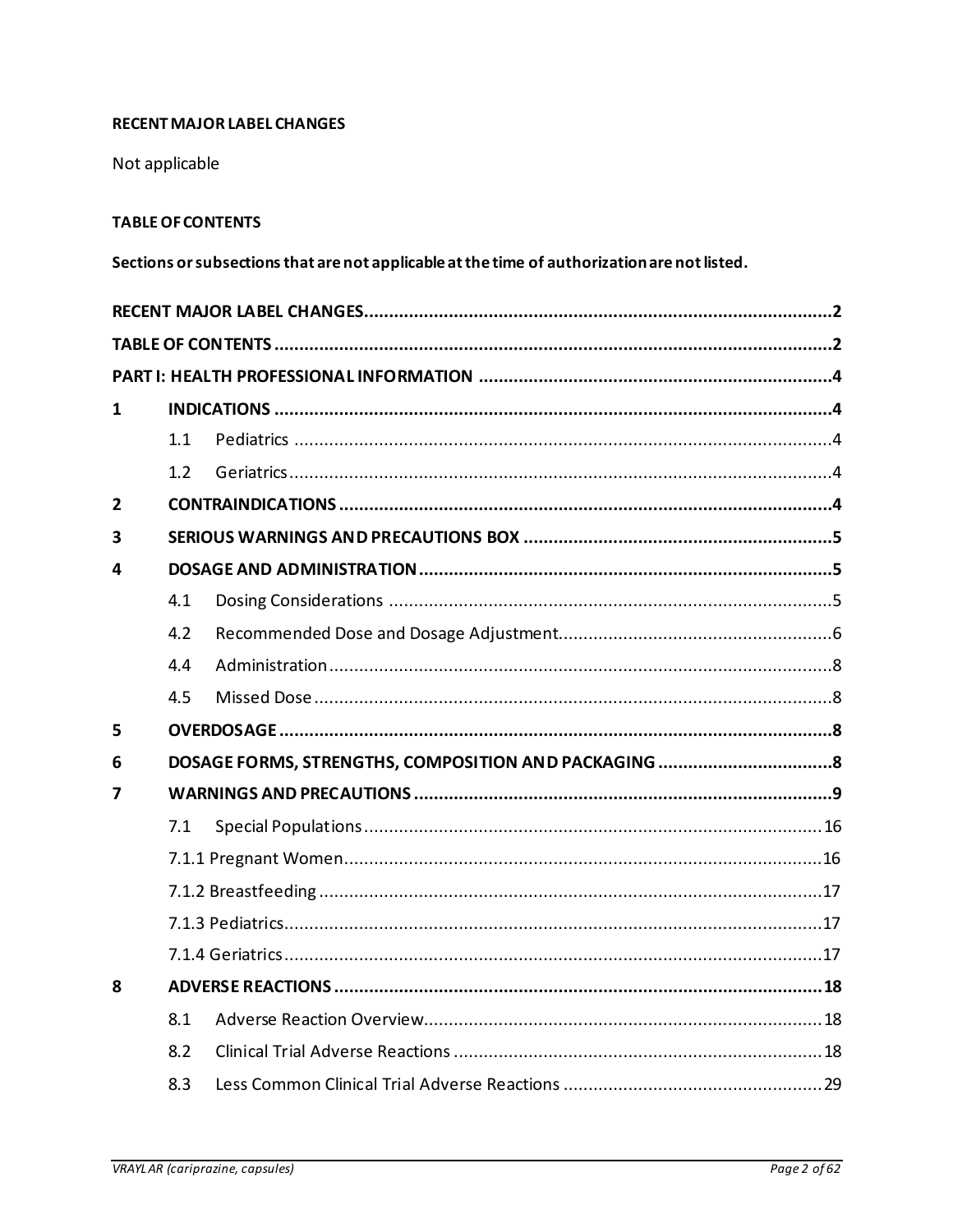|    | 8.4<br>Abnormal Laboratory Findings: Hematologic, Clinical Chemistry and Other |  |  |  |  |
|----|--------------------------------------------------------------------------------|--|--|--|--|
|    | 8.5                                                                            |  |  |  |  |
| 9  |                                                                                |  |  |  |  |
|    | 9.1                                                                            |  |  |  |  |
|    | 9.2                                                                            |  |  |  |  |
|    | 9.3                                                                            |  |  |  |  |
|    | 9.4                                                                            |  |  |  |  |
|    | 9.5                                                                            |  |  |  |  |
|    | 9.6                                                                            |  |  |  |  |
|    | 9.7                                                                            |  |  |  |  |
| 10 |                                                                                |  |  |  |  |
|    | 10.1                                                                           |  |  |  |  |
|    | 10.2                                                                           |  |  |  |  |
|    | 10.3                                                                           |  |  |  |  |
| 11 |                                                                                |  |  |  |  |
| 12 |                                                                                |  |  |  |  |
|    |                                                                                |  |  |  |  |
| 13 |                                                                                |  |  |  |  |
| 14 |                                                                                |  |  |  |  |
|    | 14.1                                                                           |  |  |  |  |
|    |                                                                                |  |  |  |  |
|    |                                                                                |  |  |  |  |
|    |                                                                                |  |  |  |  |
| 15 |                                                                                |  |  |  |  |
| 16 |                                                                                |  |  |  |  |
|    |                                                                                |  |  |  |  |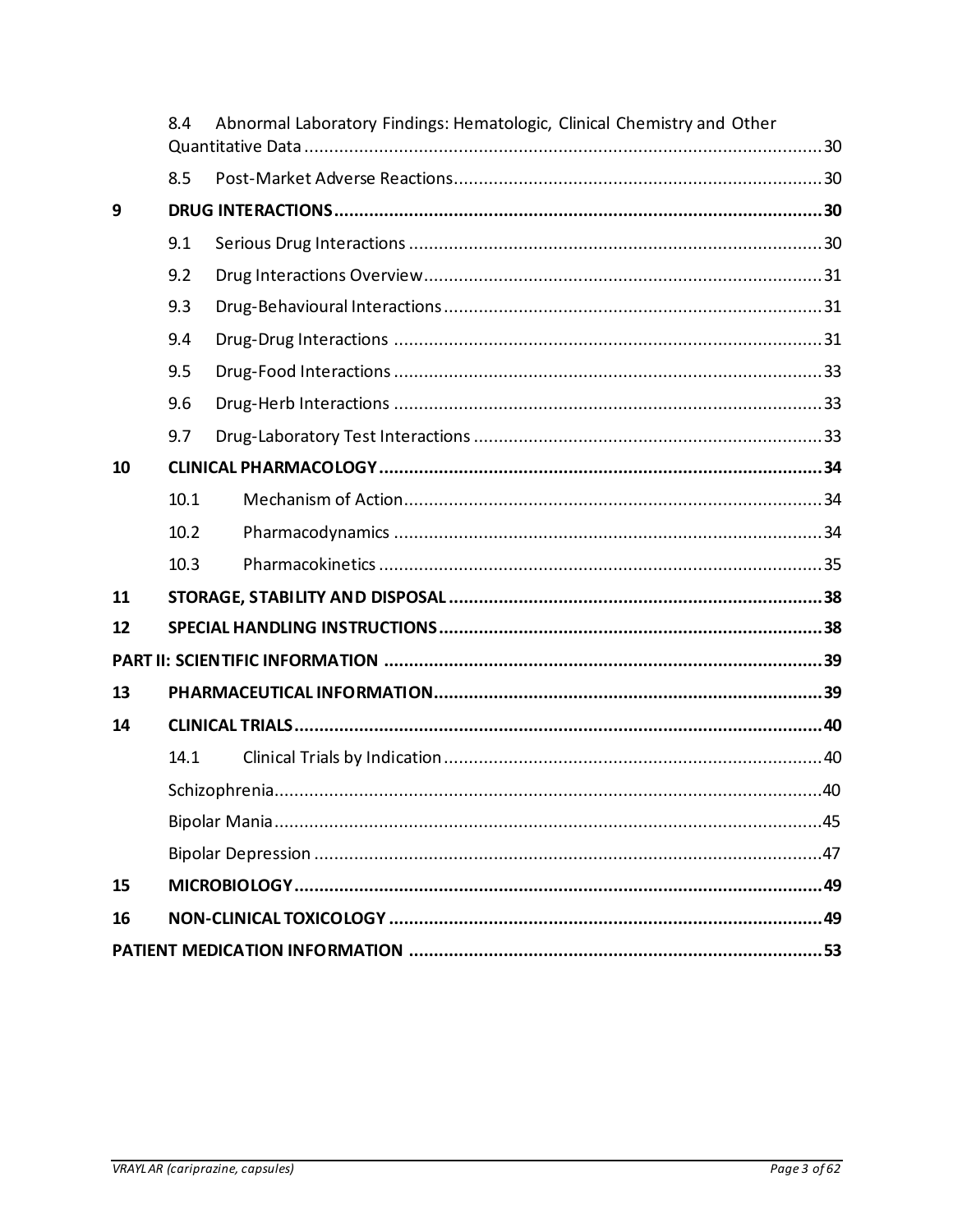## <span id="page-3-0"></span>**PART I: HEALTH PROFESSIONAL INFORMATION**

## <span id="page-3-1"></span>**1 INDICATIONS**

### **Schizophrenia**

VRAYLAR (cariprazine) is indicated for:

• the treatment of schizophrenia in adults.

In controlled clinical trials, VRAYLAR was found to improve both positive and negative symptoms.

## **Bipolar I disorder**

VRAYLAR is indicated as monotherapy for:

- Bipolar Mania: acute management of manic or mixed episodes associated with bipolar I disorder in adults, and
- Bipolar Depression: acute management of depressive episodes associated with bipolar I disorder in adults.

The efficacy of VRAYLAR for long-term use has not been systematically evaluated in controlled studies for bipolar mania and depression (See [14 CLINICAL TRIALS](#page-39-0)). The physician who elects to use VRAYLAR for extended periods should periodically re-evaluate the long-term usefulness of the drug for the individual patient.

## <span id="page-3-2"></span>**1.1 Pediatrics**

Pediatrics (< 18 years of age): No data are available to Health Canada; therefore, Health Canada has not authorized an indication for pediatric use.

## <span id="page-3-3"></span>**1.2 Geriatrics**

Geriatrics: VRAYLAR is not indicated in elderly patients with dementia. See [3 SERIOUS WARNINGS AND](#page-4-0)  [PRECAUTIONS BOX.](#page-4-0) The safety and efficacy of VRAYLAR have not been systematically evaluated in patients 65 years of age or older. Caution should be used when treating geriatric patients. See [7.1.4Geriatrics](#page-16-2) an[d 10.3 Pharmacokinetics.](#page-34-0)

### <span id="page-3-4"></span>**2 CONTRAINDICATIONS**

VRAYLAR is contraindicated:

- in patients who are hypersensitive to this drug or to any ingredient in the formulation, including any non-medicinal ingredient, or component of the container. For a complete listing, see 6 [DOSAGE](#page-7-3)  [FORMS, STRENGTHS, COMPOSITION AND PACKAGING](#page-7-3).
- With concomitant use of strong and moderate CYP3A4 inhibitors. Se[e 9.4 Drug-Drug Interactions](#page-30-2) and [9.5 Drug-Food Interactions](#page-32-0). Due to the slow elimination of cariprazine and its metabolites, treatment with strong and moderate CYP3A4 inhibitors must be initiated at least 2 weeks after VRAYLAR discontinuation.
- With concomitant use of strong and moderate CYP3A4 inducers. Se[e 9.4 Drug-Drug Interactions](#page-30-2) and [9.6 Drug-Herb Interactions](#page-32-1).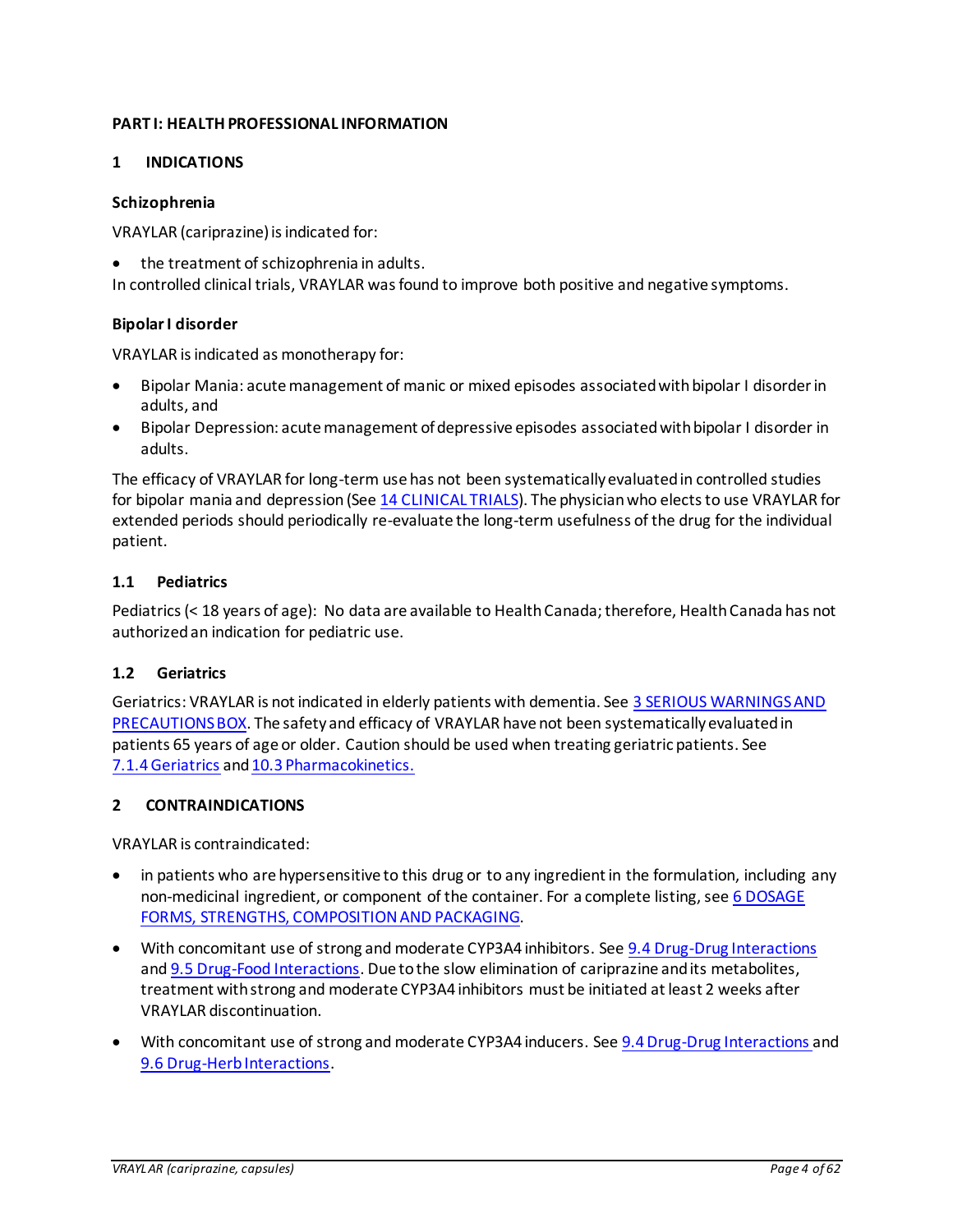## <span id="page-4-0"></span>**3 SERIOUS WARNINGS AND PRECAUTIONS BOX**

### **Serious Warningsand Precautions**

**Increased Mortality in Elderly Patients with Dementia:**

**Elderly patients with dementia treated with atypical antipsychotic drugs are at an increased risk of death compared to placebo. Analyses of thirteen placebo-controlled trials with various atypical antipsychotics (modal duration of 10 weeks) in these patients showed a mean 1.6-fold increase in the death rate in the drug-treated patients. Although the causes of death were varied, most of the deaths appeared to be either cardiovascular (e.g., heart failure, sudden death) or infectious (e.g., pneumonia) in nature. See [7.1.4Geriatrics.](#page-16-2) VRAYLAR is not approved for the treatment of patients with dementia-related psychosis.**

## <span id="page-4-1"></span>**4 DOSAGE AND ADMINISTRATION**

### <span id="page-4-2"></span>**4.1 Dosing Considerations**

Because of the long half-life of cariprazine and its active metabolites, changes in dose will not be fully reflected in plasma for several weeks. Prescribers should monitor patients for adverse reactions and treatment response for several weeks after starting VRAYLAR and after each dosage change. See 7 [WARNINGS AND PRECAUTIONS](#page-8-0) and 10.3 [Pharmacokinetics.](#page-34-0)

Prior to initiating treatment with VRAYLAR, the following assessments should be done to guide patient selection and treatment.

Cardiac effects:

• Patients with pre-existing hypertension and other cardiovascular disease should be treated and stabilized before starting therapy with VRAYLAR. Blood pressure should be monitored. See 7 WARNINGS AND PRECAUTIONS[, Cardiovascular](#page-8-1).

Hematologic effects:

• Complete blood count (CBC) should be tested in patients with a history of a clinically significant low WBC or drug-induced leukopenia/neutropenia. See 7 WARNINGS AND PRECAUTIONS[, Hematologic](#page-11-0).

Endocrine and metabolic effects:

• Baseline blood glucose, lipid profile and weight should be measured. See 7 WARNINGS AND PRECAUTIONS[, Endocrine and Metabolism.](#page-10-0)

Hepatic effects:

• Transaminase and total bilirubin should be measured in patients with known or suspected abnormal hepatic function. See 7 WARNINGS AND PRECAUTIONS[, Monitoring and Laboratory Tests](#page-12-0); 8.2 [Clinical Trial Adverse Reactions](#page-17-2)[; 8.3 Less Common Clinical Trial Adverse Reactions](#page-28-0)[; 8.4Abnormal](#page-29-0)  [Laboratory Findings: Hematologic, Clinical Chemistry and Other Quantitative Data](#page-29-0).

Ophthalmologic effects:

Patients should undergo ophthalmologic examination prior to or shortly after initiating treatment with VRAYLAR. See 7 WARNINGS AND PRECAUTIONS[, Ophthalmologic.](#page-14-0)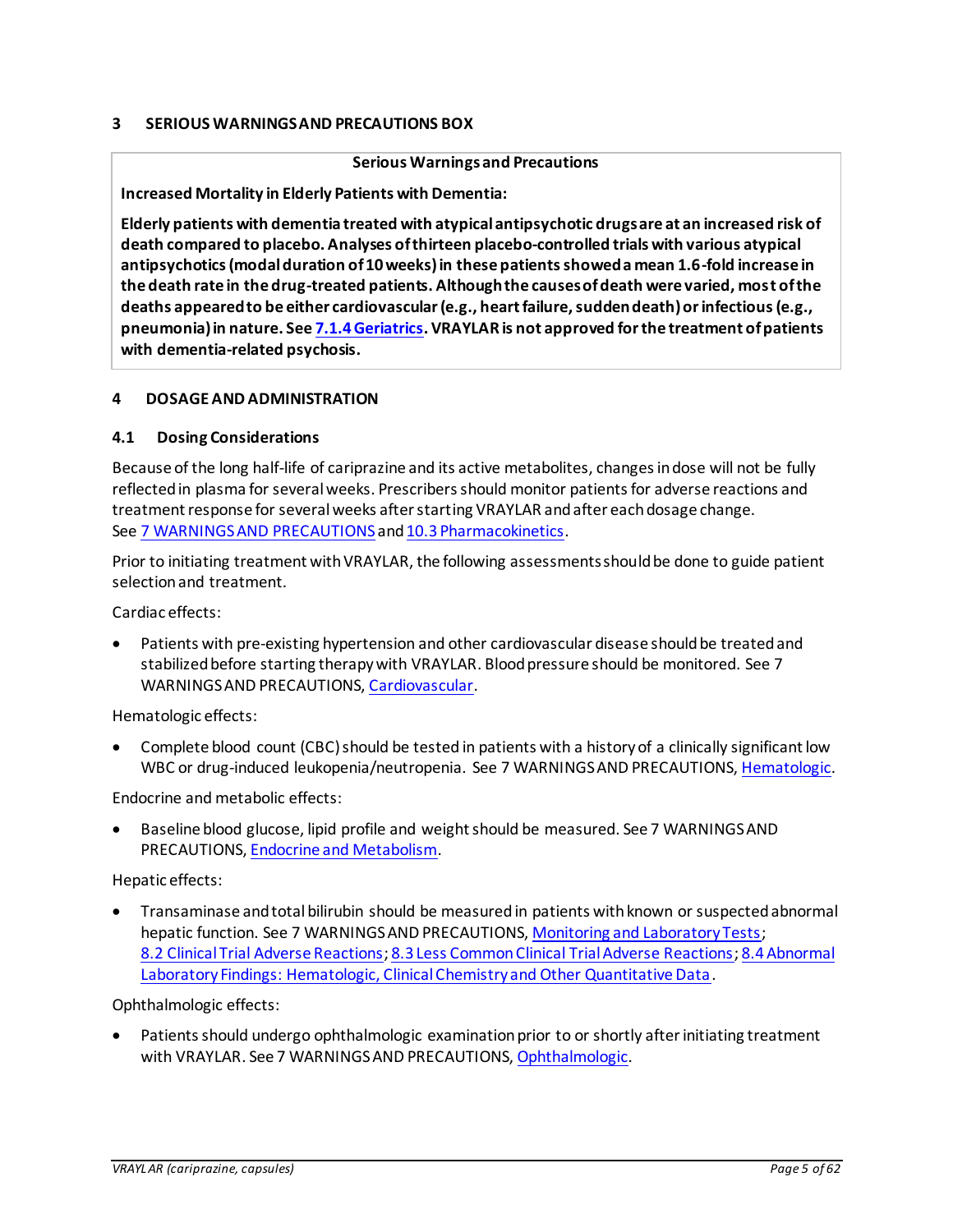Women of childbearing potential:

• It is not known if VRAYLAR reduces the effectiveness of systemically acting hormonal contraceptives. Therefore, alternative or concomitant methods of contraception must be used by female patients taking systemically acting hormonal contraceptives. See 7 WARNINGS AND PRECAUTIONS, [Reproductive Health: Female and Male Potential](#page-14-1) an[d 7.1.1 Pregnant Women.](#page-15-1)

## <span id="page-5-0"></span>**4.2 Recommended Dose and Dosage Adjustment**

## • **Schizophrenia**

The starting dosage of VRAYLAR is 1.5 mg daily. The recommended target dosage for VRAYLAR is 1.5 mg to 6 mg once daily. Depending upon clinical response and tolerability, the dosage can be increased gradually in 1.5 mg increments. The maximum recommended dosage is 6 mg daily. Patients should be treated with the lowest effective dose that provides optimal clinical response and tolerability. Periodically reassess to determine the continued need and appropriate dosage for treatment.

In short-term controlled clinical trials, dosages above 6 mg/day did not confer increased efficacy to outweigh the dose-related treatment emergent adverse events.

## • **Bipolar Mania (manic or mixed episodes associated with bipolar I disorder)**

The recommended dosage range is 1.5 mg to 6 mg once daily. The starting dose of VRAYLAR is 1.5 mg and can be increasedthereafter by 1.5 mg increments, based on clinical response and tolerability. The lowest effective dose should be used. The maximum recommended dosage is 6 mg daily.

### • **Bipolar Depression (depressive episodes associated with bipolar I disorder)**

The recommended dose of VRAYLAR is 1.5 mg once daily. Depending upon clinical response and tolerability, the dosage can be increased to 3 mg once daily on Day 15. The lowest effective dose should be used. Maximum recommended dosage is 3 mg once daily.

|                                                                                                                                                          | Starting dose     | Recommended daily dose |  |  |  |
|----------------------------------------------------------------------------------------------------------------------------------------------------------|-------------------|------------------------|--|--|--|
| Schizophrenia <sup>1</sup>                                                                                                                               | 1.5 <sub>mg</sub> | 1.5 mg to 6 mg         |  |  |  |
| Bipolar Disorder - Mania 1                                                                                                                               | $1.5 \text{ mg}$  | 1.5 mg to 6 mg         |  |  |  |
| Bipolar Disorder – Depression <sup>2</sup>                                                                                                               | 1.5 <sub>mg</sub> | 1.5 mg or 3 mg         |  |  |  |
| 1. Doses > 6 mg/day did not confer increased efficacy in bipolar mania or schizophrenia<br>2. Doses > 3 mg/day were not evaluated for bipolar depression |                   |                        |  |  |  |

See also 4.2 Recommended Dose and Dosage Adjustment[, Special Populations](#page-5-1).

### <span id="page-5-1"></span>• **Special Populations**

o Pediatrics(< 18 years of age):

No data are available to Health Canada: therefore, Health Canada has not authorized an indication for pediatric use.

 $\circ$  Geriatrics (> 65 years of age):

VRAYLAR is not indicated in elderly patients with dementia. See 3 [SERIOUS WARNINGS AND](#page-4-0)  [PRECAUTIONS BOX](#page-4-0) and [7.1.4Geriatrics](#page-16-2).

The safety and efficacy of VRAYLAR in patients 65 years of age or older has not been established. In general, dose selection for an elderly patient should be cautious, usually starting at the low end of the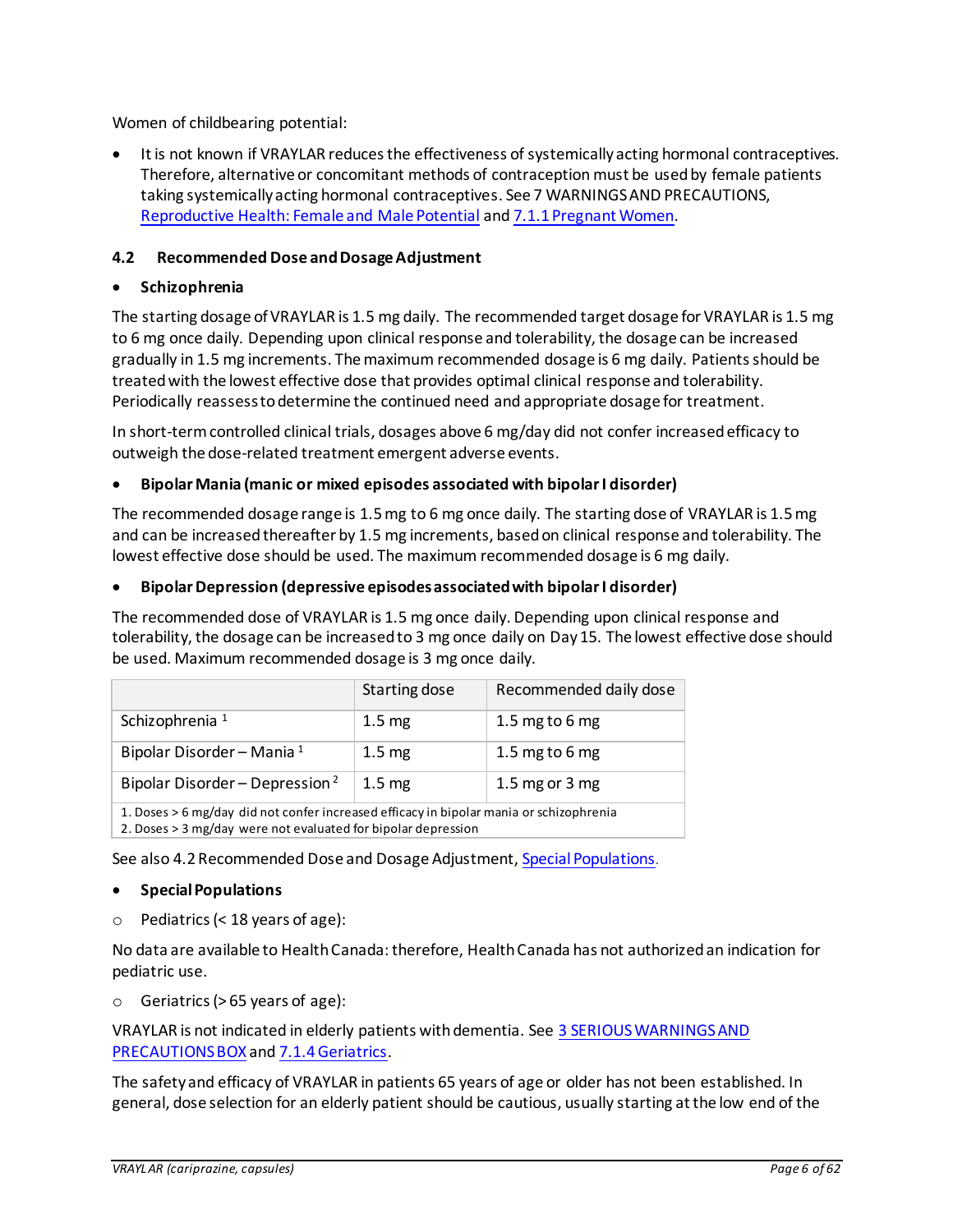dosing range, reflecting the greater frequency of decreased hepatic, renal, or cardiac function, and of concomitant disease or other drug therapy (se[e 10.3 Pharmacokinetics\)](#page-34-0).

o Patients with Hepatic Impairment:

No dosage adjustment for VRAYLAR is required in patients with mild to moderate hepatic impairment (Child-Pugh score between 5 and 9).

VRAYLAR should be used with caution in patients with moderate hepatic impairment.

Usage of VRAYLAR is not recommended in patients with severe hepatic impairment (Child-Pugh score between 10 and 15). VRAYLAR has not been evaluated in this patient population. Se[e 10.3](#page-34-0)  [Pharmacokinetics.](#page-34-0)

o Patients with Renal Impairment:

No dosage adjustment for VRAYLAR is required in patients with mild to moderate renal impairment (CrCL ≥ 30 mL/minute). Usage of VRAYLAR is not recommended in patients with severe renal impairment (CrCL < 30 mL/minute). VRAYLAR has not been evaluated in this patient population.

o Concomitant use of CYP3A4 Inhibitors and Inducers:

CYP3A4 is responsible for the formation and elimination of the major active metabolites of cariprazine.

Concomitant use with strong and moderate CYP3A4 inhibitors and strong and moderate CYP3A4 inducers is contraindicated. See 2 [CONTRAINDICATIONS](#page-3-4)[; 9.4 Drug-Drug Interactions](#page-30-2)[; 9.5 Drug-Food](#page-32-0)  [Interactions](#page-32-0)[; 9.6 Drug-Herb interactions](#page-32-1).

Use VRAYLAR with caution in patients concomitantly taking weak CYP3A4 inhibitors (See [9.4 Drug-Drug](#page-30-2)  [Interactions\)](#page-30-2).

o Other Specific Populations:

Dose adjustments are not necessary on the basis of race; however, use caution with doses higher than 4.5 mg in patients with low body weight ( $\leq$  63 kg). Se[e 10.3 Pharmacokinetics.](#page-34-0)

o Smoking:

No dosage adjustment for VRAYLAR is needed for patients who smoke. See [9.3 Drug-Behavioural](#page-30-1)  [Interactions.](#page-30-1)

### • **Treatment Discontinuation**

There are no systematically collected data to specifically address switching patients from VRAYLAR to other antipsychotics, switching to VRAYLAR from another antipsychotic, or concerning concomitant administration with other antipsychotics.

When switching from another antipsychotic to VRAYLAR, gradual cross-titration should be considered, with gradual discontinuation of the previous treatment while VRAYLAR is initiated.

When switching to another antipsychotic from VRAYLAR, the new antipsychotic should be initiated at its lowest dose while cariprazine is discontinued. Following discontinuation of VRAYLAR, the decline in plasma concentrations of active drug and metabolites may not be immediately reflected in patients' clinical symptoms; the plasma concentration of cariprazine and its active metabolites will decline by 50% in ~1 week. See [10.3 Pharmacokinetics.](#page-34-0)

In all cases the period of overlapping antipsychotic administration should be minimized.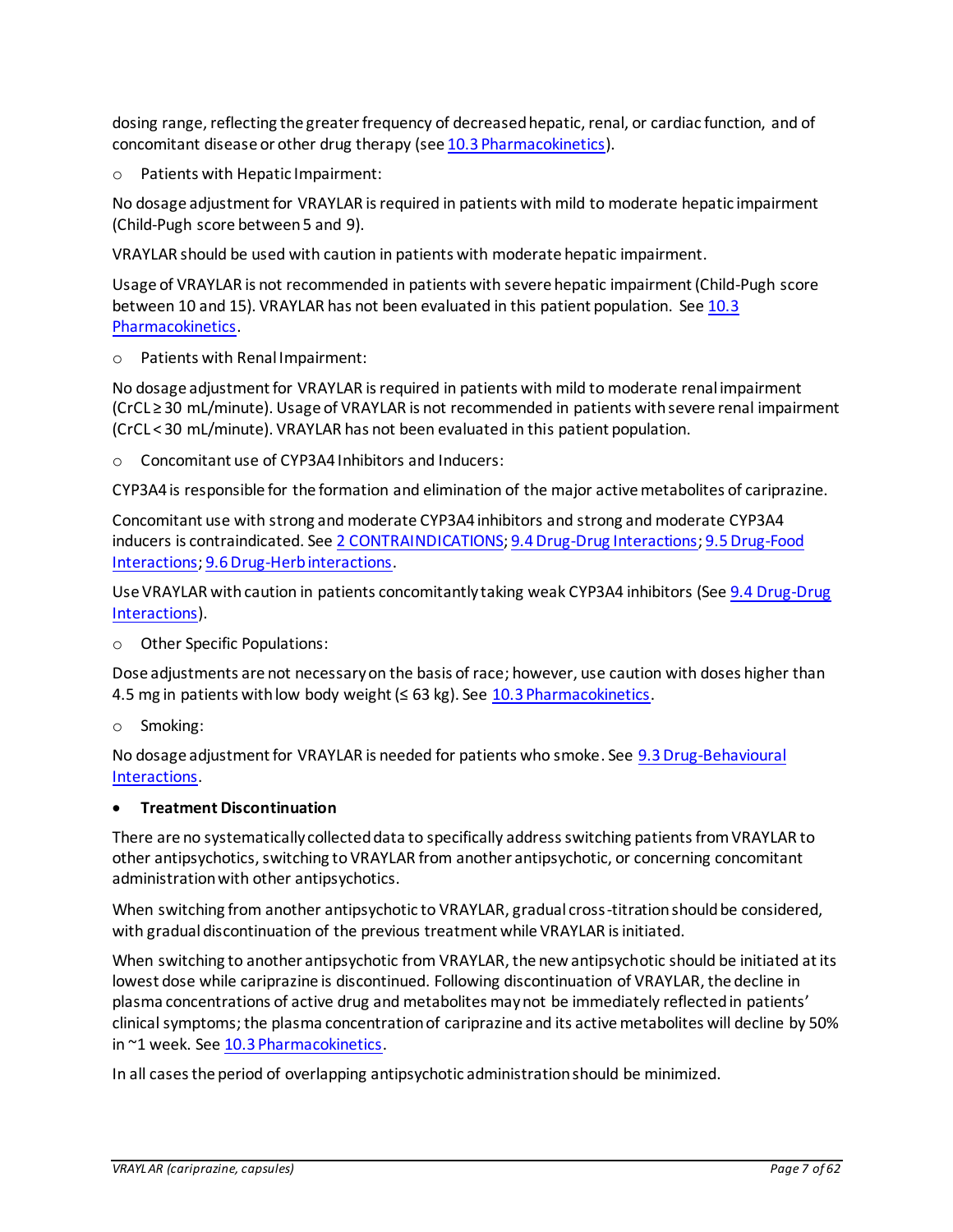## <span id="page-7-0"></span>**4.4 Administration**

VRAYLAR is given orally once daily and can be taken with or without food (se[e 9.5 Drug-Food](#page-32-0)  [Interactions\)](#page-32-0).

## <span id="page-7-1"></span>**4.5 Missed Dose**

If a patient misses a dose by a few hours, the patient should be advised to take their dose as soon as he/she remembers. If most of the day has passed, he/she should be advised to wait until the next scheduled dose. Patients should be advised to not take 2 doses of VRAYLAR at once.

## <span id="page-7-2"></span>**5 OVERDOSAGE**

### **Human Experience**

In pre-marketing clinical trials involving VRAYLAR in approximately 5000 patients or healthy subjects, accidental acute overdosage (48 mg/day) was reported in one patient. This patient experienced orthostasis and sedation. The patient fully recovered the same day.

### **Management of Overdosage**

No specific antidotes for VRAYLAR are known. In managing overdose, provide supportive care, including close medical supervision and monitoring, and continuous electrocardiogram monitoring. The possibility of multiple drug involvement should be considered.

For management of a suspected drug overdose, contact your regional poison control centre.

## <span id="page-7-3"></span>**6 DOSAGE FORMS, STRENGTHS, COMPOSITION AND PACKAGING**

### **Table 1 Dosage Forms, Strengths, Composition and Packaging**

| Route of<br><b>Administration</b> | Dosage Form/<br><b>Strength/Composition</b> | Non-medicinal Ingredients                                                          |  |  |
|-----------------------------------|---------------------------------------------|------------------------------------------------------------------------------------|--|--|
| oral                              | Capsule, 1.5 mg                             | Gelatin, magnesium stearate, pregelatinized starch and                             |  |  |
|                                   | Capsule, 3 mg                               | titanium dioxide.                                                                  |  |  |
|                                   | Capsule, 4.5 mg                             | 3 mg & 4.5 mg: FD&C blue 1, FD&C red 40, yellow iron oxide.                        |  |  |
|                                   | Capsule, 6 mg                               | 6 mg: black iron oxide, FD&C blue 1, FD&C red 3                                    |  |  |
|                                   |                                             | Printing ink:                                                                      |  |  |
|                                   |                                             | 1.5 mg, 3 mg & 6 mg: black iron oxide, propylene glycol,<br>shellac                |  |  |
|                                   |                                             | 4.5 mg: povidone, propylene glycol, shellac, sodium<br>hydroxide, titanium dioxide |  |  |

Each hard gelatin capsule contains a white to off-white powder of cariprazine HCl, which is equivalent to 1.5, 3, 4.5, or 6 mg of cariprazine base.

1.5 mg capsule: Size # "4" white opaque capsule with a black "FL 1.5" imprint on the body of the capsule with a rectified radial orientation.

3 mg capsule: Size # "4" white opaque body and green to blue green opaque cap with a black "FL 3" imprint on the body of the capsule with a rectified radial orientation.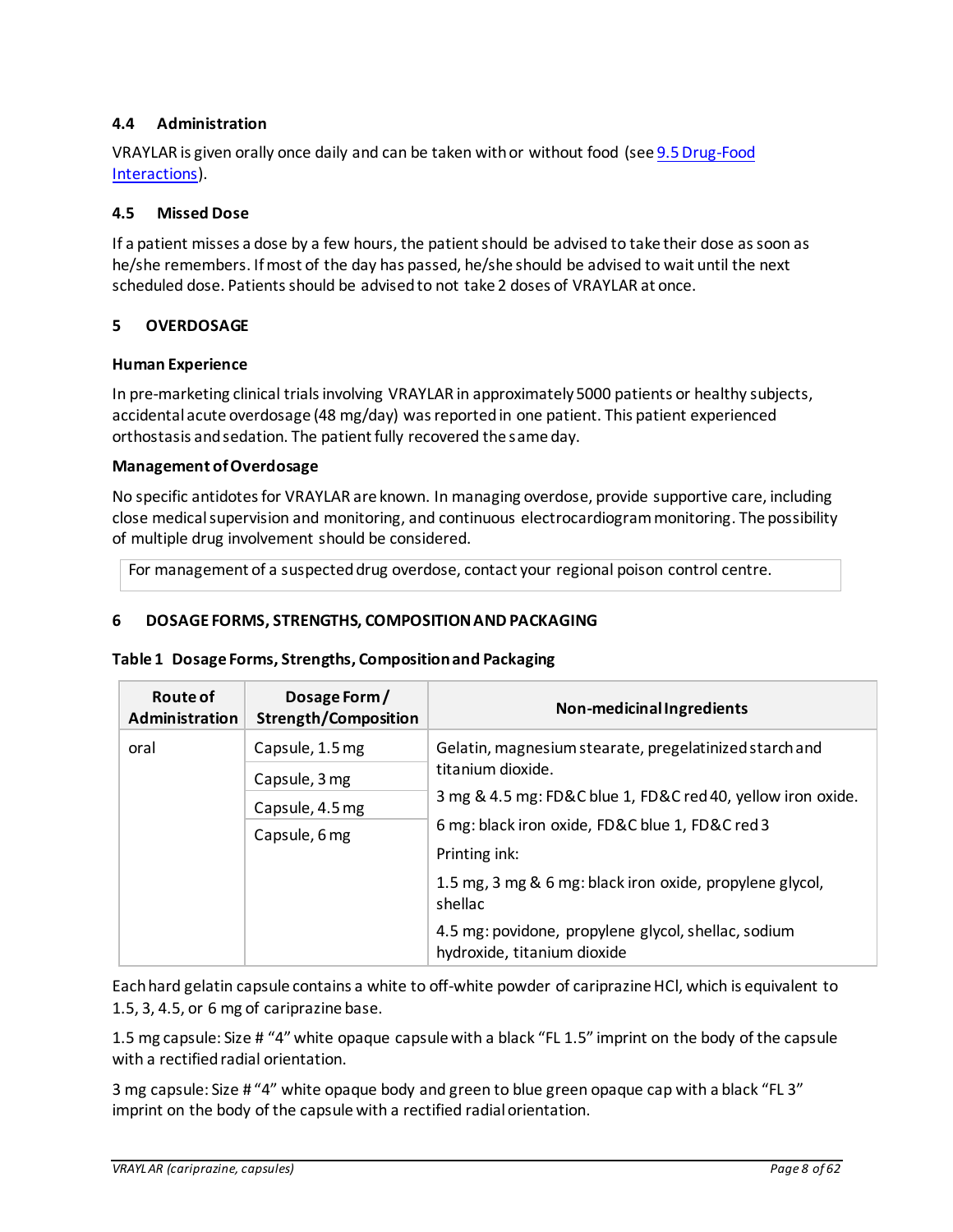4.5 mg capsule: Size # "4" green to blue-green opaque capsule with a white "FL 4.5" imprint on the body of the capsule with a rectified radial orientation.

6 mg capsule: Size # "3" capsule with a white opaque body and a purple opaque cap with a black "FL 6" imprint on the body of the capsule with a rectified radial orientation.

Packaging: VRAYLAR will be supplied in following configurations:

Bottles of 30 capsules: 1.5 mg, 3 mg, 4.5 mg and 6 mg

Physician's Sample available as a blister of 7 capsules: 1.5 mg, 3 mg, 4.5 mg and 6 mg

## <span id="page-8-0"></span>**7 WARNINGS AND PRECAUTIONS**

Please see 3 [SERIOUS WARNINGS AND PRECAUTIONS BOX.](#page-4-0)

### **General**

Body Temperature Regulation:

Disruption of the body's ability to reduce core body temperature has been attributed to antipsychotic agents. Appropriate care is advised when prescribing VRAYLAR for patients who will be experiencing conditions which may contribute to an elevation in core body temperature (e.g., exercising strenuously, exposure to extreme heat, receiving concomitant medication with anticholinergic activity, or being subject to dehydration).

Falls:

Atypical antipsychotics, including VRAYLAR, may cause somnolence, postural hypotension, motor and sensory instability, which may lead to falls and, consequently, fractures or other injuries. For patients with diseases, conditions, or medications that could exacerbate these effects, complete fall risk assessments when initiating antipsychotic treatment and recurrently for patients on long-term antipsychotic therapy.

<span id="page-8-2"></span>Late-Occurring Adverse Reactions:

Adverse events may first appear several weeks after the initiation of VRAYLAR treatment, likelybecause plasma levels of cariprazine and its major metabolites accumulate over time. As a result, the incidence of adverse reactions in short-term trials may not reflect the rates after longer term exposures. See 4.1 [Dosing Considerations](#page-4-2) and 10.3 [Pharmacokinetics.](#page-34-0)

Monitor for adverse reactions, including extrapyramidal symptoms (EPS) or akathisia, and patient response for several weeks after a patient has begun VRAYLAR and after each dosage increase. Consider reducing the dose or discontinuing the drug.

### **Carcinogenesis and Mutagenesis**

For animal data, see 16 [NON-CLINICAL TOXICOLOGY](#page-48-1).

### <span id="page-8-1"></span>**Cardiovascular**

Hypertension and Tachycardia:

Cariprazine can cause hypertension and tachycardia. Se[e 8.2 Clinical Trial Adverse Reactions;](#page-17-2) 10.2 Pharmacodynamics[, Cardiac Electrophysiology and Hemodynamics.](#page-33-3)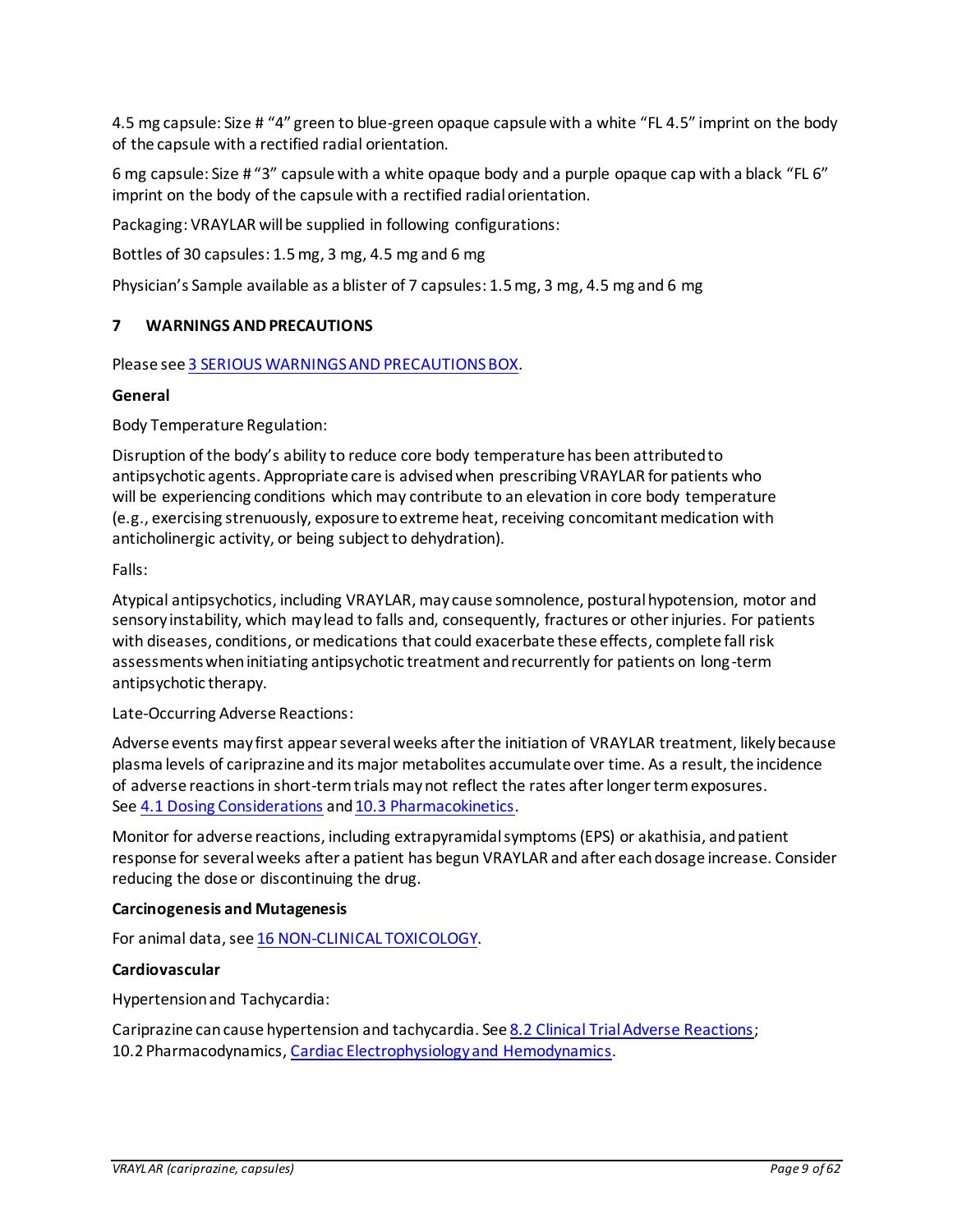Blood pressure should be measured prior to initiating treatment and periodically throughout treatment with VRAYLAR. Pre-existing hypertension and other cardiovascular disease should be treated and stabilized before starting therapy with VRAYLAR.

Orthostatic Hypotension and Syncope:

Atypical antipsychotics can cause orthostatic hypotension and syncope. Symptoms associated with orthostatic hypotension can include dizziness, light-headedness and tachycardia. Generally, the risk is greatest during initial dose titration and when increasing the dose. Symptomatic orthostatic hypotension was infrequent in trials of VRAYLAR and was not more frequent on VRAYLAR than placebo. Syncope was reported infrequently.

Orthostatic vital signs should be monitored in patients who are vulnerable to hypotension (e.g., elderly patients, patients with dehydration, hypovolemia, and concomitant treatment with antihypertensive medications), patients with known cardiovascular disease (history of myocardial infarction, ischemic heart disease, heart failure, or conduction abnormalities), and patients with cerebrovascular disease. VRAYLAR has not been evaluated in patients with a recent history of myocardial infarction or unstable cardiovascular disease. Such patients were excluded from pre-marketing clinical trials.

ECG changes:

QT prolongation can develop in patients treated with antipsychotics.

With cariprazine, no QTc interval prolongation was detected compared to placebo-risperidone in a clinical trial designed to assess QT prolongation. See 10.2 Pharmacodynamics[, Cardiac Electrophysiology](#page-33-3)  [and Hemodynamics.](#page-33-3)

In clinical trials, infrequent non-serious QT prolongations were reported with cariprazine.

Cariprazine should be used cautiously in patients with known cardiovascular disease or in patients with a family history of QT prolongation and in patients treated with medicinal products that might cause QT prolongation

## **Dependence/Tolerance**

VRAYLAR has not been systematically studied in animals or humans for its potential for abuse, tolerance or physical dependence.

While the clinical trials did not reveal any tendency for any drug-seeking behavior, these observations were not systematic and it is not possible to predict on the basis of this limited experience the extent to which a CNS-active drug will be misused, diverted, or abused once marketed. Consequently, patients should be evaluated carefully for a history of drug abuse, and such patients should be observed closely for signs of VRAYLAR misuse or abuse (e.g., development of tolerance, increases in dose, drug-seeking behavior).

## **Driving and Operating Machinery**

VRAYLAR, like other antipsychotics, has the potential to impair judgment, thinking, or motor skills.

In the placebo-controlled clinical trials in patients with schizophrenia, bipolar mania and bipolar depression, somnolence (somnolence, sedation, hypersomnia) was a common treatment emergent adverse event that was reported more frequently in patients treated with VRAYLAR compared to patients that received placebo. See [8.2 Clinical Trial Adverse Reactions.](#page-17-2)

Patients should be cautioned about operating hazardous machinery, including motor vehicles, until they are reasonably certain that therapy with VRAYLAR does not affect them adversely.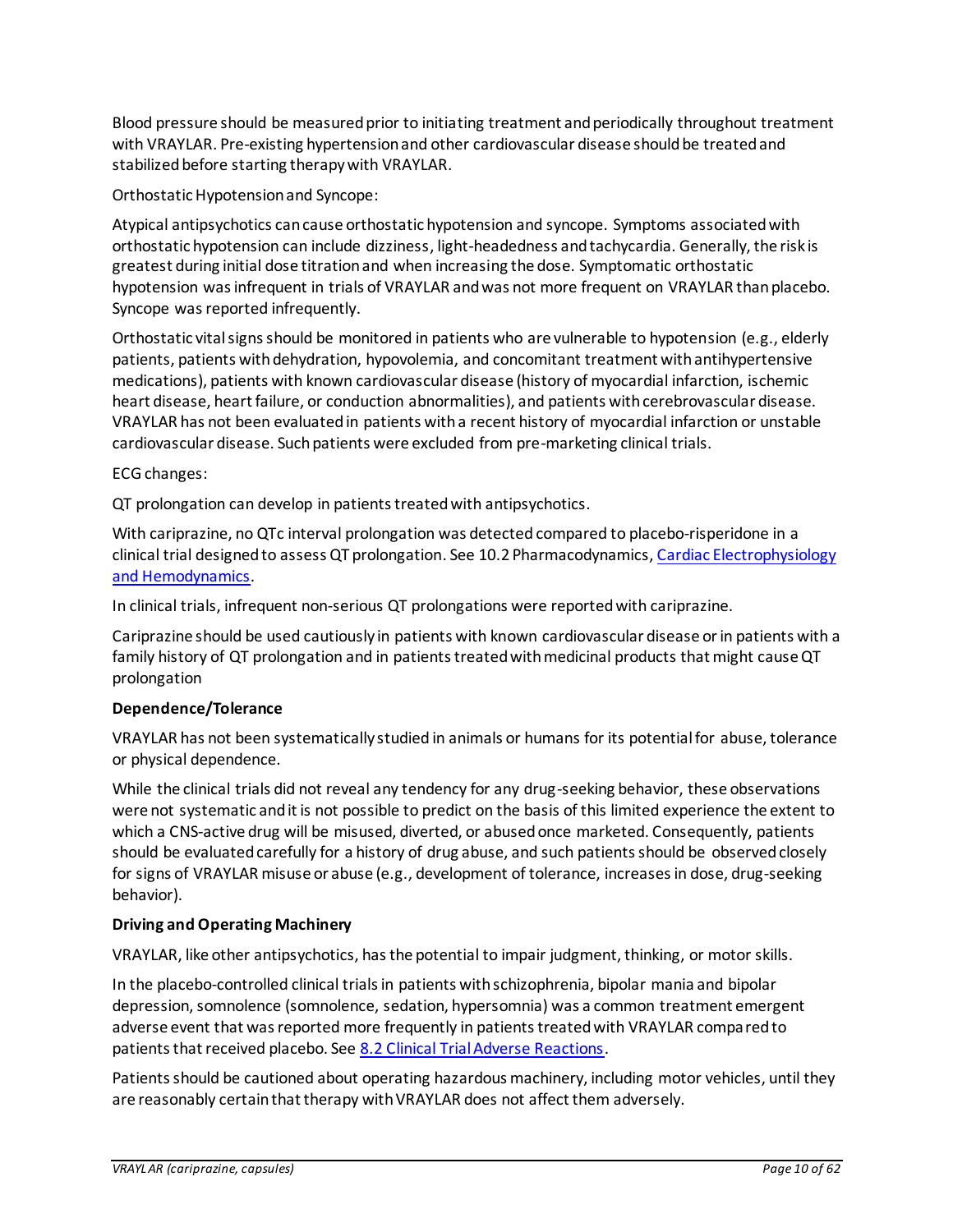## <span id="page-10-0"></span>**Endocrine and Metabolism**

Atypical antipsychotic drugs, including VRAYLAR, have caused metabolic changes, including hyperglycemia, diabetes mellitus, dyslipidemia, and weight gain. Although all of the drugs in the class to date have been shown to produce some metabolic changes, each drug has its own specific risk profile.

Hyperglycemia and Diabetes Mellitus:

Hyperglycemia, in some cases extreme and associated with ketoacidosis or hyperosmolar coma or death, has been reported in patients treated with atypical antipsychotics. Assess fasting plasma glucose before or soon after initiation of antipsychotic medication and monitor periodically during long-term treatment.

Assessment of the relationship between atypical antipsychotic use and glucose abnormalities is complicated by the possibility of an increased background risk of diabetes mellitus in patients with schizophrenia and the increasing incidence of diabetes mellitus in the general population. Given these confounders, the relationship between atypical antipsychotic use and hyperglycemia-related adverse events is not completely understood. However, epidemiological studies, which did not include VRAYLAR, suggest an increased risk of treatment-emergent hyperglycemia-related adverse events in patients treated with the atypical antipsychotics. Because VRAYLAR was not marketed at the time these studies were performed, it is not known if VRAYLAR is associated with this increased risk. Precise risk estimates for hyperglycemia-related adverse events in patients treated with atypical antipsychotics are not available.

Patients should have baseline and periodic monitoring of blood glucose and body weight. Se[e 4.1Dosing](#page-4-2)  [Considerations](#page-4-2) and 7 WARNINGS AND PRECAUTIONS[, Monitoring and Laboratory Tests](#page-12-0). Any patient treated with atypical antipsychotics should be monitored for symptoms of hyperglycemia including polydipsia, polyuria, polyphagia, and weakness. Patients who develop symptoms of hyperglycemia during treatment with atypical antipsychotics should undergo fasting blood glucose testing. In some cases, hyperglycemia has resolved when the atypical antipsychotic was discontinued; however, some patients required continuation of anti-diabetic treatment despite discontinuation of the suspect drug. Patients with risk factors for diabetes mellitus (e.g., obesity, family history of diabetes) who are starting treatment with atypical antipsychotics should undergo fasting blood glucose testing at the beginning of treatment and periodically during treatment. Patients with an established diagnosis of diabetes mellitus who are started on atypical antipsychotics should be monitored regularly for worsening of glucose control.

## Schizophrenia

In the 6-week, placebo-controlled trials of adult patients with schizophrenia, the proportions of patients with shifts in fasting glucose from normal (< 100 mg/dL) to high ( $\geq$  126 mg/dL) and borderline ( $\geq$  100 and < 126 mg/dL) to high were similar in patients treated with VRAYLAR and placebo. A shift from normal to high fasting glucose was reported for 7% of patients on placebo and 8% of patients on VRAYLAR and a shift from borderline to high was reported for 24% of patients on placebo and 16% of patients on VRAYLAR. The proportions of patients with shifts in fasting glucose increased over time during the longer-termopen-label studies. At 48 weeks, 14% of patients had a shift from normal (< 100 mg/dL) to high (≥ 126 mg/dL) and 58% of patients had a shift from borderline (≥ 100 and < 126 mg/dL) to high. In the long-term, open-label schizophrenia studies, 4% patients with normal hemoglobin A1c baseline values developed elevated levels ( $\geq 6.5\%$ ).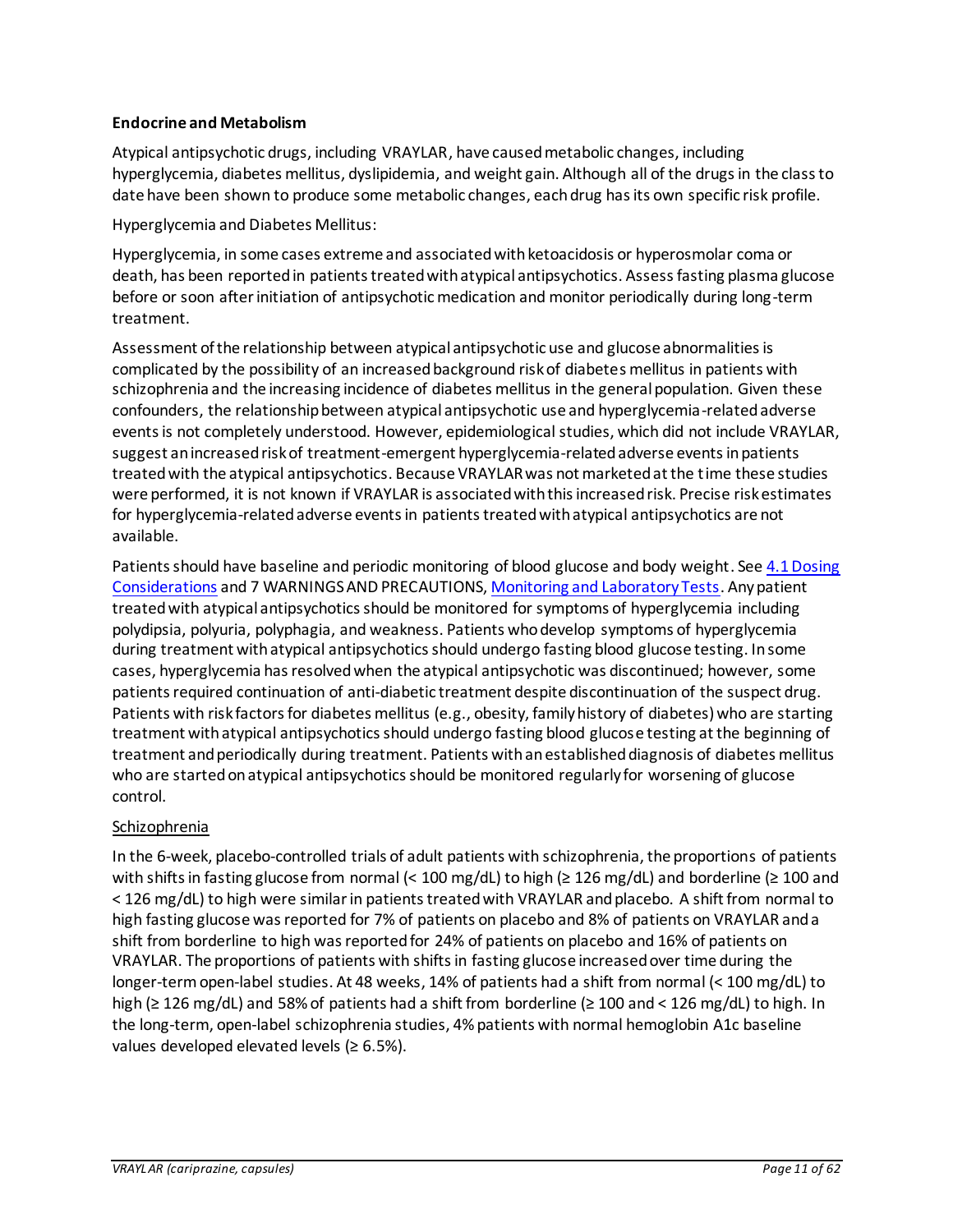## Bipolar Disorder

In three placebo-controlled 3-week bipolar mania trials there was a low-level imbalance in the percentage of patients with shifts from normal (< 100 mg/dL) to high (≥ 126 mg/dL) fasting glucose. No dose response was observed. In the 16-week open-label study, 4% patients with normal hemoglobin A1c baseline values developed elevated levels ( $\geq 6.5\%$ ).

In three placebo-controlled 6- to 8-week bipolar depression trials, the proportion of patients with shifts in fasting glucose from normal (< 100 mg/dL) to high ( $\geq$  126 mg/dL), borderline ( $\geq$  100 and < 126 mg/dL) to high and normal/impaired (< 126 mg/dL) to high were similar in patients treated with VRAYLAR and placebo.

## Dyslipidemia:

Atypical antipsychotics cause adverse alterations in lipids. Before or soon after initiation of antipsychotic medication, obtain a fasting lipid profile at baseline and monitor periodically during treatment. See 4.1 [Dosing Considerations](#page-4-2) and 7 WARNINGS AND PRECAUTIONS[, Monitoring and Laboratory Tests.](#page-12-0)

### Schizophrenia

In the 6-week, placebo-controlled trials of adult patients with schizophrenia, the proportion of patients with shifts in fasting total cholesterol, LDL, HDL and triglycerides were similar in patients treated with VRAYLAR and placebo. During longer-term open-label treatment with VRAYLAR, the proportions of patients with shifts in fasting and non-fasting HDL and fasting triglyceridesincreased over time and showed a marked increase relative to what was observed in the 6-week controlled trials. A shift in fasting and non-fasting HDL from normal ( $\geq 40$  mg/dL) to low (< 40 mg/dL) was reported in 4.7% of patients on placebo and 3.8% on VRAYLAR in the 6-week trials and in 44% of patients treatedwith VRAYLAR for 48 weeks in longer-term open-label trials. A shift in fasting triglycerides from normal (< 150 mg/dL) to high (≥ 200 mg/dL) was reported in 8.3% of patients on placebo and 7.6% of patients treated with VRAYLAR in the 6-week trials and in 29% of patients that received open-label treatment with VRAYLAR for 48 weeks.

### Bipolar Disorder

In three placebo-controlled 3-week bipolar mania trials and in three placebo-controlled 6- to 8-week bipolar depression trials in adults, the proportion of patients with shifts in fasting total cholesterol, LDL, HDL and triglycerides were similar in patients treated with VRAYLAR and placebo.

### Weight Gain:

Weight gain has been observed with use of atypical antipsychotics, including VRAYLAR. Monitor weight at baseline and frequently thereafter. See [8.2 Clinical Trial Adverse Reactions](#page-17-2) .

### **Genitourinary**

Rare cases of priapism have been reported with antipsychotic use. This adverse reaction is generally not found to be dose-dependent or correlated with the duration of treatment.

### <span id="page-11-0"></span>**Hematologic**

Leukopenia, Neutropenia, and Agranulocytosis:

In clinical trial and/or post-marketing experience, events of leukopenia/neutropenia have been reported temporally related to antipsychotic agents. Agranulocytosis has also been reported. Therefore, it is recommended that patients have their complete blood count (CBC) tested prior to starting VRAYLAR and then periodically throughout treatment.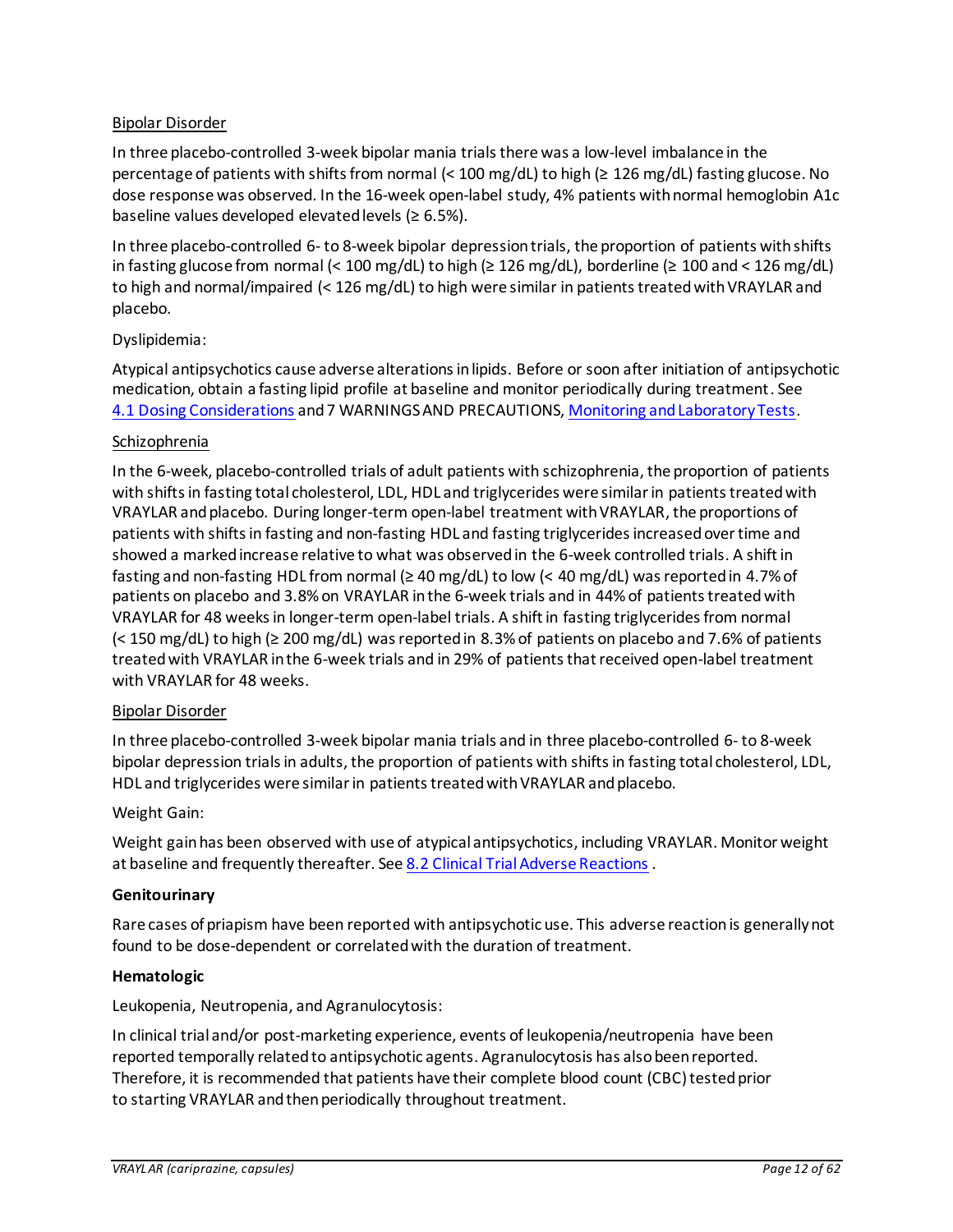Possible risk factors for leukopenia/neutropenia include pre-existing low white blood cell count (WBC) and history of drug-induced leukopenia/neutropenia. Patients with a history of a clinically significant low WBC or drug-induced leukopenia/neutropenia should have their complete blood count (CBC) monitored frequently during the first few months of therapy and discontinuation of VRAYLAR should be considered at the first sign of a clinically significant decline in WBC in the absence of other causative factors.

Patients with clinically significant neutropenia should be carefully monitored for fever or other symptoms or signs of infection and treated promptly if such symptoms or signs occur. Discontinue VRAYLAR in patients with severe neutropenia (absolute neutrophil count  $<$  1x10<sup>9</sup>/L) and follow their WBC counts until recovery.

## Thromboembolism:

Venous thromboembolism (VTE), including fatal pulmonary embolism, has been reported with antipsychotic drugs, including VRAYLAR*,* in case reports and/or observational studies. When prescribing VRAYLAR, all potentialrisk factors for VTE should be identified and preventative measures undertaken.

## <span id="page-12-1"></span>**Hepatic/Biliary/Pancreatic**

See [8.2 Clinical Trial Adverse Reactions;](#page-17-2) [8.4Abnormal Laboratory Findings: Hematologic, Clinical](#page-29-0)  [Chemistry and Other Quantitative Findings.](#page-29-0)

### <span id="page-12-0"></span>**Monitoring and Laboratory Tests**

The following assessments should be done before and periodically during treatment with VRAYLAR.

- Monitor blood pressure. Se[e 4.1 Dosing Considerations](#page-4-2); 7 WARNINGS AND PRECAUTIONS, [Cardiovascular.](#page-8-1)
- Monitor complete blood count (CBC). Se[e 4.1 Dosing Considerations;](#page-4-2) 7 WARNINGS AND PRECAUTIONS[, Hematologic](#page-11-0).
- Monitor blood glucose, lipid profile and weight. Se[e 4.1 Dosing Considerations;](#page-4-2) 7 WARNINGS AND PRECAUTIONS[, Endocrine and Metabolism.](#page-10-0)
- Monitor transaminase and bilirubin levels in patients with known or suspected abnormal hepatic function. See [4.1 Dosing Considerations](#page-4-2); 7 WARNINGS AND PRECAUTIONS, [Hepatic/Biliary/Pancreatic](#page-12-1)[; 8.4 Abnormal Laboratory Findings: Hematologic, Clinical Chemistry and](#page-29-0)  [Other Quantitative Findings.](#page-29-0)
- Ophthalmologic examination in patients who develop changes in vision during treatment See 4.1 [Dosing Considerations;](#page-4-2) 7 WARNINGS AND PRECAUTIONS[, Ophthalmologic.](#page-14-0)

### **Neurologic**

Neuroleptic Malignant Syndrome (NMS):

Neuroleptic Malignant Syndrome (NMS) is a potentially fatal symptom complex that has been reported in association with administration of antipsychotic drugs, including VRAYLAR.

Clinical manifestations of NMS are hyperpyrexia, muscle rigidity, altered mental status and autonomic instability. Additional signs may include elevated creatine phosphokinase, myoglobinuria (rhabdomyolysis), and acute renal failure.

If NMS is suspected, immediately discontinue VRAYLAR and provide intensive symptomatic treatment and monitoring.

In arriving at a diagnosis, it is important to identify cases where the clinical presentation includes both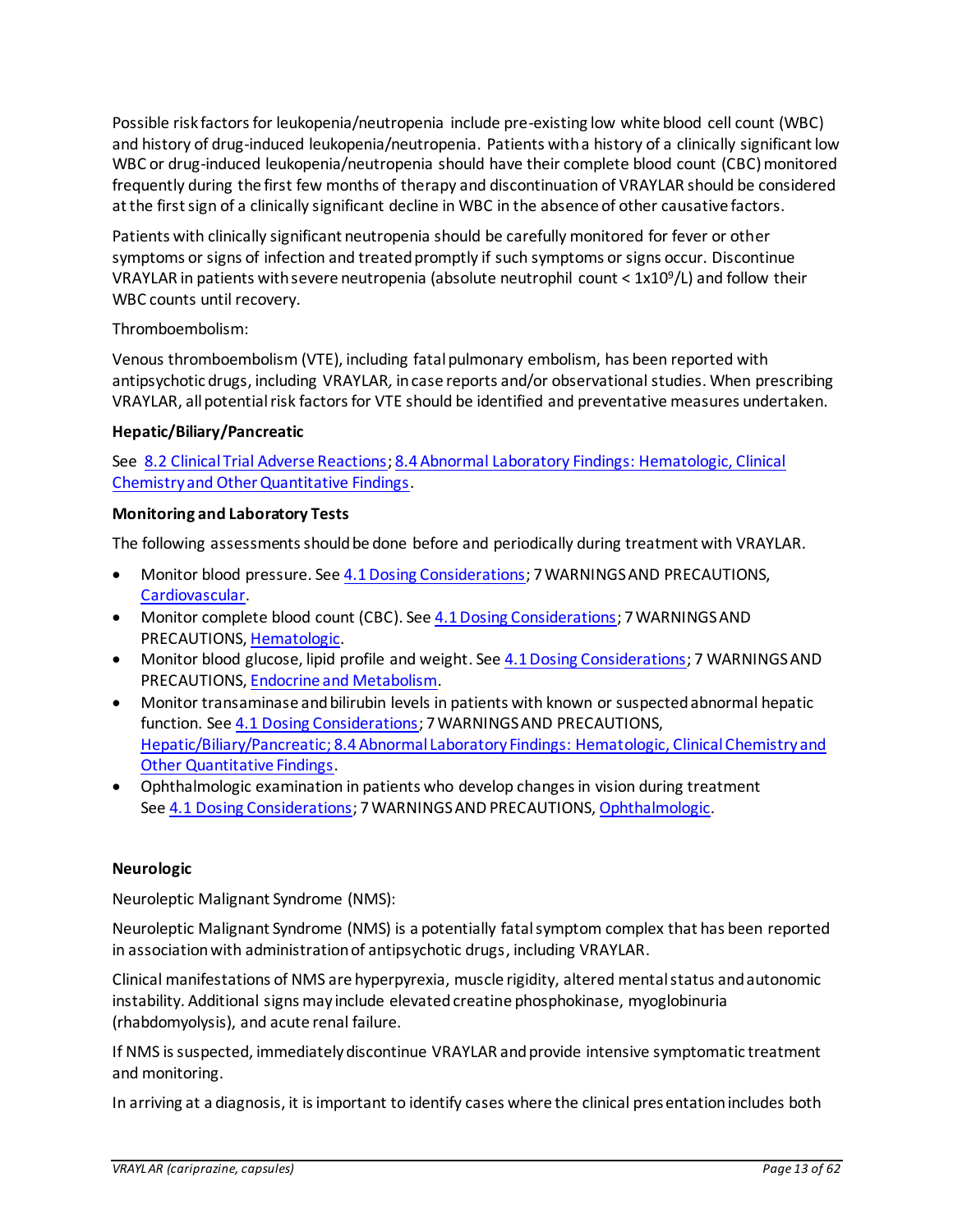serious medical illness (e.g., pneumonia, systemic infection) and untreated or inadequately treated extrapyramidal signs and symptoms (EPS). Other important considerations in the differential diagnosis include central anticholinergic toxicity, heat stroke, drug fever, and primary central nervous system pathology.

The management of NMS should include: 1) immediate discontinuation of all antipsychotic drugs, including VRAYLAR, and other drugs not essential to concurrent therapy; 2) intensive symptomatic treatment and medical monitoring; and 3) treatment of any concomitant serious medical problems for which specific treatments are available. There is no general agreement about specific pharmacological treatment regimens for uncomplicated NMS.

If a patient requires antipsychotic drug treatment after recovery from NMS, the potential reintroduction of drug therapy should be carefully considered. The patient should be carefully monitored since recurrences of NMS have been reported.

Extrapyramidal Symptoms (EPS)/Akathisia/Restlessness:

Akathisia and restlessness are frequently occurring adverse reactions of antipsychotics. Akathisia is a movement disorder characterized by a feeling of inner restlessness and a compelling need to be in constant motion, as well as by actions such as rocking while standing or sitting, lifting the feet as if marching on the spot, and crossing and uncrossing the legs while sitting. As cariprazine causes akathisia and restlessness, it should be used cautiously in patients who are prone to or already exhibit symptoms of akathisia. Akathisia develops early in treatment. Therefore, close monitoring in the first phase of treatment is important. Prevention includes slow up-titration; treatment measures include slight downtitration of cariprazine or anti-EPS medication. The dose can be modified based on individual response and tolerability. See [4.2. Recommended dose and dosage adjustment;](#page-5-0) [8.2 Clinical Trial Adverse](#page-17-2)  [Reactions.](#page-17-2)

Tardive Dyskinesia:

Tardive dyskinesia, a syndrome consisting of potentially irreversible, involuntary, dyskinetic movements, may develop in patients treated with antipsychotic drugs, including VRAYLAR. The risk appears to be highest among the elderly, especially elderly women, but it is not possible to predict which patients are likely to develop the syndrome. Whether antipsychotic drug products differ in their potential to cause tardive dyskinesia is unknown.

The risk of tardive dyskinesia and the likelihood that it will become irreversible increase with the duration of treatment and the cumulative dose. The syndrome can develop after a relatively brief treatment period, even at low doses. It may also occur after discontinuation of treatment. Tardive dyskinesia may remit, partially or completely, if antipsychotic treatment is discontinued. Antipsychotic treatment itself, however, may suppress (or partially suppress) the signs and symptoms of the syndrome, possibly masking the underlying process. The effect that symptomatic suppression has upon the long-term course of tardive dyskinesia is unknown.

Given these considerations, VRAYLAR should be prescribed in a manner most likely to reduce the risk of tardive dyskinesia. Chronic antipsychotic treatment should generally be reserved for patients: 1) who suffer from a chronic illness that is known to respond to antipsychotic drugs; and 2) for whom alternative, effective, but potentially less harmful treatments are not available or appropriate. In patients who do require chronic treatment, use the lowest dose and the shortest duration of treatment producing a satisfactory clinical response should be sought. Periodically reassess the need for continued treatment.

If signs and symptoms of tardive dyskinesia appear in a patient on VRAYLAR, drug discontinuation should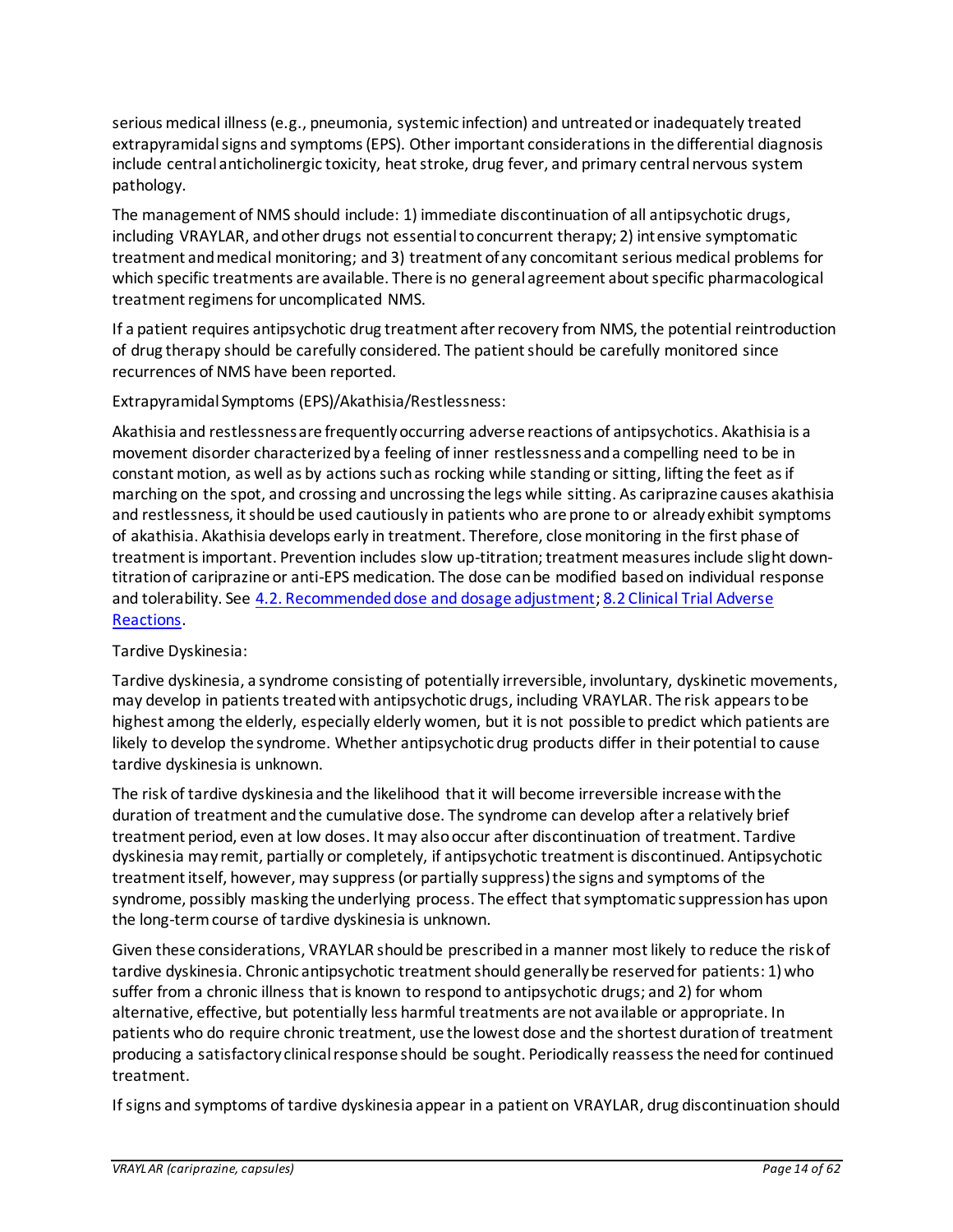be considered. However, some patients may require treatment with VRAYLAR despite the presence of the syndrome.

### Seizures:

Like other atypical antipsychotic drugs, VRAYLAR may cause seizures and should be used cautiously in patients with a history of seizures or with conditions that lower the seizure threshold. Conditions that lower the seizure threshold may be more prevalent in patients 65 years or older.

### <span id="page-14-0"></span>**Ophthalmologic**

The development of cataracts and retinal toxicity was observed in association with cariprazine treatment in chronic dog studies at approximately 4 times the maximum recommended human dose (MRHD) of 6 mg/day. Lens changes and cataracts have also been observed in patients during long-term VRAYLAR treatment, but a causal relationship to VRAYLAR use has not been established. The possibility of lenticular changes during long-term use of VRAYLAR in human, thus cannot be excluded at this time. An ophthalmologic examination prior to or shortly after initiating treatment with VRAYLAR is recommended. Patients who develop symptoms such as blurred vision or other changes in vision during treatment should undergo an ophthalmologic examination. If clinically significant ocular changes associated with VRAYLAR use are observed, discontinuation of VRAYLAR should be considered.

### **Psychiatric**

Suicide/ suicidal thoughts or clinical worsening:

Depressive episodes are associated with an increased risk of suicidal thoughts, self-harm and suicide (suicide-related events). This risk persists until significant remission of depression occurs. As improvement may not occur during the first few weeks or more of treatment, patients should be closely monitored until such improvement occurs. It is general clinical experience that the risk of suicide may increase in the early stages of recovery. In addition to depressive episodes associated with bipolar disorder, depression may be co-morbid with schizophrenia.

Schizophrenia as well as manic episodes associated with bipolar disorder, can also be associated with an increased risk of suicide-related events, and thus close supervision and appropriate clinical management of high-risk patients should accompany drug therapy.

Patients with a history of suicide-related events are also known to be at a greater risk of suicidal thoughts or suicide attempts and should receive careful monitoring during treatment.

Counsel family members or caregivers of patients to monitor for changes in behavior and to alert the healthcare professional. Consider changing the therapeutic regimen, including possibly discontinuing VRAYLAR, in patients whose depression is persistently worse, or who are experiencing emergent suicidal thoughts or behaviors.

Prescriptions for VRAYLAR should be written for the smallest quantity of tablets consistent with good patient management, in order to reduce the risk of overdose.

### <span id="page-14-1"></span>**Reproductive Health: Female and Male Potential**

Women of childbearing potential/contraception:

Women of childbearing potential must be advised to avoid pregnancy while treated with VRAYLAR. See [7.1.1 Pregnant Women.](#page-15-1) Female patients of childbearing potential must use highly effective contraceptive methods during treatment and for at least 12 weeks following treatment discontinuation. It is not known if VRAYLAR reduces the effectiveness of systemically acting hormonal contraceptives.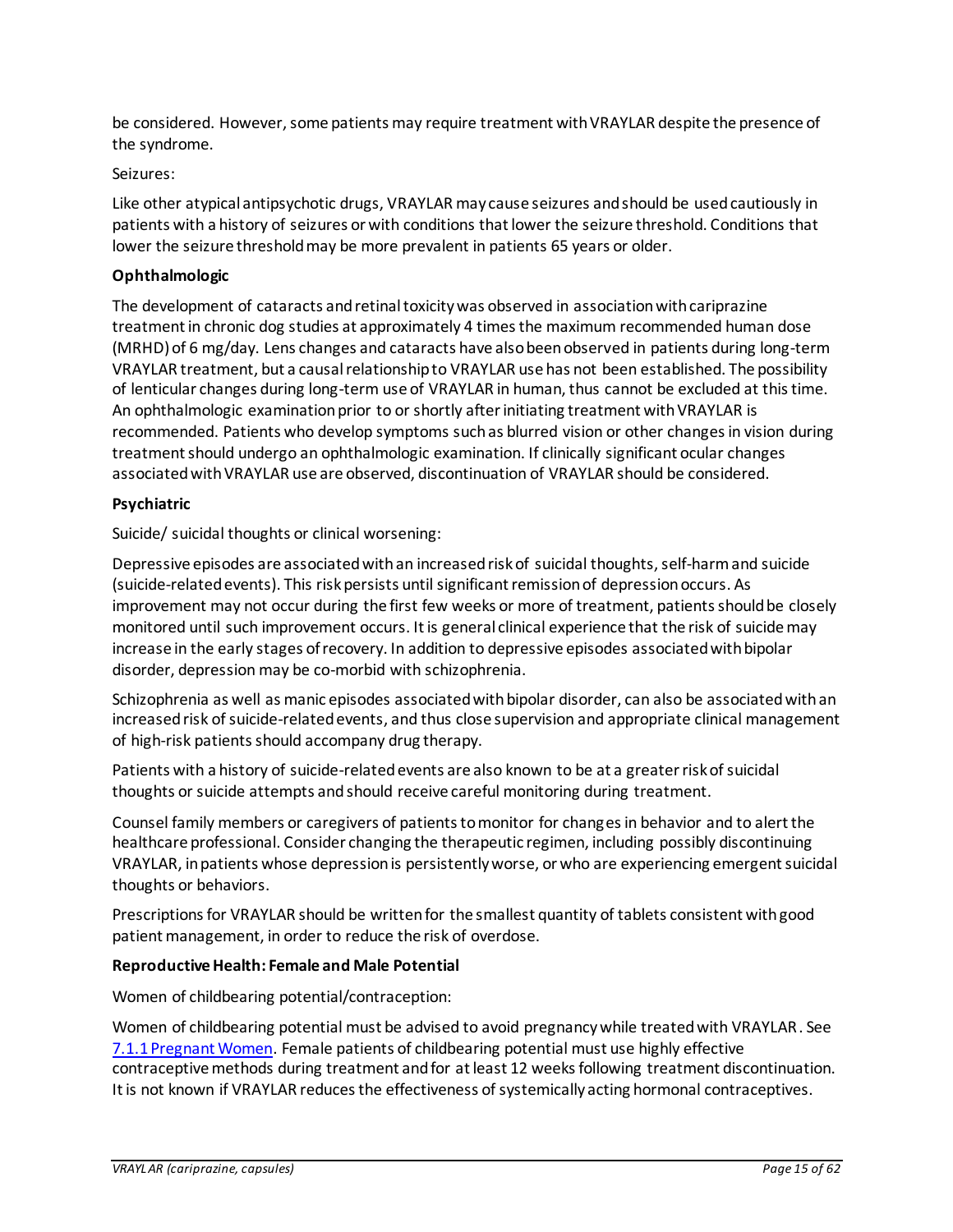Therefore, alternative or concomitant methods of contraception must be used by female patients taking systemically acting hormonal contraceptives.

## **Respiratory**

## Dysphagia:

Esophageal dysmotility and aspiration have been associated with antipsychotic drug use. Dysphagia has been reported with VRAYLAR. VRAYLAR and other antipsychotic drugs should be used cautiously in patients at risk for aspiration.

## **Skin**

Severe cutaneous adverse reactions (SCARs), including Stevens-Johnson syndrome (SJS), toxic epidermal necrolysis (TEN) and drug reaction with eosinophilia and systemic symptoms (DRESS) are potentially lifethreatening adverse drug reactions that have been reported with atypical antipsychotic exposure. SCARs commonly present as a combination of the following symptoms: malaise, mucosal ulceration, extensive cutaneous rash or exfoliative dermatitis, fever, lymphadenopathy and possible eosinophilia. Discontinue VRAYLAR if severe cutaneous adverse reactions occur. Se[e 8.5 Post-Market Adverse Reactions](#page-29-1).

## <span id="page-15-0"></span>**7.1 Special Populations**

## <span id="page-15-1"></span>**7.1.1 Pregnant Women**

There are no available data on VRAYLAR use in pregnant women to inform any drug-associated risks for birth defects or miscarriage. The major active metabolite of cariprazine, DDCAR, has been detected in adult patients up to 12 weeks after discontinuation of VRAYLAR. See 10.3 [Pharmacokinetics.](#page-34-0)

### *Teratogenic effects*

Based on animal data, VRAYLAR may cause fetal harm. Administration of cariprazine to rats during the period of organogenesis caused malformations, lower pup survival, and developmental delays at drug exposures less than the human exposure at the maximum recommended human dose (MRHD) of 6 mg/day. However, cariprazine was not teratogenic in rabbits at doses up to 4.6 times the MRHD of 6 mg/day. See 16 [NON-CLINICAL TOXICOLOGY](#page-48-1).

### *Non-teratogenic effects*

Neonates exposed to antipsychotic drugs during the third trimester of pregnancy are at risk for extrapyramidal and/or withdrawal symptoms following delivery. There have been reports of agitation, hypertonia, hypotonia, tremor, somnolence, respiratory distress and feeding disorder in these neonates. These complications have varied in severity; while in some cases symptoms have been self-limited, in other cases neonates have required intensive care unit support and prolonged hospitalization.

Women of childbearing potential must be advised to avoid pregnancy while being treated with VRAYLAR. See 7 WARNINGS AND PRECAUTIONS[, Reproductive Health: Female and Male Potential.](#page-14-1)

The use of VRAYLAR during pregnancy is not recommended unless the expected benefits outweigh the potential risks to the fetus. Patients should be advised to notify their physician if they become pregnant during treatment with VRAYLAR.

### Pregnancy Exposure Registry

There is a pregnancy exposure registry that monitors pregnancy outcomes in women exposed to VRAYLAR during pregnancy. For more information, contact the National Pregnancy Registry for Atypical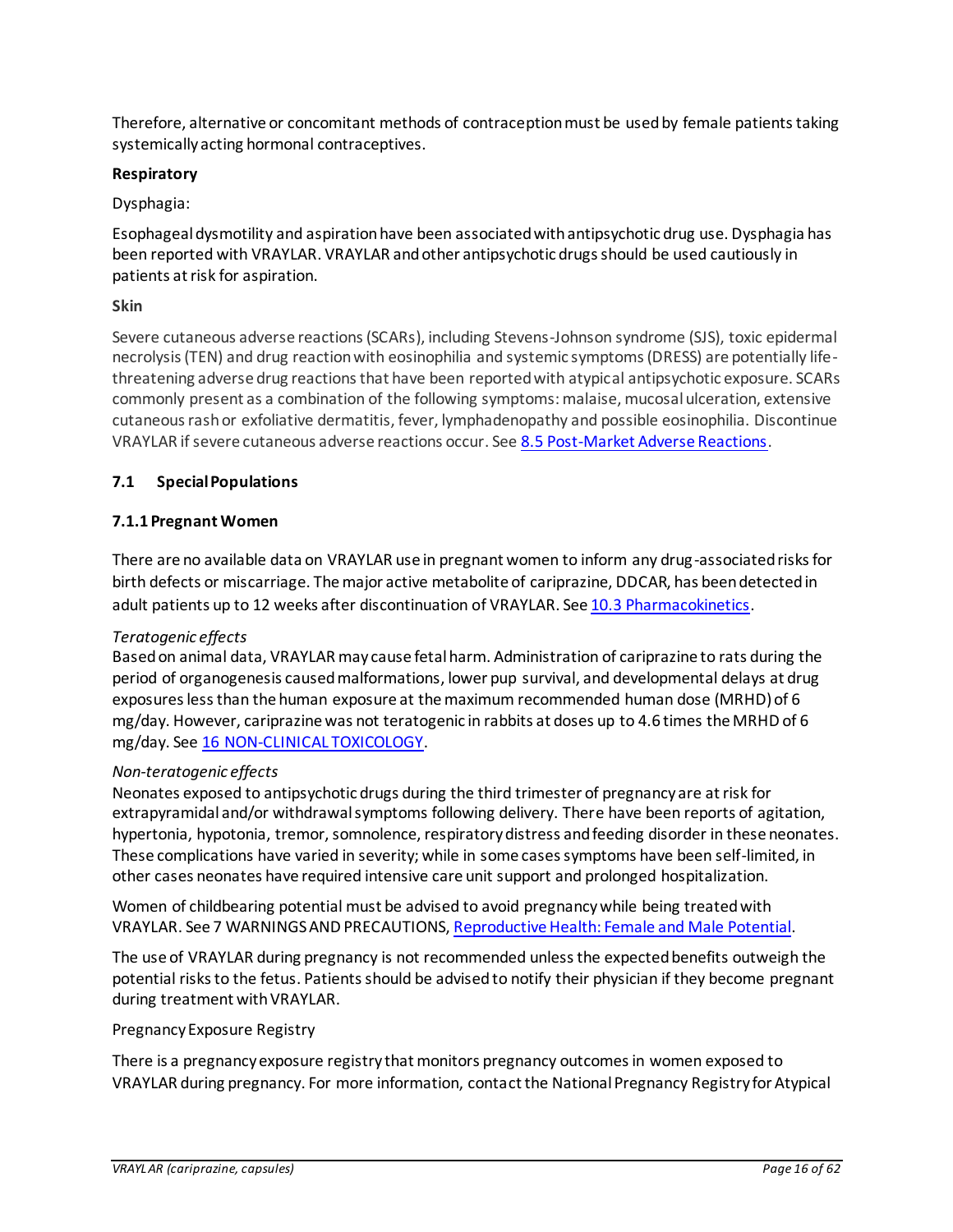Antipsychotics at 1-866-961-2388 or visit http://womensmentalhealth.org/clinical-andresearchprograms/pregnancyregistry/.

# <span id="page-16-0"></span>**7.1.2 Breastfeeding**

Lactation studies have not been conducted to assess the presence of cariprazine in human milk, the effects on the breastfed infant, or the effects on milk production. Cariprazine is present in rat milk. See 16 NON-CLINICAL TOXICOLOG[Y, Lactational Transfer](#page-51-0). The development and health benefits of breastfeeding should be considered along with the mother's clinical need for VRAYLAR and any potential adverse effects on the breastfed infant from VRAYLAR or from the underlying maternal condition.

## <span id="page-16-1"></span>**7.1.3 Pediatrics**

**Pediatrics(< 18 years of age)**: The safety and efficacy of VRAYLAR have not been established in patients less than 18 years of age.

# <span id="page-16-2"></span>**7.1.4 Geriatrics**

Clinical trials of VRAYLAR in the treatment of schizophrenia and bipolar mania did not include enough patients aged 65 and older to determine whether the safety and efficacy of VRAYLAR are different in elderly patients compared to younger patients. In general, dose selection for an elderly patient should be cautious, usually starting at the low end of the dosing range, reflecting the greater frequency of decreased hepatic, renal, or cardiac function, and of concomitant disease or other drug therapy.

Elderly patients with dementia-related psychosis treated with VRAYLAR are at an increased risk of death compared to placebo. VRAYLAR is not approved for the treatment of patients with dementia related psychosis. See 3 [SERIOUS WARNINGS AND PRECAUTIONS BOX.](#page-4-0)

## **Use in Geriatric Patients with Dementia**

**Overall Mortality: Elderly patients with dementia treated with atypical antipsychotic drugs have an increased mortality compared to placebo in a meta-analysis of 13 controlled trials of various atypical antipsychotic drugs. VRAYLAR is not indicated in elderly patients with dementia (e.g., dementiarelated psychosis). Se[e 3 SERIOUS WARNINGS AND PRECAUTIONS BOX](#page-4-0).**

Cerebrovascular Adverse Events, including Stroke: In placebo-controlled trials with some atypical antipsychotics in elderly subjects with dementia, there was a higher incidence of cerebrovascular adverse events(cerebrovascular accidents and transient ischemic attacks), including fatalities, compared to placebo-treated subjects. VRAYLAR is not approved for the treatment of patients with dementia (e.g., dementia-related psychosis). See [3 SERIOUS WARNINGS AND PRECAUTIONS BOX.](#page-4-0)

Dysphagia: Esophageal dysmotility and aspiration have been associated with antipsychotic drug use, including VRAYLAR. Aspiration pneumonia is a common cause of morbidity and mortality in elderly patients, in particular those with advanced Alzheimer's dementia. VRAYLAR is not indicated for the treatment of dementia-related psychosis and should not be used in patients at risk for aspiration pneumonia.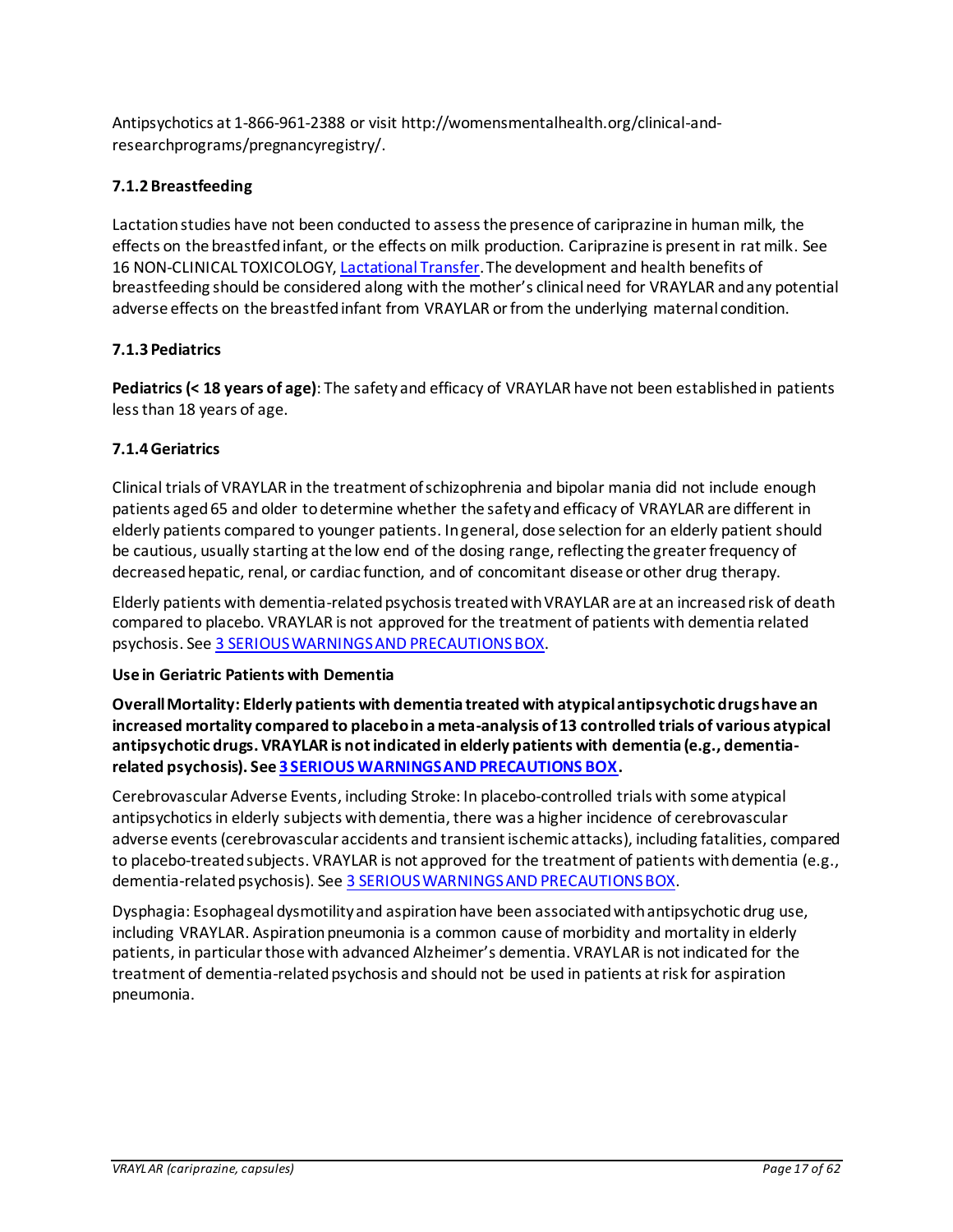# <span id="page-17-0"></span>**8 ADVERSE REACTIONS**

## <span id="page-17-1"></span>**8.1 Adverse Reaction Overview**

The information below is derived from an integrated clinical study database for VRAYLAR consisting of 4753 adult patients exposed to one or more doses of VRAYLAR for the treatment of schizophrenia, manic or mixed episodes associated with bipolar I disorder, and bipolar depression in placebo-controlled studies. This experience corresponds with a total experience of 940.3 patient-years. A total of 2568 VRAYLAR-treated patients had at least 6 weeks and 296 VRAYLAR-treated patients had at least 48 weeks of exposure.

## <span id="page-17-2"></span>**8.2 Clinical Trial Adverse Reactions**

Clinical trials are conducted under very specific conditions. The adverse reaction rates observed in the clinical trials, therefore, maynot reflect the rates observed in practice and should not be compared to the rates in the clinical trials of another drug. Adverse reaction information from clinical trials may be useful in identifying and approximating rates of adverse drug reactions in real-world use.

### **Patients with Schizophrenia**

The following findings are based on four placebo-controlled, 6-week schizophrenia trials with VRAYLAR doses ranging from 1.5 to 12 mg once daily. The maximum recommended dosage is 6 mg daily.

Treatment Emergent Adverse Events Associated with Discontinuation of Treatment: A total of 9% (118/1317) of patients treated with VRAYLAR (1.5 mg/day to 12 mg/day) and 12% (71/584) of patients that received placebo in 6-week clinical trials discontinued due to adverse events. There was no single adverse reaction leading to discontinuation that occurred at a rate of ≥ 2% in VRAYLAR-treated patients and at least twice the rate of placebo. Akathisia, insomnia, restlessness, aggression, headache and hypertension were the only treatment emergent adverse events that led to discontinuation of treatment for > 2 patients treated with VRAYLAR and more frequently than in patients that received placebo.

Most common treatment emergent adverse events: The most common treatment emergent adverse events, reported in ≥ 5% of patients treated with VRAYLAR and at least twice the rate of placebo in the 6-week schizophrenia clinical trials were extrapyramidal symptoms and akathisia.

Treatment emergent adverse events with an incidence of  $\geq 2\%$  and greater than placebo, at any dose are shown below in [Table 2.](#page-18-0)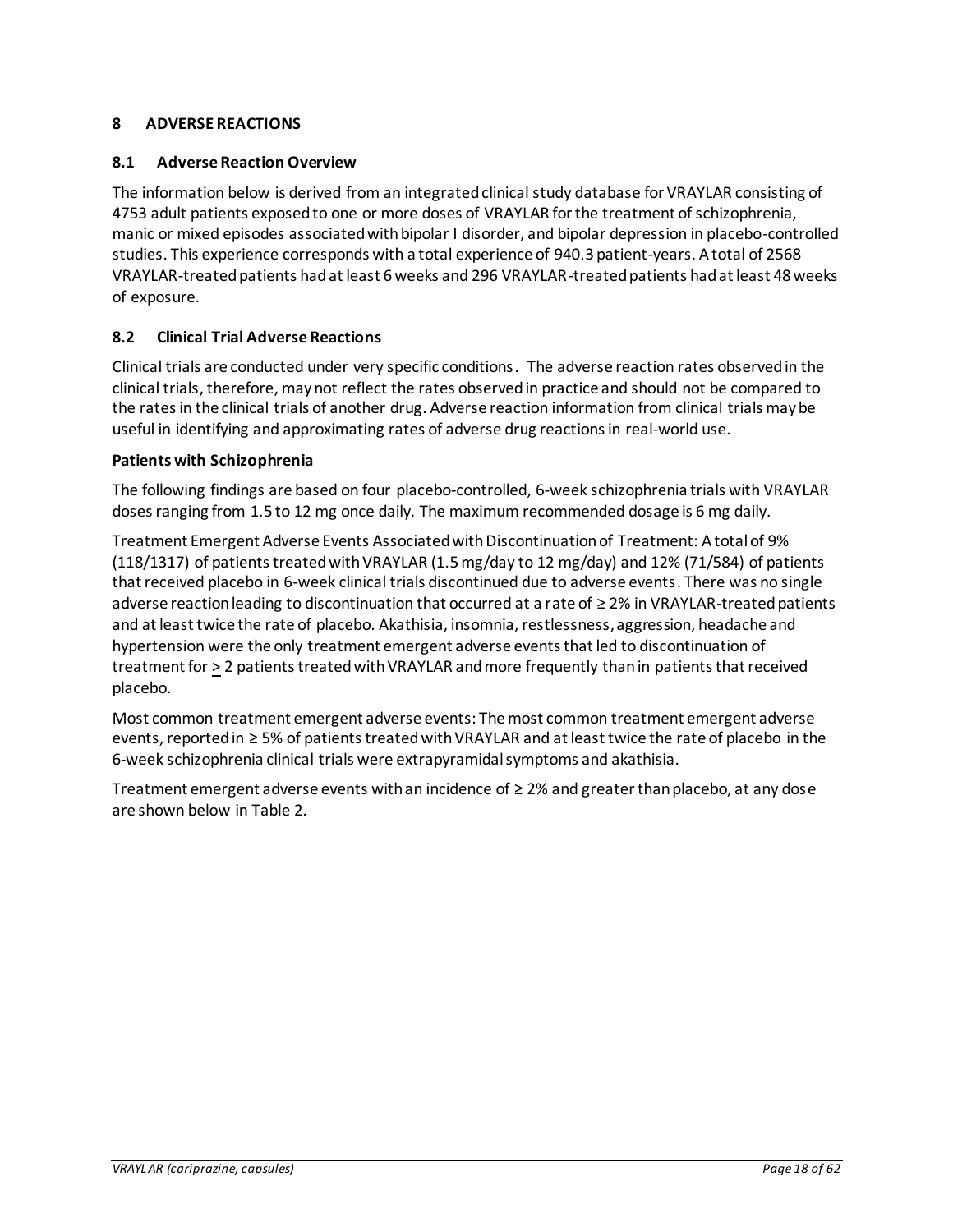<span id="page-18-0"></span>

| Table 2 Treatment Emergent Adverse Events Occurring in ≥2% of VRAYLAR-treated Patients and |
|--------------------------------------------------------------------------------------------|
| Placebo-treated Adult Patients in 6-Week Schizophrenia Trials                              |

| System Organ Class /<br><b>Preferred Term</b>    | $1.5 - 3$<br>mg/day<br>$n = 539$<br>(%) | <b>VRAYLAR</b> *<br>$4.5 - 6$<br>mg/day<br>$n = 575$<br>(%) | $9 - 12$<br>mg/day**<br>$n = 203$<br>(%) | Placebo<br>$n = 584$<br>(%) |
|--------------------------------------------------|-----------------------------------------|-------------------------------------------------------------|------------------------------------------|-----------------------------|
| <b>Cardiac Disorders</b>                         |                                         |                                                             |                                          |                             |
| Tachycardia <sup>a</sup>                         | $\overline{2}$                          | $\overline{2}$                                              | 3                                        | $\mathbf{1}$                |
| <b>Eye Disorders</b>                             |                                         |                                                             |                                          |                             |
| Vision blurred                                   | $\mathbf{1}$                            | $\overline{2}$                                              | $\overline{2}$                           | $\leq 1$                    |
| <b>Gastrointestinal Disorders</b>                |                                         |                                                             |                                          |                             |
| Abdominal pain <sup>b</sup>                      | 3                                       | $\overline{4}$                                              | $\overline{7}$                           | 5                           |
| Constipation                                     | 6                                       | $\overline{7}$                                              | 10                                       | 5                           |
| Diarrheac                                        | $\overline{2}$                          | 4                                                           | 5                                        | 3                           |
| Dry Mouth                                        | $\mathbf{1}$                            | $\overline{2}$                                              | 3                                        | $\overline{2}$              |
| Dyspepsia                                        | $\overline{a}$                          | 5                                                           | 5                                        | 4                           |
| Nausea                                           | 5                                       | 7                                                           | 8                                        | 5                           |
| Toothache                                        | 3                                       | 4                                                           | 6                                        | 4                           |
| Vomiting                                         | $\overline{4}$                          | 5                                                           | 5                                        | 3                           |
| General Disorders/Administration Site Conditions |                                         |                                                             |                                          |                             |
| Fatigue <sup>d</sup>                             | $\overline{2}$                          | 3                                                           | $\overline{2}$                           | $\mathbf{1}$                |
| <b>Infections and Infestations</b>               |                                         |                                                             |                                          |                             |
| Nasopharyngitis                                  | $\mathbf{1}$                            | $\mathbf{1}$                                                | 3                                        | $\mathbf{1}$                |
| Urinary tract infection                          | $\mathbf{1}$                            | $\leq 1$                                                    | 3                                        | $\mathbf{1}$                |
| Investigations                                   |                                         |                                                             |                                          |                             |
| Blood creatine phosphokinase<br>increased        | $\mathbf{1}$                            | $\overline{2}$                                              | 3                                        | $\mathbf{1}$                |
| Hepatic enzyme increased <sup>e</sup>            | 1                                       | $\overline{2}$                                              | 3                                        | < 1                         |
| Weight increased                                 | 3                                       | $\overline{2}$                                              | 3                                        | $\mathbf{1}$                |
| <b>Metabolism and Nutrition Disorders</b>        |                                         |                                                             |                                          |                             |
| Decreased appetite                               | 1                                       | 3                                                           | $\overline{2}$                           | $\overline{2}$              |
| Musculoskeletal and Connective Tissue Disorders  |                                         |                                                             |                                          |                             |
| Arthralgia                                       | $\overline{2}$                          | $\mathbf{1}$                                                | 3                                        | $\mathbf{1}$                |
| Back pain                                        | 3                                       | 3                                                           | $\overline{2}$                           | $\overline{2}$              |
| Joint stiffness                                  | $\pmb{0}$                               | $\mathbf{1}$                                                | $\overline{2}$                           | 0                           |
| Myalgia                                          | $\mathbf{1}$                            | $\mathbf{1}$                                                | $\overline{2}$                           | $\mathbf{1}$                |
| Pain in extremity                                | $\overline{2}$                          | $\overline{2}$                                              | 4                                        | 3                           |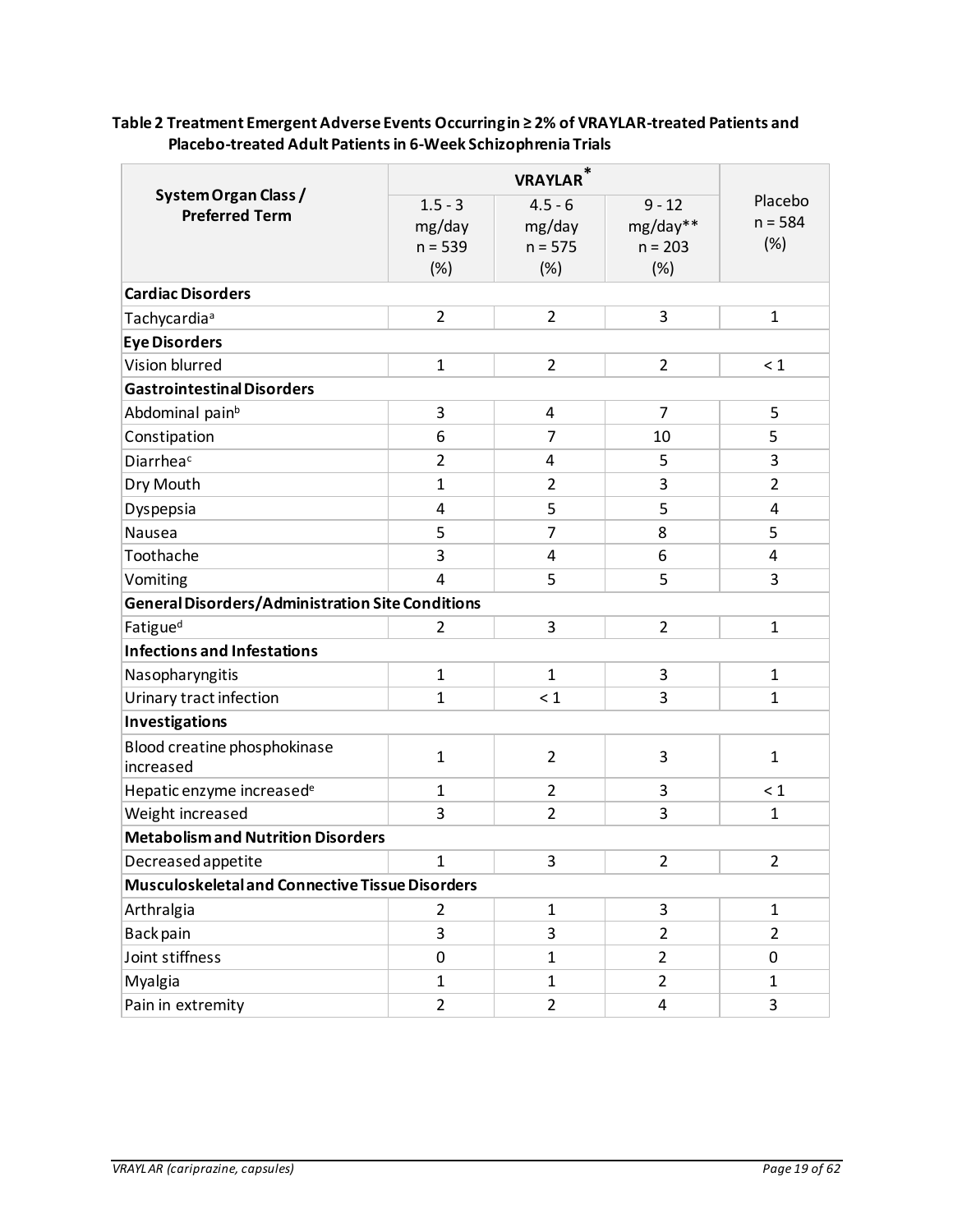| System Organ Class /                                                                                                                                                                                                                                                 | $1.5 - 3$                                                                                                       | $4.5 - 6$      | $9 - 12$  | Placebo        |  |  |
|----------------------------------------------------------------------------------------------------------------------------------------------------------------------------------------------------------------------------------------------------------------------|-----------------------------------------------------------------------------------------------------------------|----------------|-----------|----------------|--|--|
| <b>Preferred Term</b>                                                                                                                                                                                                                                                | mg/day                                                                                                          | mg/day         | mg/day**  | $n = 584$      |  |  |
|                                                                                                                                                                                                                                                                      | $n = 539$                                                                                                       | $n = 575$      | $n = 203$ | (%)            |  |  |
|                                                                                                                                                                                                                                                                      | (%)                                                                                                             | (%)            | (%)       |                |  |  |
| <b>Nervous System Disorders</b>                                                                                                                                                                                                                                      |                                                                                                                 |                |           |                |  |  |
| Akathisia                                                                                                                                                                                                                                                            | 9                                                                                                               | 13             | 14        | 4              |  |  |
| Extrapyramidal symptomsf                                                                                                                                                                                                                                             | 15                                                                                                              | 19             | 20        | 8              |  |  |
| Headache <sup>g</sup>                                                                                                                                                                                                                                                | 9                                                                                                               | 11             | 18        | 13             |  |  |
| Somnolenceh                                                                                                                                                                                                                                                          | 5                                                                                                               | 8              | 10        | 6              |  |  |
| <b>Dizziness</b>                                                                                                                                                                                                                                                     | 3                                                                                                               | 5              | 5         | $\overline{2}$ |  |  |
| <b>Psychiatric Disorders</b>                                                                                                                                                                                                                                         |                                                                                                                 |                |           |                |  |  |
| Agitation                                                                                                                                                                                                                                                            | 3                                                                                                               | 5              | 3         | 4              |  |  |
| Insomniai                                                                                                                                                                                                                                                            | 12                                                                                                              | 13             | 11        | 11             |  |  |
| Restlessness                                                                                                                                                                                                                                                         | 4                                                                                                               | 6              | 5         | 3              |  |  |
| Anxiety                                                                                                                                                                                                                                                              | 6                                                                                                               | 5              | 3         | 4              |  |  |
| <b>Respiratory, Thoracic and Mediastinal Disorders</b>                                                                                                                                                                                                               |                                                                                                                 |                |           |                |  |  |
| Cough                                                                                                                                                                                                                                                                | 1                                                                                                               | $\overline{2}$ | 4         | $\overline{2}$ |  |  |
| Reproductive system and breast disorders                                                                                                                                                                                                                             |                                                                                                                 |                |           |                |  |  |
| Dysmenorrheal                                                                                                                                                                                                                                                        | $\mathbf{1}$                                                                                                    | $\mathbf{1}$   | 6         | $\overline{2}$ |  |  |
| <b>Skin and Subcutaneous Disorders</b>                                                                                                                                                                                                                               |                                                                                                                 |                |           |                |  |  |
| Rash                                                                                                                                                                                                                                                                 | < 1                                                                                                             | $\mathbf{1}$   | 3         | $\mathbf{1}$   |  |  |
| <b>Vascular Disorders</b>                                                                                                                                                                                                                                            |                                                                                                                 |                |           |                |  |  |
| Hypertension <sup>k</sup>                                                                                                                                                                                                                                            | $\overline{2}$                                                                                                  | 3              | 6         | 1              |  |  |
| Data shown by modal daily dose, defined as most frequently administered dose per patient<br>**<br>The maximum recommended daily dose is 6 mg. Doses above 6 mg daily do not confer increased effectiveness<br>sufficient to outweigh dose-related adverse reactions. |                                                                                                                 |                |           |                |  |  |
| a. Tachycardia terms: heart rate increased, sinus tachycardia, tachycardia<br>b. Abdominal pain terms: abdominal discomfort, abdominal pain, abdominal pain lower, abdominal pain upper,<br>gastrointestinal pain                                                    |                                                                                                                 |                |           |                |  |  |
| c. Diarrhea terms: diarrhea, frequent bowel movements                                                                                                                                                                                                                |                                                                                                                 |                |           |                |  |  |
| d. Fatigue terms: asthenia, fatigue<br>e. Hepatic enzyme increase terms: alanine aminotransferase increased, aspartate aminotransferase increased, hepatic                                                                                                           |                                                                                                                 |                |           |                |  |  |
| enzyme increased                                                                                                                                                                                                                                                     |                                                                                                                 |                |           |                |  |  |
| f. Extrapyramidal Symptoms terms: bradykinesia, cogwheel rigidity, drooling, dyskinesia, dystonia, extrapyramidal                                                                                                                                                    |                                                                                                                 |                |           |                |  |  |
| disorder, hypokinesia, masked facies, muscle rigidity, muscle tightness, Musculoskeletal stiffness, oculogyric crisis,                                                                                                                                               |                                                                                                                 |                |           |                |  |  |
|                                                                                                                                                                                                                                                                      | oromandibular dystonia, parkinsonism, salivary hypersecretion, tardive dyskinesia, torticollis, tremor, trismus |                |           |                |  |  |
| g. Headache terms: headache, tension headache<br>h. Somnolence terms: hypersomnia, sedation, somnolence                                                                                                                                                              |                                                                                                                 |                |           |                |  |  |
| i. Insomnia terms: initial insomnia, insomnia, middle insomnia, terminal insomnia                                                                                                                                                                                    |                                                                                                                 |                |           |                |  |  |

j. Percentages for sex-specific AEs are relative to the number of patients of the appropriate sex.

k. Hypertension terms: blood pressure diastolic increased, blood pressure increased, blood pressure systolic increased, hypertension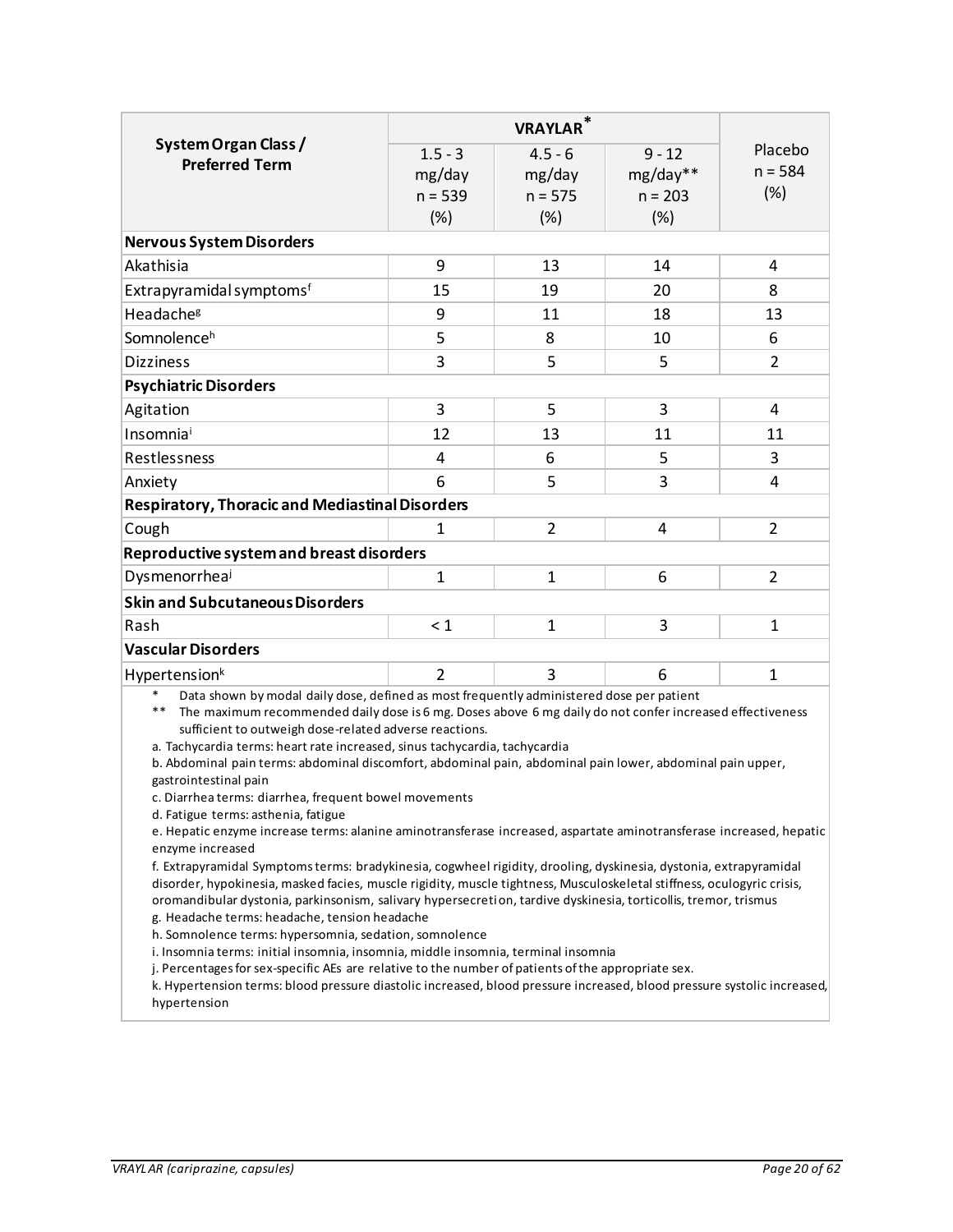### **Patients with Bipolar Mania**

The following findings are based on three placebo-controlled, 3-week bipolar mania trials with VRAYLAR doses ranging from 3 to 12 mg once daily. The maximum recommended dosage is 6 mg daily.

Treatment Emergent Adverse Events Associated with Discontinuation of Treatment: The adverse events leading to discontinuation that occurred at a rate of ≥ 2% in VRAYLAR-treated patients and at least twice the rate of placebo was akathisia (2%). Overall, 12% of the patients who received VRAYLAR discontinued treatment due to an adverse event, compared with 7% of placebo-treated patients in these trials.

Most common treatment emergent adverse events (≥ 5% and at least twice the rate of placebo): extrapyramidal symptoms, akathisia, dyspepsia, vomiting, somnolence, and restlessness.

Treatment emergent adverse events with an incidence of ≥ 2% and greater than placebo at any dose are shown below in [Table 3.](#page-20-0)

<span id="page-20-0"></span>

| Table 3 Treatment Emergent Adverse Events Occurring in ≥ 2% of VRAYLAR-treated Patients and > |
|-----------------------------------------------------------------------------------------------|
| Placebo-treated Adult Patients in 3-Week Bipolar Mania Trials                                 |

|                                                  | <b>VRAYLAR</b> *                   | Placebo                               |                  |  |  |  |
|--------------------------------------------------|------------------------------------|---------------------------------------|------------------|--|--|--|
| System Organ Class /<br><b>Preferred Term</b>    | $3 - 6$ mg/day<br>$n = 263$<br>(%) | $9 - 12$ mg/day**<br>$n = 360$<br>(%) | $n = 442$<br>(%) |  |  |  |
| <b>Cardiac Disorders</b>                         |                                    |                                       |                  |  |  |  |
| Tachycardia <sup>a</sup>                         | $\overline{2}$                     | $\mathbf{1}$                          | $\mathbf{1}$     |  |  |  |
| <b>Eye Disorders</b>                             |                                    |                                       |                  |  |  |  |
| Vision blurred                                   | 4                                  | 4                                     | $\mathbf{1}$     |  |  |  |
| <b>Gastrointestinal Disorders</b>                |                                    |                                       |                  |  |  |  |
| Nausea                                           | 13                                 | 11                                    | 8                |  |  |  |
| Constipation                                     | 6                                  | 11                                    | 5                |  |  |  |
| Vomiting                                         | 10                                 | 8                                     | 4                |  |  |  |
| Dry mouth                                        | 3                                  | $\overline{2}$                        | 2                |  |  |  |
| Dyspepsia                                        | 7                                  | 9                                     | 4                |  |  |  |
| Abdominal pain <sup>b</sup>                      | 6                                  | 8                                     | 5                |  |  |  |
| Diarrheac                                        | 5                                  | 6                                     | 5                |  |  |  |
| Toothache                                        | 4                                  | 3                                     | $\overline{2}$   |  |  |  |
| General Disorders/Administration Site Conditions |                                    |                                       |                  |  |  |  |
| Fatigue <sup>d</sup>                             | 4                                  | 5                                     | $\overline{2}$   |  |  |  |
| Pyrexia <sup>e</sup>                             | $\mathbf{1}$                       | 4                                     | $\overline{2}$   |  |  |  |
| Investigations                                   |                                    |                                       |                  |  |  |  |
| Blood creatine phosphokinase<br>increased        | 5                                  | 4                                     | $\overline{4}$   |  |  |  |
| Hepatic enzymes increasedf                       | $\mathbf{1}$                       | 3                                     | $\leq 1$         |  |  |  |
| Weight increased                                 | $\overline{2}$                     | 3                                     | $\overline{2}$   |  |  |  |
| <b>Metabolismand Nutrition Disorders</b>         |                                    |                                       |                  |  |  |  |
| Decreased appetite                               | 3                                  | 4                                     | 3                |  |  |  |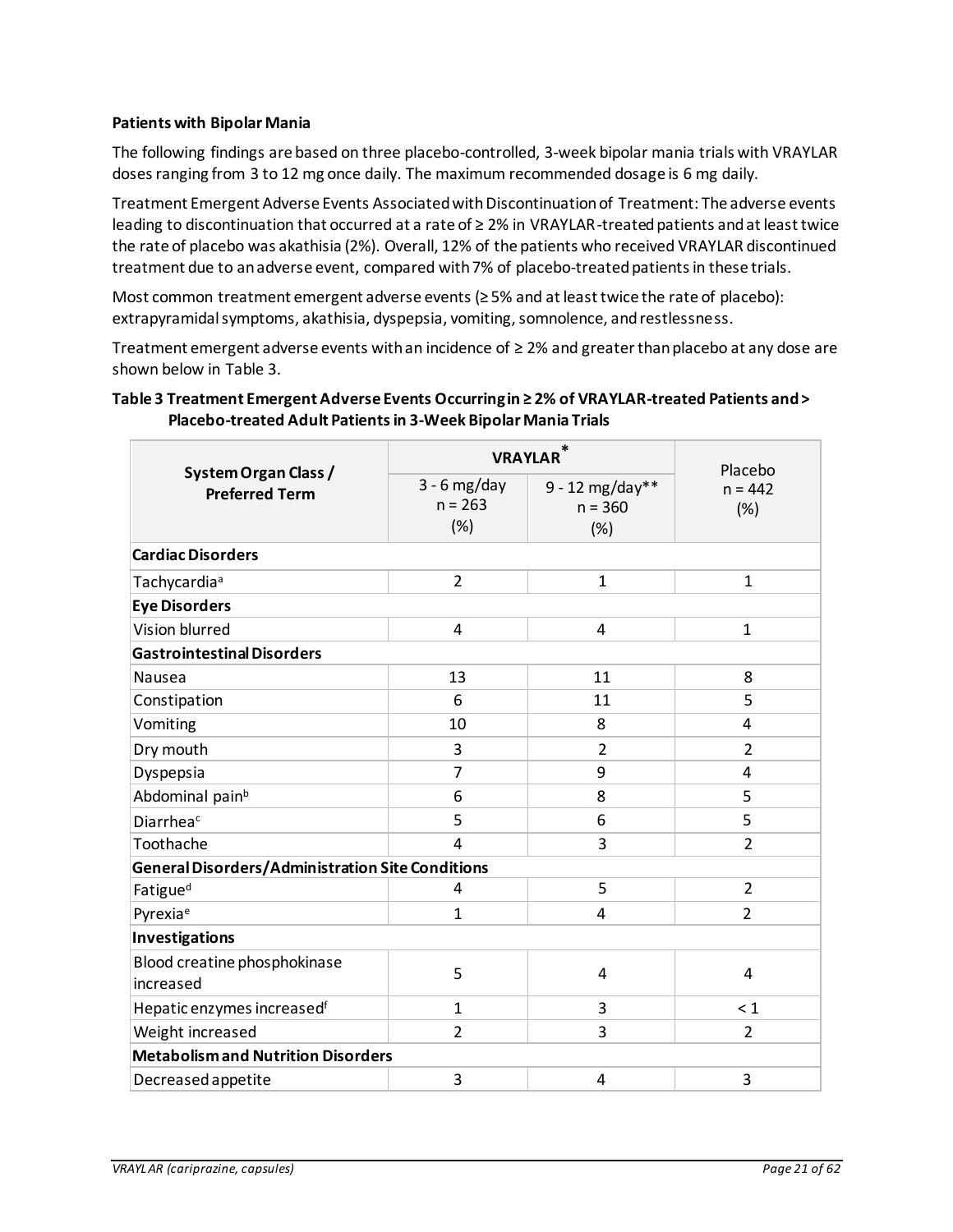|                                                                                                                                                                                                                                                                                                                                                                                                                                                                                                                                                                                                                                                                                                                                                                                                                                                                                                                                                                                                                                                                                                                                                                                                                                             | <b>VRAYLAR</b> <sup>*</sup>                                                                       | Placebo                                |                  |  |  |  |  |
|---------------------------------------------------------------------------------------------------------------------------------------------------------------------------------------------------------------------------------------------------------------------------------------------------------------------------------------------------------------------------------------------------------------------------------------------------------------------------------------------------------------------------------------------------------------------------------------------------------------------------------------------------------------------------------------------------------------------------------------------------------------------------------------------------------------------------------------------------------------------------------------------------------------------------------------------------------------------------------------------------------------------------------------------------------------------------------------------------------------------------------------------------------------------------------------------------------------------------------------------|---------------------------------------------------------------------------------------------------|----------------------------------------|------------------|--|--|--|--|
| System Organ Class /<br><b>Preferred Term</b>                                                                                                                                                                                                                                                                                                                                                                                                                                                                                                                                                                                                                                                                                                                                                                                                                                                                                                                                                                                                                                                                                                                                                                                               | $3 - 6$ mg/day<br>$n = 263$<br>(%)                                                                | $9 - 12$ mg/day**<br>$n = 360$<br>(% ) | $n = 442$<br>(%) |  |  |  |  |
| <b>Musculoskeletal and Connective Tissue Disorders</b>                                                                                                                                                                                                                                                                                                                                                                                                                                                                                                                                                                                                                                                                                                                                                                                                                                                                                                                                                                                                                                                                                                                                                                                      |                                                                                                   |                                        |                  |  |  |  |  |
| Pain in extremity                                                                                                                                                                                                                                                                                                                                                                                                                                                                                                                                                                                                                                                                                                                                                                                                                                                                                                                                                                                                                                                                                                                                                                                                                           | 4                                                                                                 | 2                                      | 2                |  |  |  |  |
| Back pain                                                                                                                                                                                                                                                                                                                                                                                                                                                                                                                                                                                                                                                                                                                                                                                                                                                                                                                                                                                                                                                                                                                                                                                                                                   | $\mathbf{1}$                                                                                      | $\overline{3}$                         | 1                |  |  |  |  |
| <b>Nervous System Disorders</b>                                                                                                                                                                                                                                                                                                                                                                                                                                                                                                                                                                                                                                                                                                                                                                                                                                                                                                                                                                                                                                                                                                                                                                                                             |                                                                                                   |                                        |                  |  |  |  |  |
| Akathisia                                                                                                                                                                                                                                                                                                                                                                                                                                                                                                                                                                                                                                                                                                                                                                                                                                                                                                                                                                                                                                                                                                                                                                                                                                   | 20                                                                                                | 21                                     | 5                |  |  |  |  |
| Extrapyramidal Symptoms <sup>g</sup>                                                                                                                                                                                                                                                                                                                                                                                                                                                                                                                                                                                                                                                                                                                                                                                                                                                                                                                                                                                                                                                                                                                                                                                                        | 26                                                                                                | 29                                     | 12               |  |  |  |  |
| Headache <sup>h</sup>                                                                                                                                                                                                                                                                                                                                                                                                                                                                                                                                                                                                                                                                                                                                                                                                                                                                                                                                                                                                                                                                                                                                                                                                                       | 14                                                                                                | 13                                     | 13               |  |  |  |  |
| <b>Dizziness</b>                                                                                                                                                                                                                                                                                                                                                                                                                                                                                                                                                                                                                                                                                                                                                                                                                                                                                                                                                                                                                                                                                                                                                                                                                            | 7                                                                                                 | 6                                      | 4                |  |  |  |  |
| Somnolencei                                                                                                                                                                                                                                                                                                                                                                                                                                                                                                                                                                                                                                                                                                                                                                                                                                                                                                                                                                                                                                                                                                                                                                                                                                 | $\overline{7}$                                                                                    | 8                                      | 4                |  |  |  |  |
| <b>Psychiatric Disorders</b>                                                                                                                                                                                                                                                                                                                                                                                                                                                                                                                                                                                                                                                                                                                                                                                                                                                                                                                                                                                                                                                                                                                                                                                                                |                                                                                                   |                                        |                  |  |  |  |  |
| Insomniaj                                                                                                                                                                                                                                                                                                                                                                                                                                                                                                                                                                                                                                                                                                                                                                                                                                                                                                                                                                                                                                                                                                                                                                                                                                   | 9                                                                                                 | 8                                      | 7                |  |  |  |  |
| Restlessness                                                                                                                                                                                                                                                                                                                                                                                                                                                                                                                                                                                                                                                                                                                                                                                                                                                                                                                                                                                                                                                                                                                                                                                                                                | $\overline{7}$                                                                                    | $\overline{7}$                         | $\overline{2}$   |  |  |  |  |
| Respiratory, thoracic and mediastinal disorders                                                                                                                                                                                                                                                                                                                                                                                                                                                                                                                                                                                                                                                                                                                                                                                                                                                                                                                                                                                                                                                                                                                                                                                             |                                                                                                   |                                        |                  |  |  |  |  |
| Oropharyngeal pain                                                                                                                                                                                                                                                                                                                                                                                                                                                                                                                                                                                                                                                                                                                                                                                                                                                                                                                                                                                                                                                                                                                                                                                                                          | $\mathbf{1}$                                                                                      | $\overline{3}$                         | 2                |  |  |  |  |
| <b>Vascular Disorders</b>                                                                                                                                                                                                                                                                                                                                                                                                                                                                                                                                                                                                                                                                                                                                                                                                                                                                                                                                                                                                                                                                                                                                                                                                                   |                                                                                                   |                                        |                  |  |  |  |  |
| Hypertension <sup>k</sup>                                                                                                                                                                                                                                                                                                                                                                                                                                                                                                                                                                                                                                                                                                                                                                                                                                                                                                                                                                                                                                                                                                                                                                                                                   | 5                                                                                                 | 4                                      | 1                |  |  |  |  |
| Data shown by modal daily dose, defined as most frequently administered dose per patient<br>$**$<br>The maximum recommended daily dose is 6 mg. Doses above 6 mg daily do not confer increased effectiveness<br>sufficient to outweigh dose-related adverse reactions.<br>a. Tachycardia terms: heart rate increased, sinus tachycardia, tachycardia<br>b. Abdominal pain terms: abdominal discomfort, abdominal pain, abdominal pain upper, abdominal tenderness,<br>c. Diarrhea: diarrhea, frequent bowel movements<br>d. Fatigue terms: asthenia, fatigue<br>e. Pyrexia terms: body temperature increased, pyrexia<br>f. Hepatic enzymes increased terms: alanine aminotransferase increased, aspartate aminotransferase increased,<br>hepatic enzyme increased, transaminases increased<br>g. Extrapyramidal Symptoms terms: bradykinesia, drooling, dyskinesia, dystonia, extrapyramidal disorder, hypokinesia,<br>muscle rigidity, muscle tightness, musculoskeletal stiffness, oromandibular dystonia, parkinsonism, salivary<br>hypersecretion, tremor<br>h. Headache terms: headache, tension headache<br>i. Somnolence terms: hypersomnia, sedation, somnolence<br>j. Insomnia terms: initial insomnia, insomnia, middle insomnia |                                                                                                   |                                        |                  |  |  |  |  |
|                                                                                                                                                                                                                                                                                                                                                                                                                                                                                                                                                                                                                                                                                                                                                                                                                                                                                                                                                                                                                                                                                                                                                                                                                                             | k. Hypertension terms: blood pressure diastolic increased, blood pressure increased, hypertension |                                        |                  |  |  |  |  |

## **Patients with Bipolar Depression**

The following findings are based on three placebo-controlled, two 6-week and one 8-week bipolar depression trials with VRAYLAR doses of 1.5 mg, and 3 mg once daily.

Treatment Emergent Adverse Events Associated with Discontinuation of Treatment: There were no adverse events leading to discontinuation that occurred at a rate of ≥ 2% in VRAYLAR-treated patients and at least twice the rate of placebo. Overall, 7% of the patients who received VRAYLAR discontinued treatment due to an adverse event, compared with 5% of placebo-treated patients in these trials.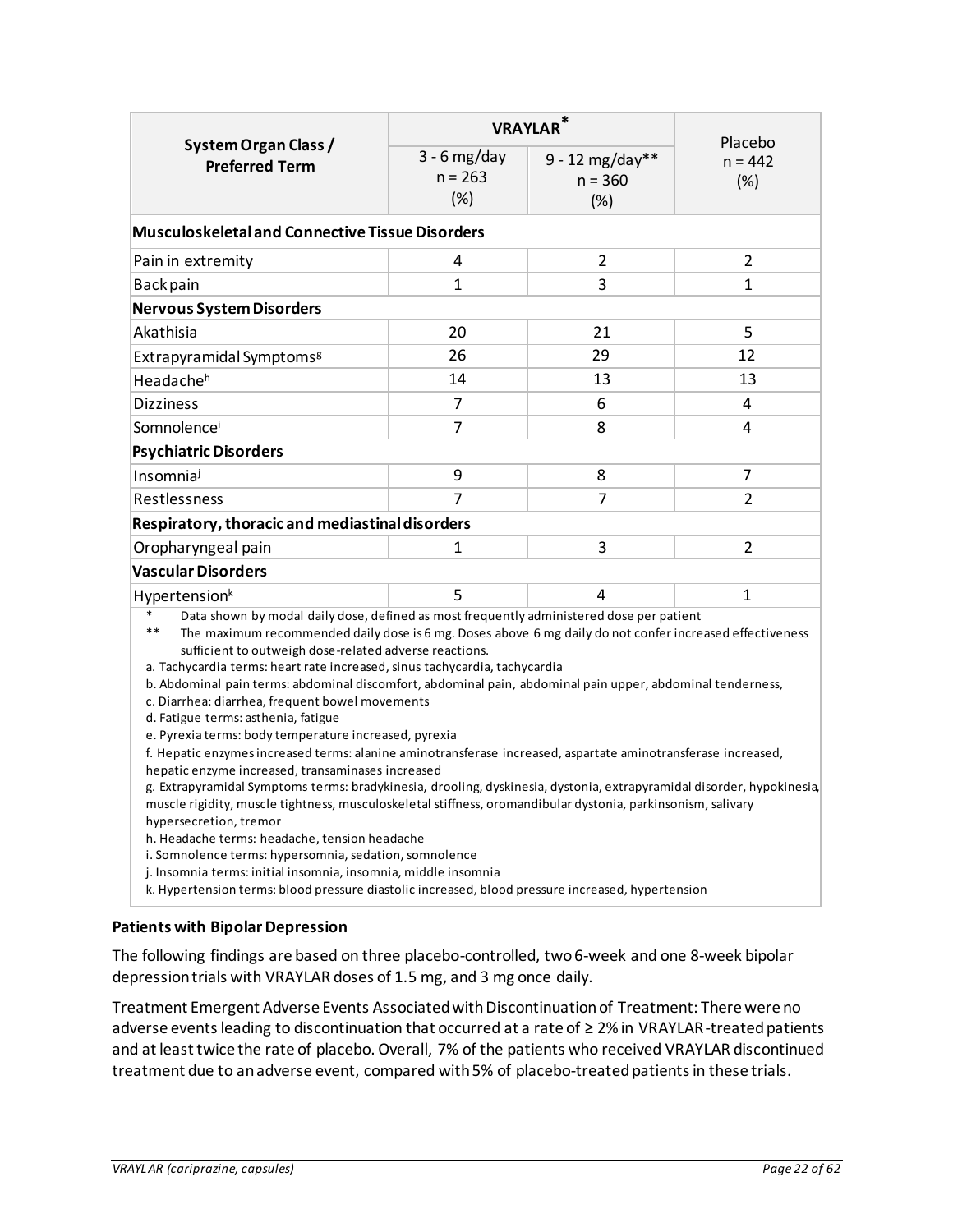Most common treatment emergent adverse events (≥ 5% and at least twice the rate of placebo): nausea, akathisia, restlessness, and extrapyramidal symptoms.

Treatment emergent adverse events with an incidence of ≥ 2% and greater than placebo at 1.5 mg or 3 mg doses are shown in [Table 4.](#page-22-0)

### <span id="page-22-0"></span>**Table 4 Treatment Emergent Adverse Events Occurring in ≥ 2% of VRAYLAR-treated Patients and > Placebo-treated Adult Patients in two 6-week trials and one 8-week trial Bipolar Depression Trials**

|                                                           | <b>VRAYLAR</b>       |                |                |
|-----------------------------------------------------------|----------------------|----------------|----------------|
| <b>System Organ Class / Preferred Term</b>                | $1.5 \text{ mg/day}$ | 3 mg/day       | Placebo        |
|                                                           | $n = 470$            | $n = 469$      | $n = 468$      |
|                                                           | (%)                  | (%)            | $(\%)$         |
| <b>Gastrointestinal Disorders</b>                         |                      |                |                |
| Nausea                                                    | 7                    | 8              | 3              |
| <b>General Disorders / Administration Site Conditions</b> |                      |                |                |
| Fatigue <sup>a</sup>                                      | 4                    | 3              | $\overline{2}$ |
| Weight increase                                           | $\overline{2}$       | $\overline{2}$ | $<$ 1          |
| <b>Metabolism and Nutrition Disorders</b>                 |                      |                |                |
| Increased appetite                                        | 3                    | 3              | $\overline{2}$ |
| <b>Nervous System Disorders</b>                           |                      |                |                |
| Akathisia                                                 | 6                    | 10             | $\overline{2}$ |
| Extrapyramidal symptoms <sup>b</sup>                      | 4                    | 6              | $\overline{2}$ |
| <b>Dizziness</b>                                          | 4                    | 3              | $\overline{2}$ |
| Somnolence <sup>c</sup>                                   | 7                    | 6              | 4              |
| <b>Psychiatric Disorders</b>                              |                      |                |                |
| Insomnia <sup>d</sup>                                     | $\overline{7}$       | 10             | 7              |
| Restlessness                                              | $\overline{2}$       | 7              | 3              |
| a. Fatigue terms: asthenia, fatigue, malaise              |                      |                |                |

b. Extrapyramidal symptoms terms: akinesia, drooling, dyskinesia, dystonia, extrapyramidal disorder, hypokinesia, muscle tightness, musculoskeletal stiffness, myoclonus, oculogyric crisis, salivary hypersecretion, tardive dyskinesia, tremor

c. Somnolence terms: hypersomnia, sedation, somnolence

d. Insomnia terms: initial insomnia, insomnia, insomnia related to another mental condition, middle insomnia, sleep disorder terminal insomnia

## **Extrapyramidal Symptoms (EPS) and Akathisia**

In schizophrenia, bipolar mania, and bipolar depression trials, data were objectively collected using the Simpson Angus Scale (SAS) for treatment-emergent EPS (parkinsonism) (SAS total score ≤ 3 at baseline and > 3 post-baseline) and the Barnes Akathisia Rating Scale (BARS) for treatment-emergent akathisia (BARS total score ≤ 2 at baseline and > 2 post-baseline).

Schizophrenia:

In 6-week schizophrenia trials, the incidence of reported events related to extrapyramidal symptoms (EPS), excluding akathisia and restlessness was 17% for VRAYLAR-treated patients versus 8% for placebotreatedpatients. These events led to discontinuation in 0.3% of VRAYLAR-treated patients versus 0.2%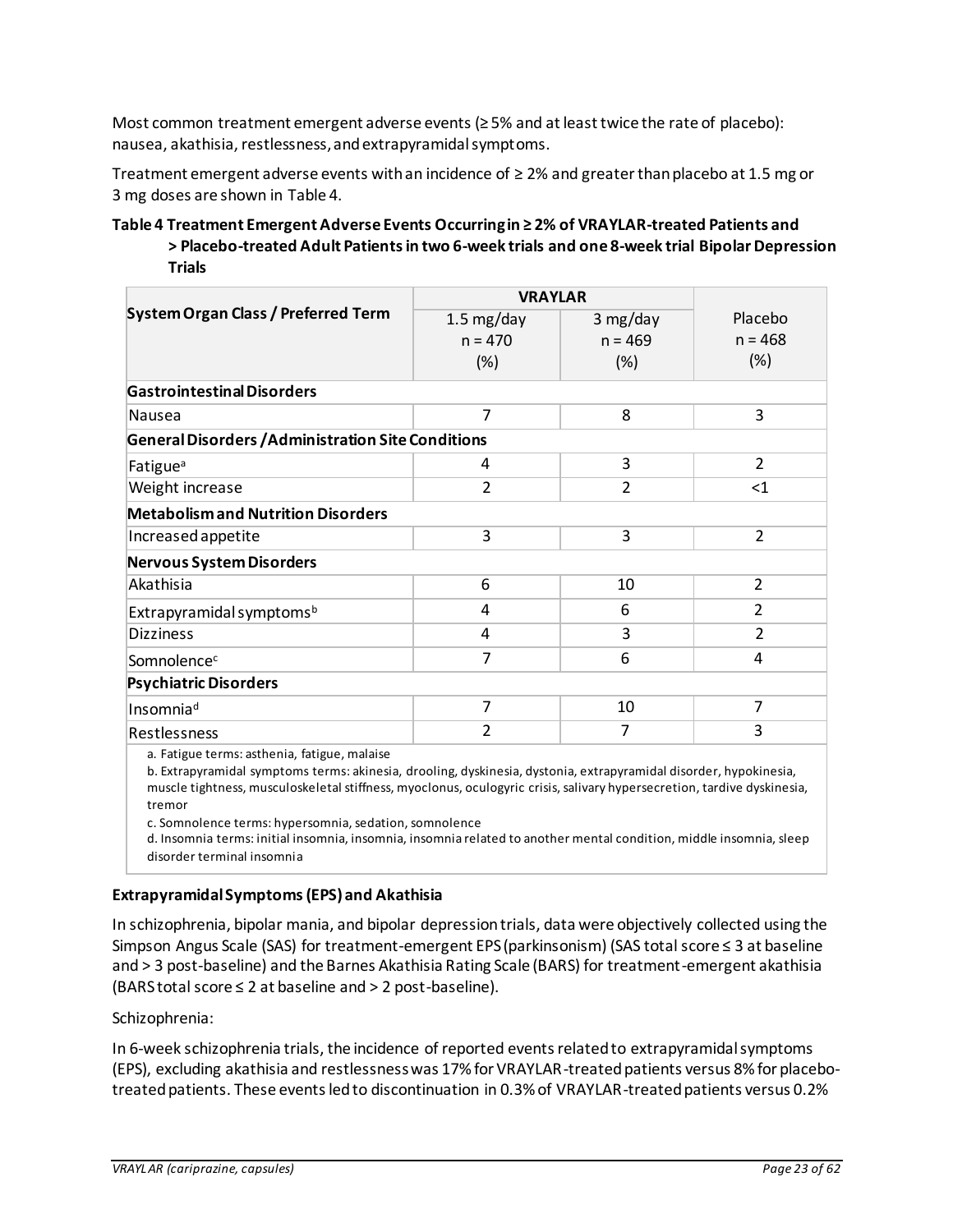of placebo-treated patients. The incidence of akathisia was 11% for VRAYLAR treated patients versus 4% for placebo-treated patients. These events led to discontinuation in 0.5% of VRAYLAR-treated patients versus 0.2% of placebo-treated patients. The majority (97.7%) of akathisia and EPS AEs were mild or moderate in severity and less than 1% led to discontinuation. The incidence of EPS based on Adverse Events is shown in [Table 5.](#page-23-0) The incidences of parkinsonism and akathisia based on the SAS and BARS, respectively, are shown in [Table 6.](#page-23-1)

|                                                              |                                      | Placebo                               |                                            |                  |  |  |  |
|--------------------------------------------------------------|--------------------------------------|---------------------------------------|--------------------------------------------|------------------|--|--|--|
| <b>Adverse Event Term</b>                                    | $1.5 - 3$ mg/day<br>$n = 539$<br>(%) | 4.5 - 6 mg/day<br>$n = 575$<br>$(\%)$ | $***$<br>$9-12$ mg/day<br>$n = 203$<br>(%) | $n = 584$<br>(%) |  |  |  |
| <b>All EPS Events</b>                                        | 24                                   | 32                                    | 33                                         | 14               |  |  |  |
| <b>All EPS Events, excluding</b><br>Akathisia / Restlessness | 15                                   | 19                                    | 20                                         | 8                |  |  |  |
| Akathisia                                                    | 9                                    | 13                                    | 14                                         | 4                |  |  |  |
| Dystonia <sup>a</sup>                                        | $\overline{\mathcal{L}}$             | 1                                     | 2                                          | $\leq 1$         |  |  |  |
| Parkins onis m <sup>b</sup>                                  | 13                                   | 16                                    | 18                                         | 7                |  |  |  |
| <b>Restlessness</b>                                          | 4                                    | 6                                     | 5                                          | 3                |  |  |  |
| Musculos keletal stiffness                                   |                                      | 3                                     | 1                                          | 1                |  |  |  |

# <span id="page-23-0"></span>**Table 5 Incidence of Treatment Emergent EPS Adverse Events Compared to Placebo in 6-Week Schizophrenia Studies**

Data shown by modal daily dose, defined as most frequently administered dose per patient

\*\* The maximum recommended daily dose is 6 mg. Doses above 6 mg daily do not confer increased effectiveness sufficient to outweigh dose-related adverse reactions.

a. Dystonia includes adverse event terms: dystonia, oculogyric crisis, oromandibular dystonia, trismus, torticollis b. Parkinsonism includes adverse event terms: bradykinesia, cogwheel ri gidity, drooling, dyskinesia, extrapyramidal

disorder, hypokinesia, masked facies, muscle rigidity, muscle tightness, parkinsonism, tremor, salivary hypersecretion

In the long-term study, the rate of new cases of akathisia did not continue to escalate over time. Akathisia was manageable; 99.7% events were mild to moderate in severity and approximately 1% led to discontinuation.

## <span id="page-23-1"></span>**Table 6 Incidence of Parkinsonism and Akathisia Compared to Placebo in 6-Week Schizophrenia Studies Based on Shifts from Baseline in SAS or BARS Scores**

|                                                               |                                    | Placebo                              |                                   |                  |  |  |
|---------------------------------------------------------------|------------------------------------|--------------------------------------|-----------------------------------|------------------|--|--|
| Incidence                                                     | 1.5 - 3 mg/day<br>$n = 539$<br>(%) | $4.5 - 6$ mg/day<br>$n = 575$<br>(%) | $9-12$ mg/day<br>$n = 203$<br>(%) | $n = 584$<br>(%) |  |  |
| Shifts from Baseline in SAS<br>score (Parkinsonism)           | 8.2                                | 11.2                                 | 12.9                              | 4.2              |  |  |
| <b>Shifts from Baseline in BARS</b><br>score (Akathisia)      | 14.7                               | 15.8                                 | 14.8                              | 5.8              |  |  |
| SAS: Simpson Angus Scale; BARS: Barnes Akathisia Rating Scale |                                    |                                      |                                   |                  |  |  |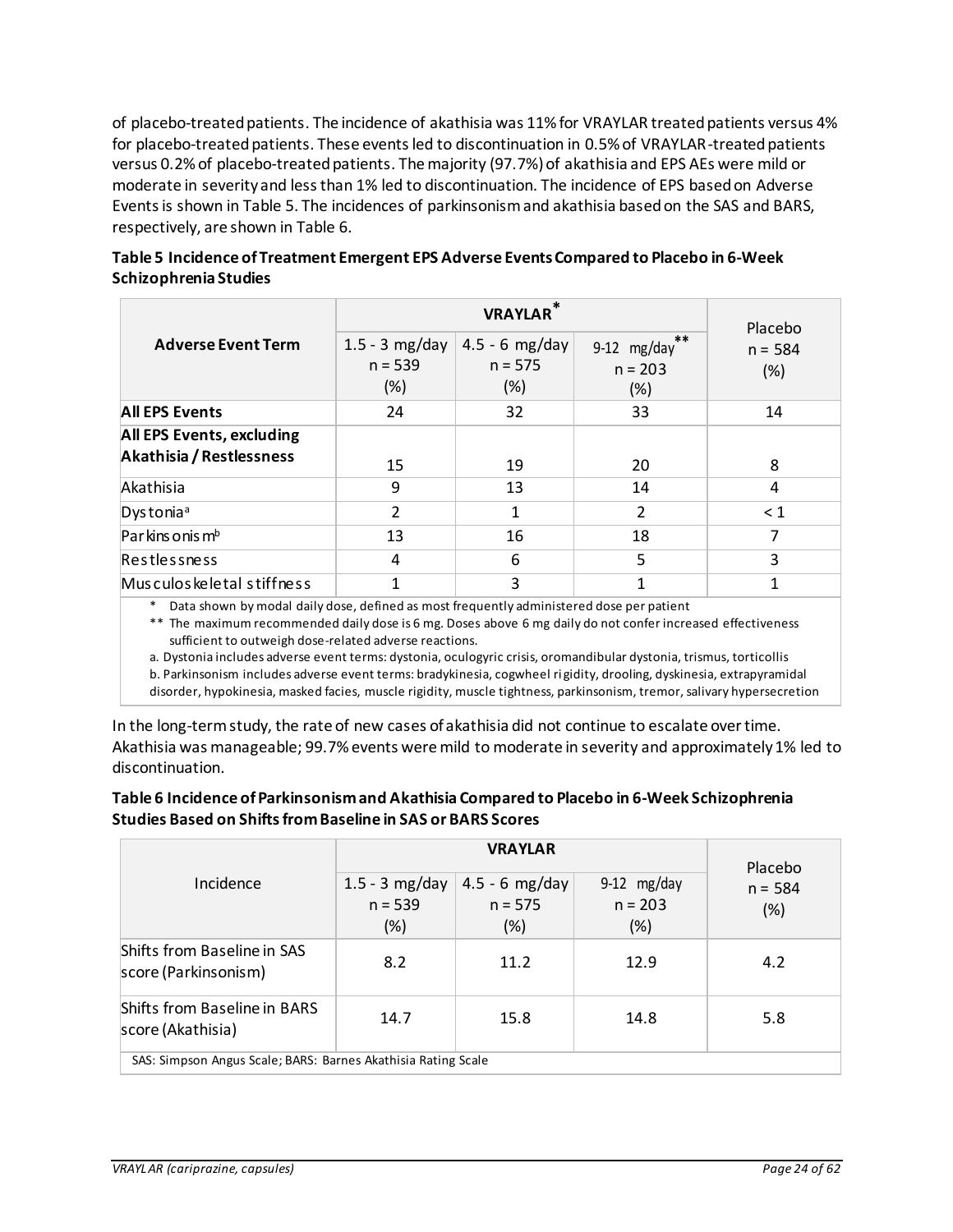Bipolar Mania:

In 3-week bipolar mania trials, the incidence of reported events related to extrapyramidal symptoms (EPS), excluding akathisia and restlessness, was 28% for VRAYLAR-treated patients versus 12% for placebo-treated patients. These events led to a discontinuation in 1% of VRAYLAR-treated patients versus 0.2% of placebo-treated patients. The incidence of akathisia was 20% for VRAYLAR treated patients versus 5% for placebo-treated patients. These events led to discontinuation in 2% of VRAYLARtreated patients versus 0% of placebo-treated patients. The incidence of akathisia and extrapyramidal disorder was lower in patients who received a modal dose of 3 to 6 mg VRAYLAR compared to patients who received a modal dose of 9 to 12 mg VRAYLAR. The majority (93.6%) of akathisia and extrapyramidal symptoms AEs were mild or moderate severity. The incidence of EPS is provided i[n Table](#page-24-0) [7.](#page-24-0) The incidences of parkinsonism and akathisia based on the SAS and BARS, respectively, are shown in [Table 8.](#page-25-0)

|                                                    | <b>VRAYLAR</b>                     |                                      |                             |  |  |
|----------------------------------------------------|------------------------------------|--------------------------------------|-----------------------------|--|--|
| <b>Adverse Event Term</b>                          | $3 - 6$ mg/day<br>$n = 263$<br>(%) | $9 - 12mg/day**$<br>$n = 360$<br>(%) | Placebo<br>$n = 442$<br>(%) |  |  |
| <b>All EPS Events</b>                              | 41                                 | 45                                   | 18                          |  |  |
| All EPS Events, excluding Akathisia / Restlessness | 26                                 | 29                                   | 12                          |  |  |
| Akathisia                                          | 20                                 | 21                                   | 5                           |  |  |
| Dystonia <sup>a</sup>                              | 5                                  | 3                                    | $\mathbf{1}$                |  |  |
| Parkins onis m <sup>b</sup>                        | 21                                 | 26                                   | 10                          |  |  |
| Restlessness                                       | 7                                  | 7                                    | 2                           |  |  |
| Musculos keletal stiffness                         | $\mathfrak z$                      | 2                                    | 1                           |  |  |
|                                                    |                                    |                                      |                             |  |  |

### <span id="page-24-0"></span>**Table 7 Incidence of EPS Compared to Placebo in 3-Week Bipolar Mania Trials**

\* Data shown by modal daily dose, defined as most frequently administered dose per patient

\*\* The maximum recommended daily dose is 6 mg. Doses above 6 mg daily do not confer increased effectiveness sufficient to outweigh dose-related adverse reactions.

a. Dystonia includes adverse event terms: dystonia, oculogyric crisis, oromandibular dystonia

b. Parkinsonism includes adverse event terms: bradykinesia, drooling, dyskinesia, extrapyramidal disorder, hypokinesia, muscle rigidity, muscle tightness, parkinsonism, salivary hypersecretion, tremor

The onset of akathisia and EPS events occurred mostly during the initial 2-weeks of treatment and then the number of new cases decreased thereafter. This pattern was also observed in the 16 week study.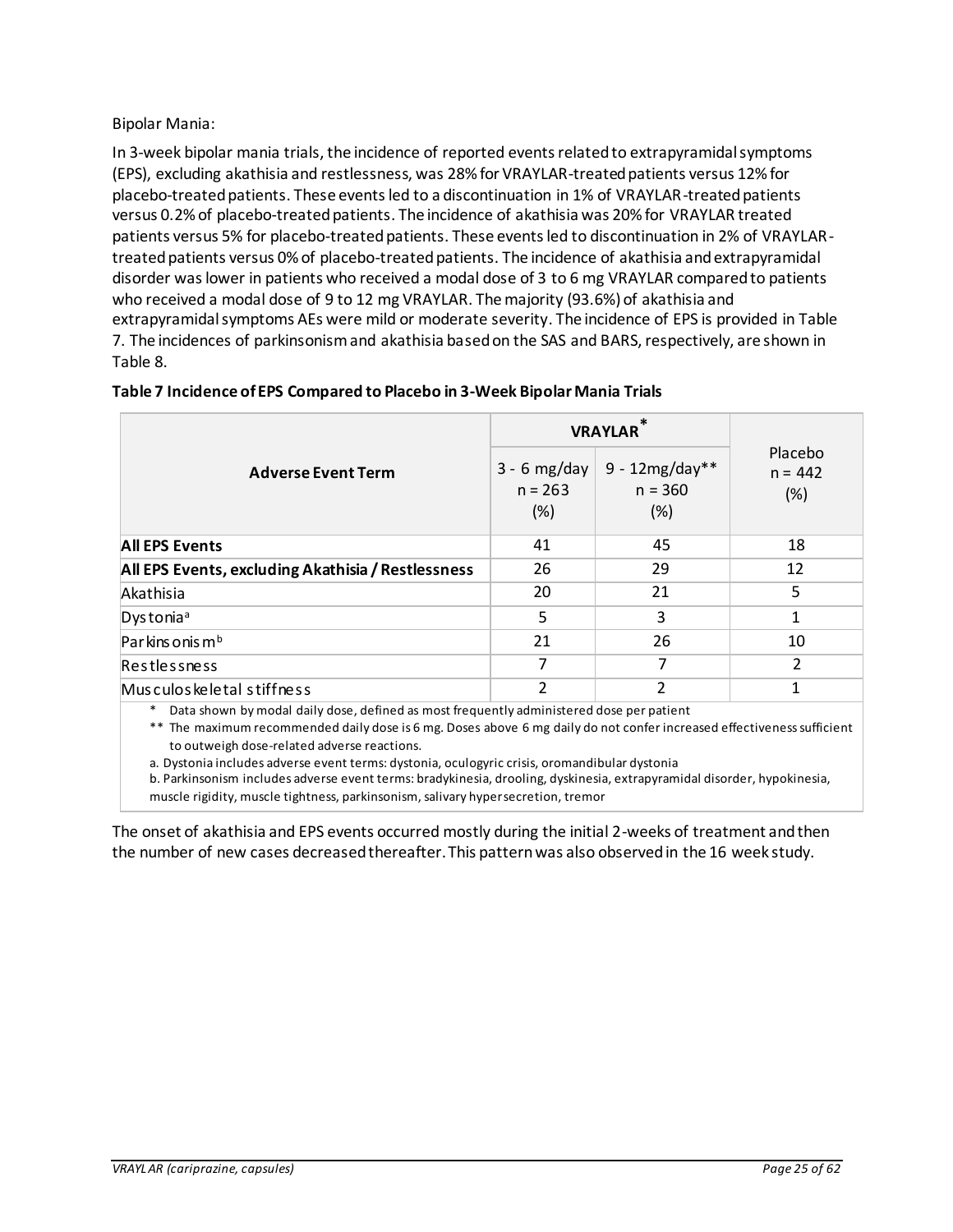|                                                               | <b>VRAYLAR</b>                     |                                       |                             |  |  |
|---------------------------------------------------------------|------------------------------------|---------------------------------------|-----------------------------|--|--|
| Incidence                                                     | $3 - 6$ mg/day<br>$n = 263$<br>(%) | $9 - 12mg/day$<br>$n = 360$<br>$(\%)$ | Placebo<br>$n = 442$<br>(%) |  |  |
| Shifts from Baseline in SAS score<br>(Parkinsonism)           | 11.2                               | 17.8                                  | 2.3                         |  |  |
| <b>Shifts from Baseline in BARS</b><br>score (Akathisia)      | 22.0                               | 21.9                                  | 5.3                         |  |  |
| SAS: Simpson Angus Scale; BARS: Barnes Akathisia Rating Scale |                                    |                                       |                             |  |  |

## <span id="page-25-0"></span>**Table 8 Incidence of Parkinsonism and Akathisia Compared to Placebo in three 3-Week Bipolar Mania Trials Based on Shifts from Baseline in SAS or BARS Scores**

### Bipolar Depression:

In the two 6-week and one 8-week bipolar depression trials, the incidence of reported events related to EPS, excluding akathisia and restlessness was 4% for VRAYLAR-treated patients versus 2% for placebotreated patients. These events led to discontinuation in 0.4% of VRAYLAR-treated patients versus 0% of placebo-treated patients. The incidence of akathisia was 8% for VRAYLAR-treated patients versus 2% for placebo-treated patients. These events led to discontinuation in 1.5% of VRAYLAR-treated patients versus 0% of placebo-treated patients. The majority (97.2%) of akathisia AEs were mild or moderate in severity. The overall rate of akathisia was lower in bipolar depression studies compared with other indications, possibly due to the slower titration schemes and lower doses used in the bipolar depression studies. The incidence of EPS is shown i[n Table 9.](#page-25-1) The incidences of parkinsonism and akathisia based on the SAS and BARS, respectively, are shown in [Table 10.](#page-26-0)

## <span id="page-25-1"></span>**Table 9 Incidence of EPS Compared to Placebo in two 6-Week and one 8-Week Bipolar Depression Trials**

| 1.5 $mg/day$<br>$n = 470$<br>(%)                        | 3 mg/day<br>$n = 469$<br>$(\%)$ | Placebo<br>$n = 468$<br>$(\%)$ |
|---------------------------------------------------------|---------------------------------|--------------------------------|
| 10                                                      | 19                              | 7                              |
| 3<br>All EPS Events, excluding Akathisia / Restlessness | 6                               | $\overline{\mathbf{c}}$        |
| 6                                                       | 10                              | $\overline{\mathbf{c}}$        |
| $\leq 1$                                                | $\leq 1$                        | $\leq 1$                       |
| 3                                                       | 4                               | 2                              |
| $\overline{2}$                                          | 7                               | 3                              |
| $\leq 1$                                                | 1                               | $\leq 1$                       |
| 0                                                       | $\leq 1$                        | 0                              |
|                                                         |                                 | <b>VRAYLAR</b>                 |

a. Dystonia includes adverse event terms: dystonia, oculogyric crisis, oromandibular dystonia

b. Parkinsonism includes adverse event terms: bradykinesia, drooling, dyskinesia, extrapyramidal disorder, hypokinesia, muscle rigidity, muscle tightness, parkinsonism, salivary hypersecretion, tremor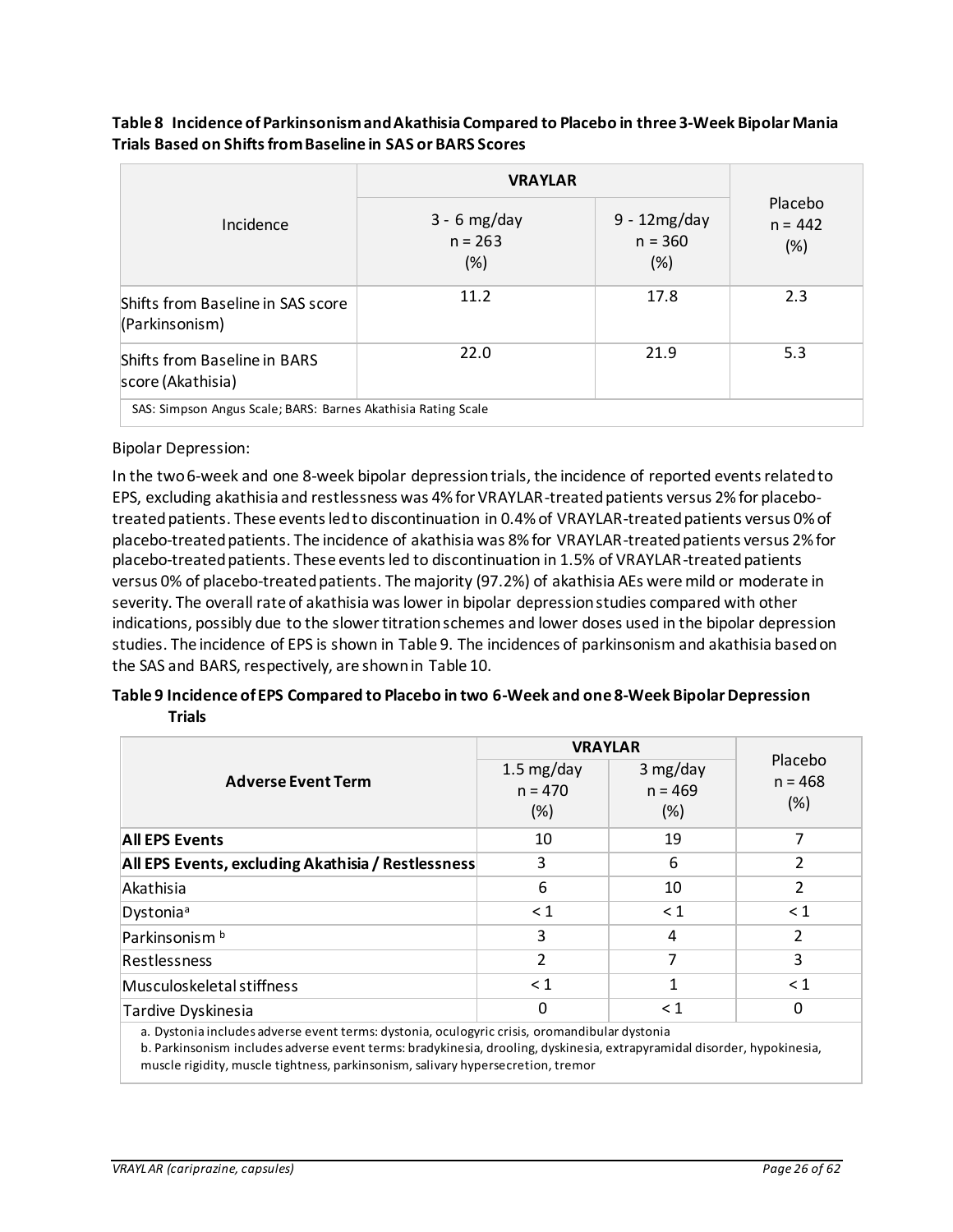|                                                               | <b>VRAYLAR</b>                           |                              |                                |  |  |
|---------------------------------------------------------------|------------------------------------------|------------------------------|--------------------------------|--|--|
| Incidence                                                     | $1.5 \text{ mg/day}$<br>$n = 470$<br>(%) | 3 mg/day<br>$n = 469$<br>(%) | Placebo<br>$n = 468$<br>$(\%)$ |  |  |
| Shifts from Baseline in SAS score<br>(Parkinsonism)           | 1.1                                      | 3.5                          | 0.4                            |  |  |
| Shifts from Baseline in BARS score<br>(Akathisia)             | 8.5                                      | 13.8                         | 4.3                            |  |  |
| SAS: Simpson Angus Scale; BARS: Barnes Akathisia Rating Scale |                                          |                              |                                |  |  |

### <span id="page-26-0"></span>**Table 10 Incidence of Parkinsonism and Akathisia Compared to Placebo in two 6-Week and one 8- Week Bipolar Depression Trials Based on Shifts from Baseline in SAS or BARS Scores**

## **Additional Safety Evaluations:**

### **Cataracts**

In the long-term uncontrolled schizophrenia (48-week) and bipolar mania (16-week) trials, the incidence of cataracts was 0.1% and 0.2%, respectively. The development of cataracts was observed in nonclinical studies. See 16 [NON-CLINICAL TOXICOLOGY](#page-48-1). The possibility of lenticular changes or cataracts cannot be excluded at this time.

## **Vital Signs Changes**

In general, at the recommended doses for VRAYLAR, there were no clinically meaningful differences between VRAYLAR-treated patients and patients on placebo in mean change from baseline to endpoint in supine blood pressure parameters in the short-term schizophrenia, bipolar mania or bipolar depression clinical trials. However, increases in blood pressure and heart rate were observed with VRAYLAR in the ECG assessment study. See 7 WARNINGS AND PRECAUTIONS[, Cardiovascular](#page-8-1)and 10.2 Pharmacodynamics[, Cardiac Electrophysiology and Hemodynamics.](#page-33-3)

### **Weight**

Weight gain has been observed with use of atypical antipsychotics, including VRAYLAR. Monitor weight at baseline and frequently thereafter. Table[sTable](#page-27-0) 11[, Table](#page-27-1) 12 and [Table](#page-28-1) 13 show the change in body weight occurring from baseline to endpoint in 6-week schizophrenia, 3-week bipolar mania, and 6-week and 8-week bipolar depression trials, respectively.

### Schizophrenia:

[Table 11](#page-27-0) showsthe change in body weight occurring from baseline to endpoint in 6-week schizophrenia trials.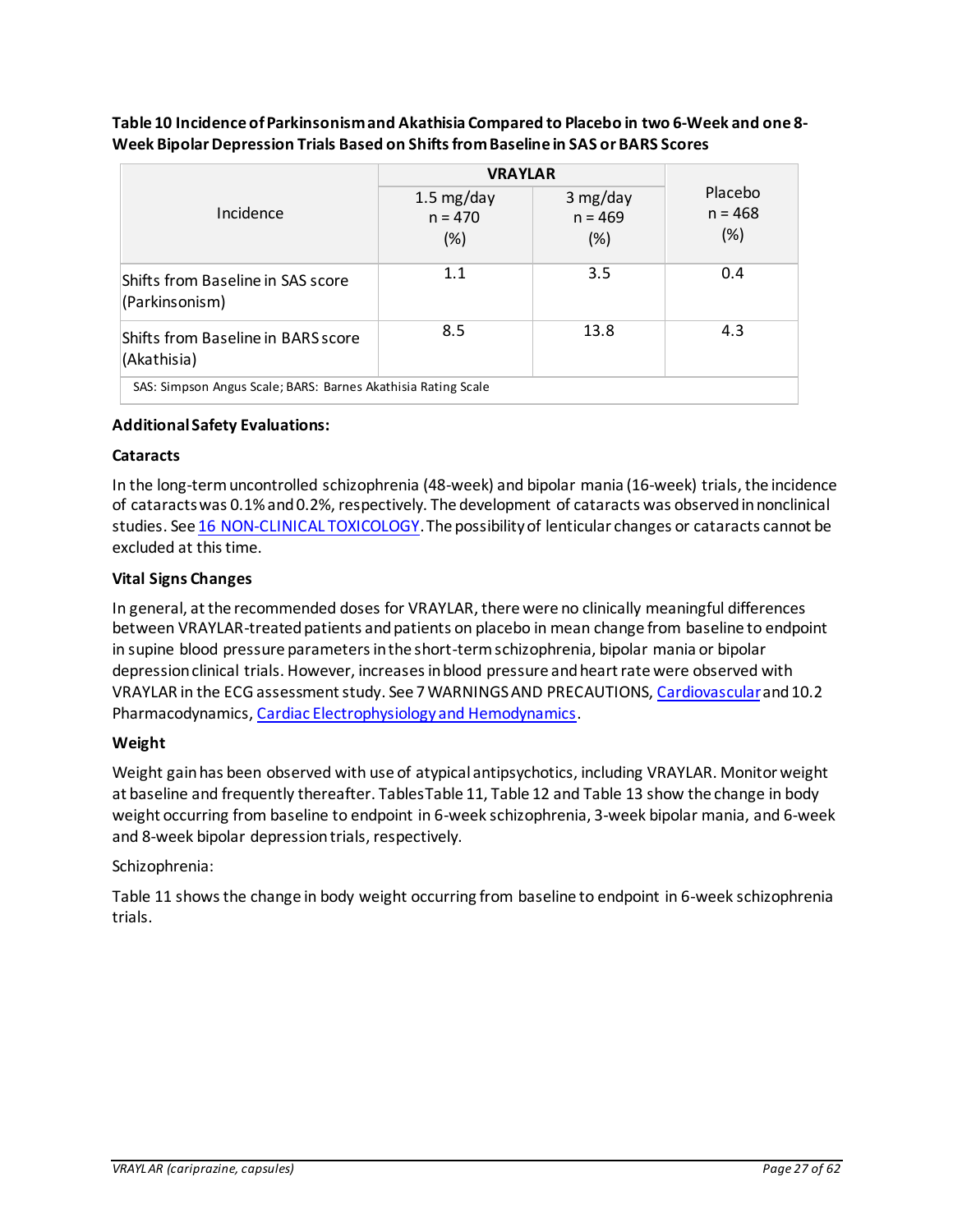## <span id="page-27-0"></span>**Table 11 Change in Body Weight (kg) in 6-Week Schizophrenia Trials**

|                                                      |                             | <b>VRAYLAR</b>                          |                                      |                                         |
|------------------------------------------------------|-----------------------------|-----------------------------------------|--------------------------------------|-----------------------------------------|
|                                                      | Placebo<br>$n = 584$<br>(%) | $1.5 - 3$ mg/day<br>$n = 539$<br>$(\%)$ | $4.5 - 6$ mg/day<br>$n = 575$<br>(%) | **<br>9-12 $mg/day$<br>$n = 203$<br>(%) |
| Mean Change at Endpoint                              | $+0.3$                      | $+0.8$                                  | $+1$                                 | $+2$                                    |
| Proportion of Patients with<br>Weight Increase (≥7%) | 5%                          | 8%                                      | 8%                                   | 17%                                     |

\* Data shown by modal daily dose, defined as most frequently administered dose per patient

\*\* The maximum recommended daily dose is 6 mg. Doses above 6 mg daily do not confer increased effectiveness sufficient to outweigh dose-related adverse reactions.

In long-term, uncontrolled trials with VRAYLAR in schizophrenia, the mean changes from baseline in weight at 12, 24, and 48 weeks were 1.2 kg, 1.7 kg, and 2.5 kg, respectively.

### Bipolar Mania

[Table 12](#page-27-1) show the change in body weight occurring from baseline to endpoint in 3-week bipolar mania trials.

### <span id="page-27-1"></span>**Table 12 Change in Body Weight (kg) in 3-Week Bipolar Mania Trials**

|                                                                                               |                                |                                    | <b>VRAYLAR</b>                           |
|-----------------------------------------------------------------------------------------------|--------------------------------|------------------------------------|------------------------------------------|
|                                                                                               | Placebo<br>$n = 442$<br>$(\%)$ | $3 - 6$ mg/day<br>$n = 263$<br>(%) | $9 - 12$ mg/day**<br>$n = 360$<br>$(\%)$ |
| Mean Change at Endpoint                                                                       | $+0.2$                         | $+0.5$                             | $+0.6$                                   |
| Proportion of Patients with Weight Increase<br>(27%)                                          | 2%                             | 1%                                 | 3%                                       |
| ∗<br>Data shown by modal daily dose, defined as most frequently administered dose per patient |                                |                                    |                                          |

\*\* The maximum recommended daily dose is 6 mg. Doses above 6 mg daily do not confer increased effectiveness sufficient to outweigh dose-related adverse reactions.

There was a slight difference in mean weight gain between VRAYLAR and placebo patients (+0.5 kg vs. 0.2 kg, respectively).

### Bipolar Depression

[Table 13](#page-28-1) shows the change in body weight occurring from baseline to endpoint in the two 6-week and one 8-week bipolar depression trials.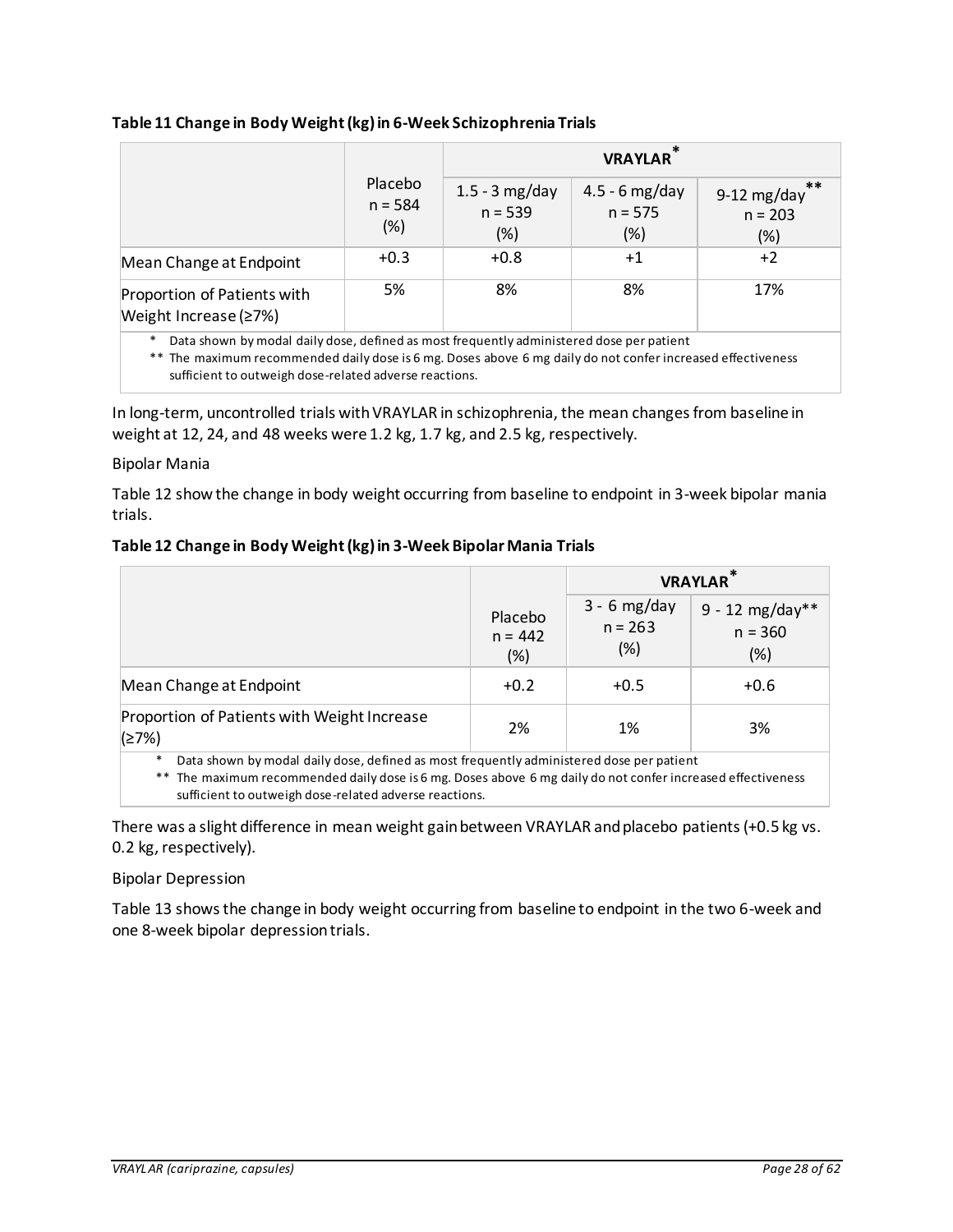|                                                   |                             | <b>VRAYLAR</b>               |                              |  |
|---------------------------------------------------|-----------------------------|------------------------------|------------------------------|--|
|                                                   | Placebo<br>$n = 463$<br>(%) | 1.5 mg/day<br>n = 467<br>(%) | 3 mg/day<br>$n = 465$<br>(%) |  |
| Mean Change at Endpoint                           | $-0.1$                      | $+0.7$                       | $+0.4$                       |  |
| Proportion of Patients with Weight Increase (≥7%) | 1%                          | 3%                           | 3%                           |  |

## <span id="page-28-1"></span>**Table 13 Change in Body Weight (kg) in two 6-Week and one 8-Week Bipolar Depression Trials**

There was a slight difference in mean weight gain between VRAYLAR and placebo patients (+0.6 kg vs. -0.1 kg, respectively).

## <span id="page-28-0"></span>**8.3 Less Common Clinical Trial Adverse Reactions**

Adverse events listed below were reported by patients treated with VRAYLAR at doses of ≥ 1.5 mg once daily within the premarketing database of 3988 VRAYLAR-treated patients. The events listed are those that could be of clinical importance, as well as those that are plausibly drug-related on pharmacologic or other grounds. Adverse events that appear elsewhere in the VRAYLAR label are not included.

Reactions are further categorized by organ class and listed in order of decreasing frequency, according to the following definition: those occurring in at least 1/100 patients (frequent) [only those not already listed in the tabulated results from placebo-controlled studies appear in this listing]; those occurring in 1/100 to 1/1000 patients (infrequent); and those occurring in fewer than 1/1000 patients (rare).

**Gastrointestinal Disorders:** Infrequent: gastroesophageal reflux disease, gastritis

**Hepatobiliary Disorders:** Rare: hepatitis

**Investigations:** Infrequent: blood triglycerides increased; blood glucose increased

**Metabolism and Nutrition Disorders:** Infrequent: hyponatremia; hypertriglyceridemia

**Musculoskeletal and Connective Tissue Disorders:** Rare*:*rhabdomyolysis

**Nervous System Disorders**:Infrequent: dysarthria; Rare: ischemic stroke

**Psychiatric Disorders:** Infrequent*:*suicide attempts, suicide ideation; Rare: completed suicide

**Renal and Urinary Disorders**: Infrequent: pollakiuria

**Skin and Subcutaneous Tissue Disorders:** Infrequent: hyperhidrosis

**Vascular Disorders:** Infrequent: orthostatic hypotension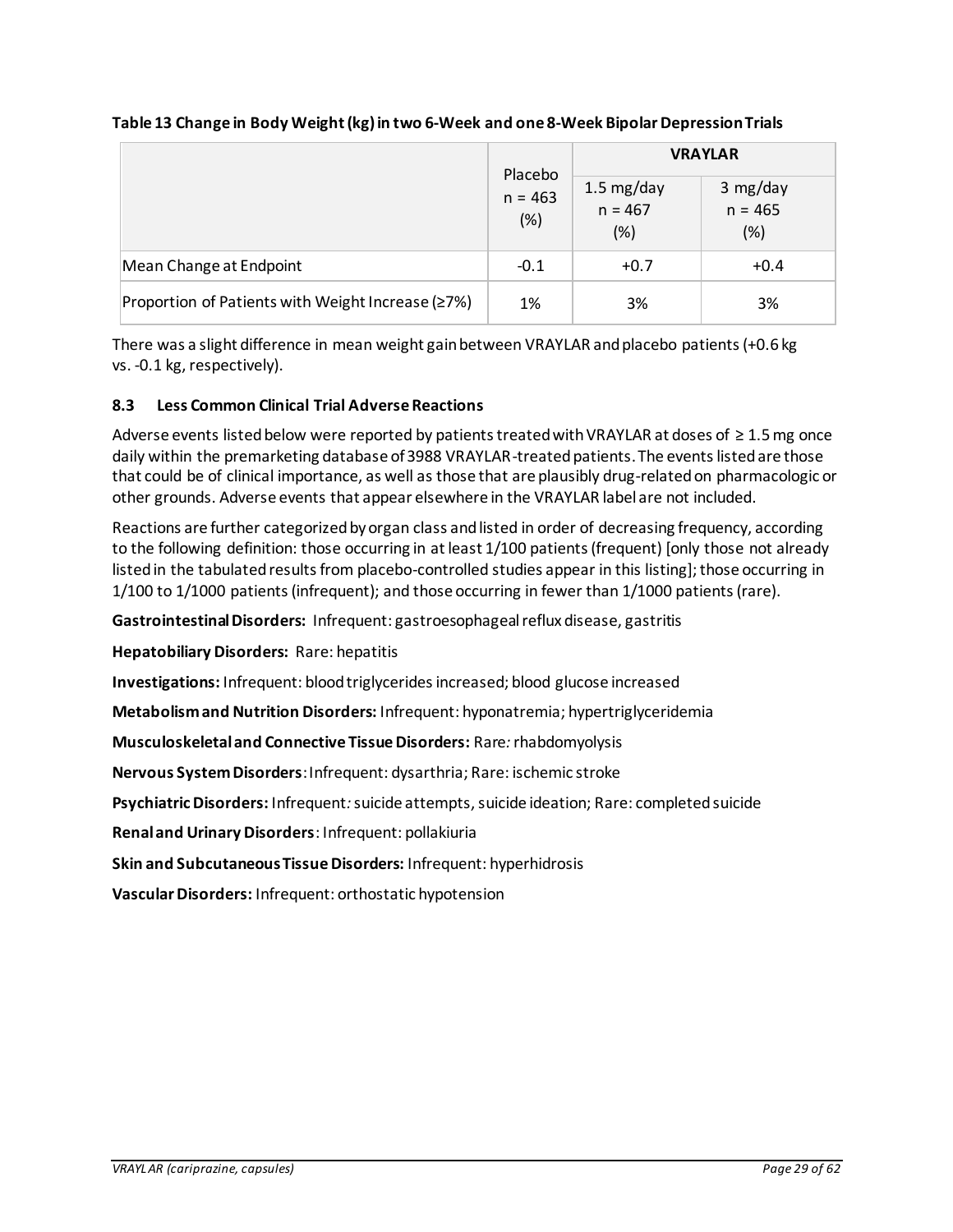## <span id="page-29-0"></span>**8.4 Abnormal Laboratory Findings: Hematologic,Clinical Chemistry and Other Quantitative Data**

## **Clinical Trial Findings**

The proportions of patients with transaminase elevations of ≥3 times the upper limits of the normal reference range in 6-week schizophrenia trials ranged between 1% and 2% for VRAYLAR-treated patients, increasing with dose, and was 1% for placebo-treated patients. The proportions of patients with transaminase elevations of ≥3 times the upper limits of the normal reference range in 3-week bipolar mania trials ranged between 2% and 4% for VRAYLAR-treated patients depending on dose group administered and 2% for placebo-treated patients. The proportions of patients with transaminase elevations of ≥3 times the upper limits of the normal reference range in 6-week and 8-week bipolar depression trials ranged between 0% and 0.5% for VRAYLAR-treated patients depending on dose group administered and 0.4% for placebo-treated patients. Most cases of transaminase elevation were asymptomatic, and the majority of cases had confounds such as, recent prior or concomitant medications, history of transaminase elevation, mild baseline elevations or positive baseline serology for hepatitis, history of alcohol use/abuse. See [4.1 Dosing Considerations;](#page-4-2) 7 WARNINGS AND PRECAUTIONS [Monitoring and Laboratory Tests.](#page-12-0)

The proportions of patients with elevations of creatine phosphokinase (CPK) greater than 1000 U/L in 6 week schizophrenia trials ranged between 4% and 6% for VRAYLAR-treated patients, increasing with dose, and was 4% for placebo-treated patients. The proportion of patients with elevations of CPK greater than 1000 U/L in the long-term open-label 48-week studies was 8.7%. The proportions of patients with elevations of CPK greater than 1000 U/L in 3-week bipolar mania trials was about 4% in VRAYLAR and placebo-treated patients. The proportions of patients with elevations of CPK greater than 1000 U/L in 6-week and 8- week bipolar depression trials ranged between 0.2% and 1% for VRAYLARtreated patients versus 0.2% for placebo-treated patients.

### <span id="page-29-1"></span>**8.5 Post-Market Adverse Reactions**

The following adverse reaction has been identified during post approval use of VRAYLAR.

Because these reactions are reported voluntarily from a population of uncertain size, it is not always possible to estimate their frequency or establish a causal relationship to drug exposure.

**Skin and Subcutaneous Tissue Disorders:** Stevens-Johnson syndrome.

### <span id="page-29-2"></span>**9 DRUG INTERACTIONS**

### <span id="page-29-3"></span>**9.1 Serious Drug Interactions**

### **Serious Drug Interactions**

The co-administration of therapeutic doses of cariprazine with strong and moderate CYP3A4 inhibitors or inducers has not been investigated and may lead to significant changes in cariprazine exposure.

- Concomitant use of strong and moderate CYP3A4 inhibitors is contraindicated during treatment with VRAYLAR and for at least 2 weeks after VRAYLAR discontinuation. See 2 [CONTRAINDICATIONS](#page-3-4)[, 9.4 Drug-Drug Interactions](#page-30-2), an[d 9.5 Drug-Food Interactions.](#page-32-0)
- Concomitant use of strong and moderate inducers is contraindicated during treatment with VRAYLAR. Se[e 2 CONTRAINDICATIONS](#page-3-4)[, 9.4 Drug-Drug Interactions](#page-30-2) an[d 9.6 Drug-Herb](#page-32-1)  [Interactions](#page-32-1).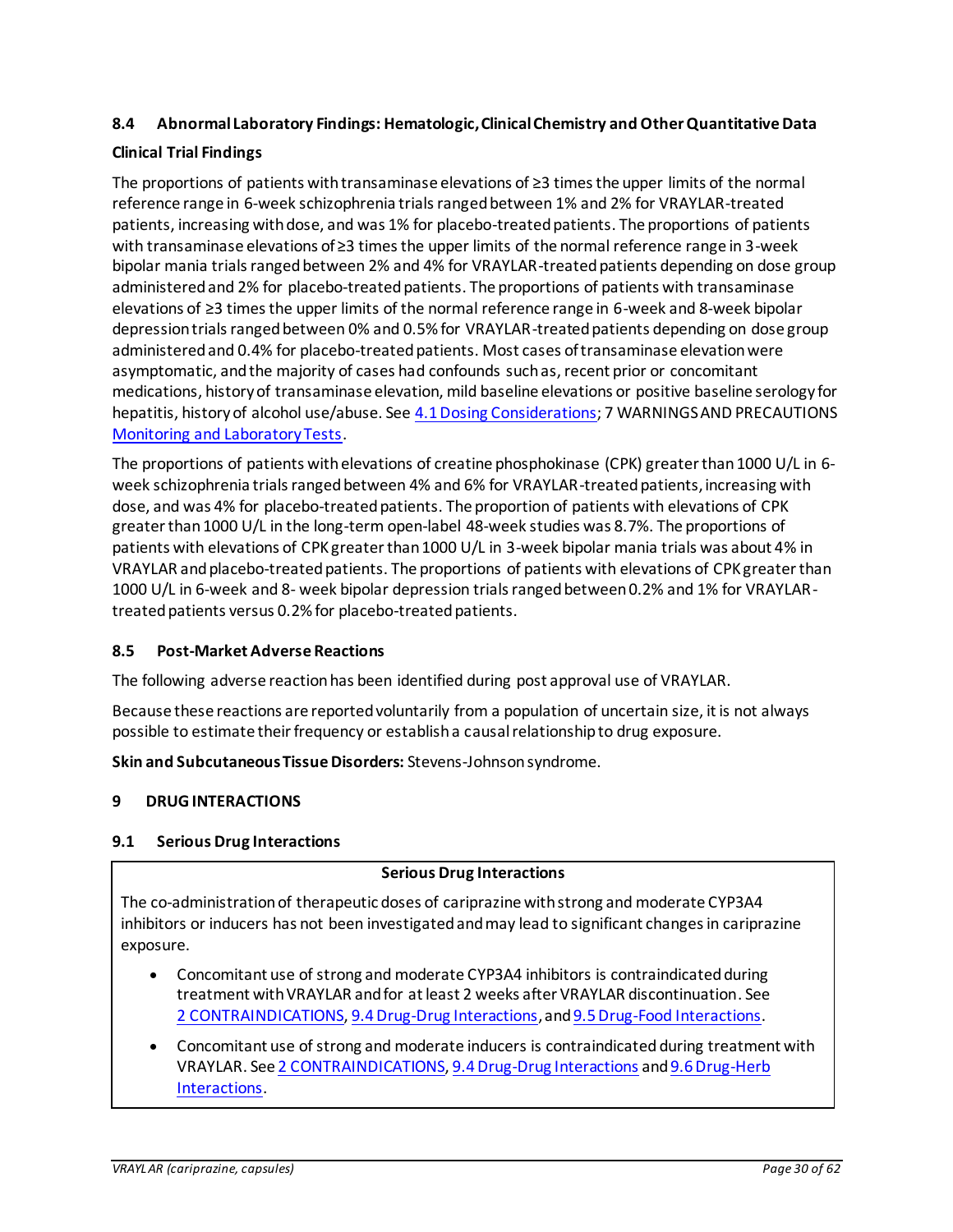# <span id="page-30-0"></span>**9.2 Drug Interactions Overview**

Cariprazine is extensively metabolized by CYP3A4 and, to a lesser extent, by CYP2D6 to DCAR. DCAR is then further metabolized into DDCAR by CYP3A4 and, to a lesser extent, CYP2D6. DDCAR is then metabolized by CYP3A4 to a hydroxylated metabolite.

Based on *in vitro* results, cariprazine has the potential to act as a CYP3A4/3A5 inducer at the intestinal level. At clinically relevant concentrations, cariprazine and its metabolites, DCAR and DDCAR, are not expected to induce hepatic CYP3A4/3A5, CYP1A2 and CYP2B6 or to inhibit the activity of CYP1A2, 2A6, 2B6, 2C8, 2C9, 2C19, 2D6, 2E1, and 3A4/3A5.

Based on *in vitro* results, cariprazine has the potential to act as a weak P-glycoprotein (P-gp) inhibitor at the intestinal level. At clinically relevant concentrations, cariprazine and its metabolites, DCAR and DDCAR, are not expected to inhibit the organic anion transporting polypeptides 1B1 and 1B3 (OATP1B1 and OATP1B3), breast cancer resistance protein (BCRP), organic cation transporter 2 (OCT2), and organic anion transporter 1 and 3 (OAT1 and OAT3).

*In vitro* results showed that cariprazine and its metabolites, DCAR and DDCAR, are not substrates of P-gp, OATP1B1, OATP1B3 and BCRP. Therefore, no interaction is expected between VRAYLAR and inhibitors of P-gp, OATP1B1, OATP1B3 and BCRP.

# <span id="page-30-1"></span>**9.3 Drug-Behavioural Interactions**

# **Alcohol / CNS Drugs**

Given the primary central nervous system effects of cariprazine, VRAYLAR should be used with caution in combination with other centrally acting medicinal products and alcohol.

## **Smoking**

VRAYLAR is not a substrate for CYP1A2, smoking is not expected to have an effect on the pharmacokinetics of VRAYLAR. No dosage adjustment for VRAYLAR is needed for patients who smoke.

## <span id="page-30-2"></span>**9.4 Drug-Drug Interactions**

## **Table 14 Established or Potential Drug-Drug Interactions**

The drugs listed in this table are based on either drug interaction case reports or studies, or potential interactions due to the expected magnitude and seriousness of the interaction (i.e., those identified as contraindicated).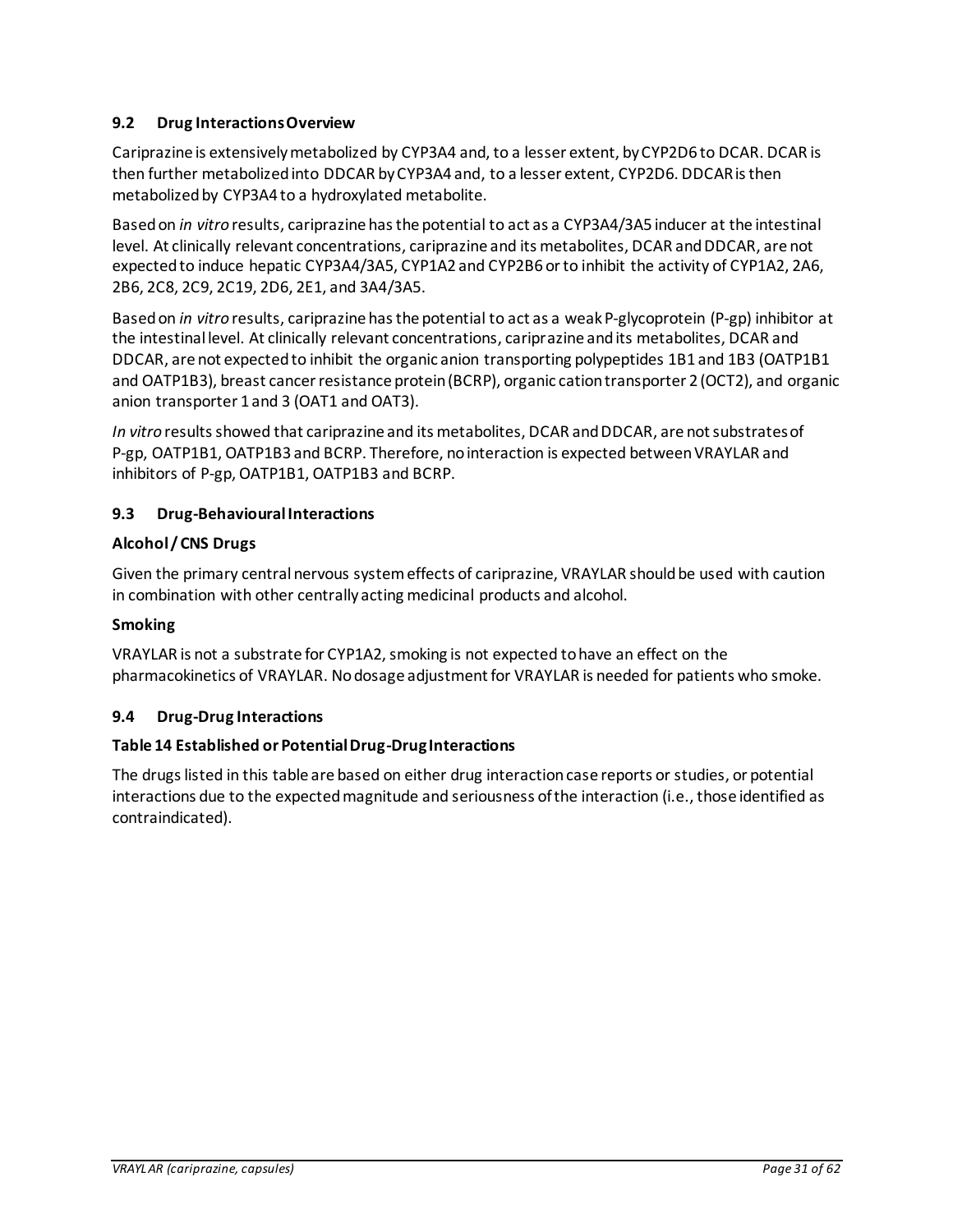| Proper/Common<br>name                                                                                                                                                                                                                                                     | Source of<br><b>Evidence</b> | <b>Effect</b>                                                                                                                                                                                                                                                                                                                                                                                                                                                                                                                                                                    | <b>Clinical comment</b>                                                                                                                                                                                                                                                                                                                                 |
|---------------------------------------------------------------------------------------------------------------------------------------------------------------------------------------------------------------------------------------------------------------------------|------------------------------|----------------------------------------------------------------------------------------------------------------------------------------------------------------------------------------------------------------------------------------------------------------------------------------------------------------------------------------------------------------------------------------------------------------------------------------------------------------------------------------------------------------------------------------------------------------------------------|---------------------------------------------------------------------------------------------------------------------------------------------------------------------------------------------------------------------------------------------------------------------------------------------------------------------------------------------------------|
| <b>Strong CYP3A4</b><br><b>Inhibitors</b><br>itraconazole,<br>ketoconazole,<br>clarithromycin,<br>protease<br>inhibitors<br><b>Moderate</b><br>CYP3A4<br><b>Inhibitors</b><br>diltiazem,<br>erythromycin<br><b>Weak CYP3A4</b><br>inhibitors<br>cimetidine,<br>ranitidine | <b>CT</b>                    | Concomitant use of VRAYLAR (0.5<br>mg/day) with a strong CYP3A4<br>inhibitor, ketoconazole, caused a two-<br>fold increase in total cariprazine plasma<br>concentration (cariprazine and its<br>active metabolites) during short-term<br>co-administration (4 days).<br>Concomitant use of therapeutic doses<br>at steady state with CYP3A4 inhibitors<br>has not been evaluated and, it is not<br>known if further increases in total<br>cariprazine exposure may occur during<br>longer co-administration, due to the<br>long half-life of the cariprazine active<br>moieties. | Concomitant use of a<br>strong and moderate<br>CYP3A4 inhibitor is<br>contraindicated during<br>treatment with<br>VRAYLAR and for at<br>least 2 weeks after<br><b>VRAYLAR</b><br>discontinuation.<br>Caution should be<br>exercised when<br><b>VRAYLAR</b> is<br>co-administered with a<br>weak CYP3A4 inhibitor.<br>See 2<br><b>CONTRAINDICATIONS.</b> |
| <b>Strong and</b><br><b>Moderate</b><br><b>CYP3A4 Inducers</b><br>rifampin,<br>carbamazepine,<br>phenytoin,<br>phenobarbital,<br>efavirenz,<br>bosentan,<br>St. John's Wort                                                                                               | T                            | CYP3A4 is responsible for the<br>formation and elimination of the active<br>metabolites of cariprazine. The<br>co-administration of VRAYLAR with<br>strong or moderate inducers of CYP3A4<br>may therefore lead to a significant<br>decrease in total cariprazine exposure.<br>The net effect on active drug and<br>metabolites is not known as the effect<br>of CYP3A4 inducers on the exposure of<br>VRAYLAR has not been evaluated.                                                                                                                                           | Concomitant use of a<br>strong or moderate<br>CYP3A4 inducer is<br>contraindicated during<br>treatment with<br><b>VRAYLAR. See 2</b><br><b>CONTRAINDICATIONS.</b>                                                                                                                                                                                       |
| CYP3A4<br>substrates<br>midazolam,<br>triazolam                                                                                                                                                                                                                           | Τ                            | Based on in vitro results, cariprazine has<br>the potential to act as a CYP3A4 inducer<br>at the intestinal level. The effect of<br>VRAYLAR on the exposure to CYP3A4<br>substrates has not been evaluated.                                                                                                                                                                                                                                                                                                                                                                      | Caution should be<br>exercised if VRAYLAR is<br>co-administered with<br>CYP3A4 substrates.<br>Additional monitoring<br>and dose adjustments<br>may be required.                                                                                                                                                                                         |
| Oral<br>contraceptives                                                                                                                                                                                                                                                    | T                            | It is not known whether VRAYLAR<br>reduces the effectiveness of<br>systemically acting hormonal<br>contraceptives.                                                                                                                                                                                                                                                                                                                                                                                                                                                               | Alternative or<br>concomitant methods of<br>contraception must be<br>used by female patients<br>taking systemically<br>acting hormonal<br>contraceptives. See                                                                                                                                                                                           |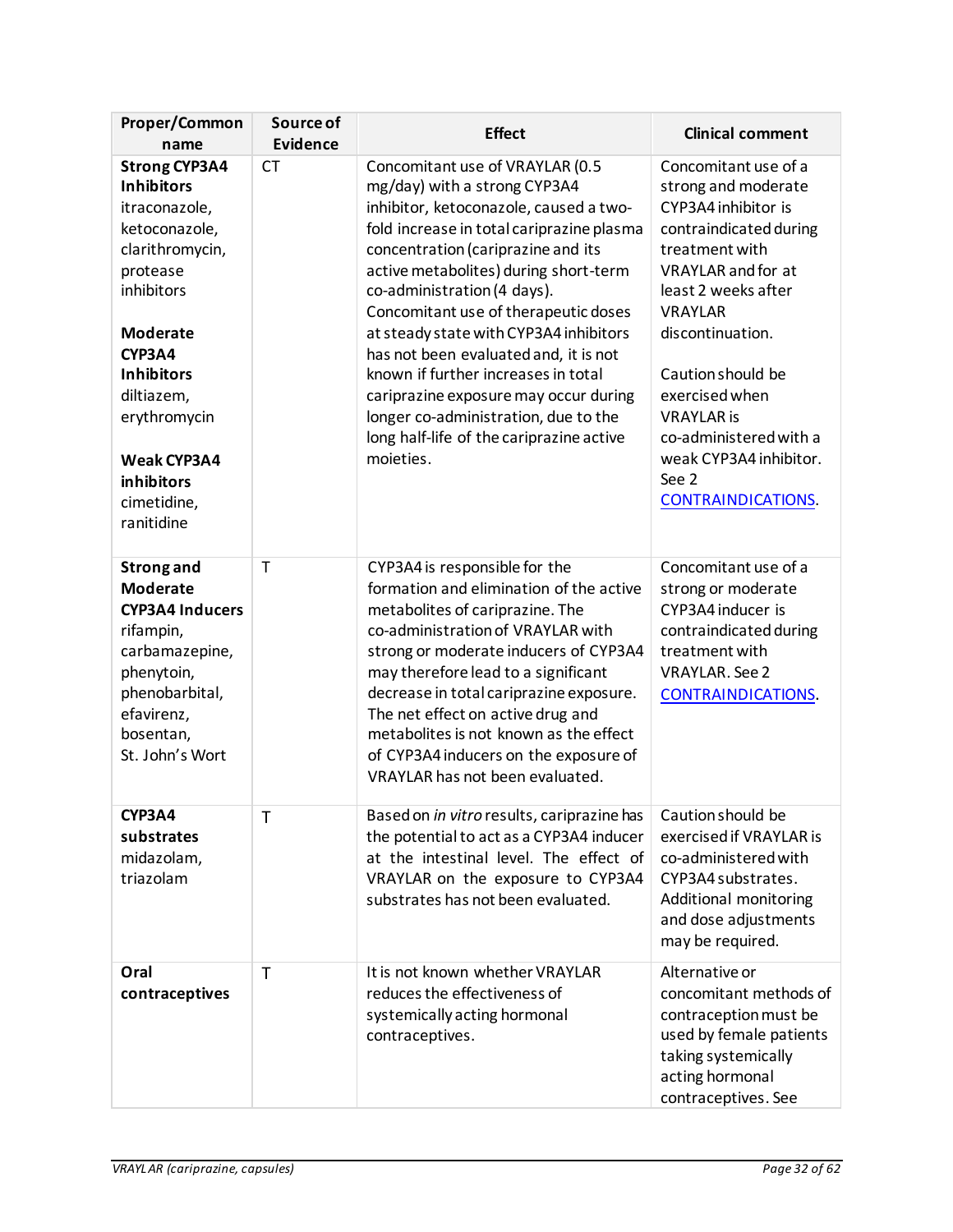| Proper/Common<br>name                                                | Source of<br>Evidence | <b>Effect</b>                                                                                                                                                                                                                                               | <b>Clinical comment</b>                                                                                                                                       |  |  |
|----------------------------------------------------------------------|-----------------------|-------------------------------------------------------------------------------------------------------------------------------------------------------------------------------------------------------------------------------------------------------------|---------------------------------------------------------------------------------------------------------------------------------------------------------------|--|--|
|                                                                      |                       |                                                                                                                                                                                                                                                             | 7 WARNINGS AND<br>PRECAUTIONS,<br><b>Reproductive Health:</b><br><b>Female and Male</b><br>Potential.                                                         |  |  |
| P-glycoprotein<br>substrates<br>dabigatran,<br>digoxin               | т                     | Based on in vitro results, cariprazine has<br>the potential to act as a P-gp inhibitor at<br>the intestinal level. The effect of<br>VRAYLAR on the exposure to P-gp<br>substrates has not been evaluated.                                                   | Caution should be<br>exercised if VRAYLAR is<br>co-administered with<br>P-gp substrates.<br>Additional monitoring<br>and dose adjustments<br>may be required. |  |  |
| Proton pump<br><i>inhibitors</i><br>pantoprazole                     | <b>CT</b>             | Co-administration of pantoprazole (40<br>mg/day), a proton pump inhibitor, with<br>VRAYLAR (6 mg/day) in patients with<br>schizophrenia for 15 days did not affect<br>cariprazine exposure at steady-state,<br>based on $C_{\text{max}}$ and $AUC_{0-24}$ . | Concomitant use of<br>proton pump inhibitors<br>is not expected to<br>decrease the efficacy of<br>VRAYLAR.                                                    |  |  |
| Legend: $C = Case Study$ ; $CT = Clinical Trial$ ; $T = Theoretical$ |                       |                                                                                                                                                                                                                                                             |                                                                                                                                                               |  |  |

# CYP2D6 inhibitors:

*In vitro* results showed that the CYP2D6-mediated pathway plays a minor role in cariprazine metabolism. Therefore, CYP2D6 inhibitors are not expected to influence pharmacokinetics of cariprazine, DCAR or DDCAR.

# <span id="page-32-0"></span>**9.5 Drug-Food Interactions**

In clinical studies, VRAYLAR was administered without regard to food.

A dedicated drug-food interaction study demonstrated that food had no significant effect on  $C_{\text{max}}$  or AUCT. However, administration of 1.5 mg VRAYLAR with a high-fat, high-calorie meal delayed median (minimum-maximum) time to  $C_{\text{max}}(T_{\text{max}})$  to 9.0 (2.0-12.0) hours from 4.0 (3.0-9.0) hours following administration of 1.5 mg VRAYLAR under fasting conditions.

Grapefruit is a known CYP3A4 inhibitor. Co-administration of VRAYLAR with strong and moderate CYP3A4 inhibitors is contraindicated. Se[e 2 CONTRAINDICATIONS](#page-3-4) an[d 9.4 Drug-Drug Interactions](#page-30-2). Patients must be instructed to avoid consumption of grapefruit or grapefruit-containing products while being treated with VRAYLAR and for at least 2 weeks after treatment discontinuation.

# <span id="page-32-1"></span>**9.6 Drug-Herb Interactions**

St John's Wort is a known CYP3A4 inducer. Co-administration of VRAYLAR with strong and moderate CYP3A4 inducers is contraindicated. Se[e 2 CONTRAINDICATIONS](#page-3-4) an[d 9.4 Drug-Drug Interactions](#page-30-2).

## <span id="page-32-2"></span>**9.7 Drug-Laboratory Test Interactions**

Interactions with laboratory tests have not been established.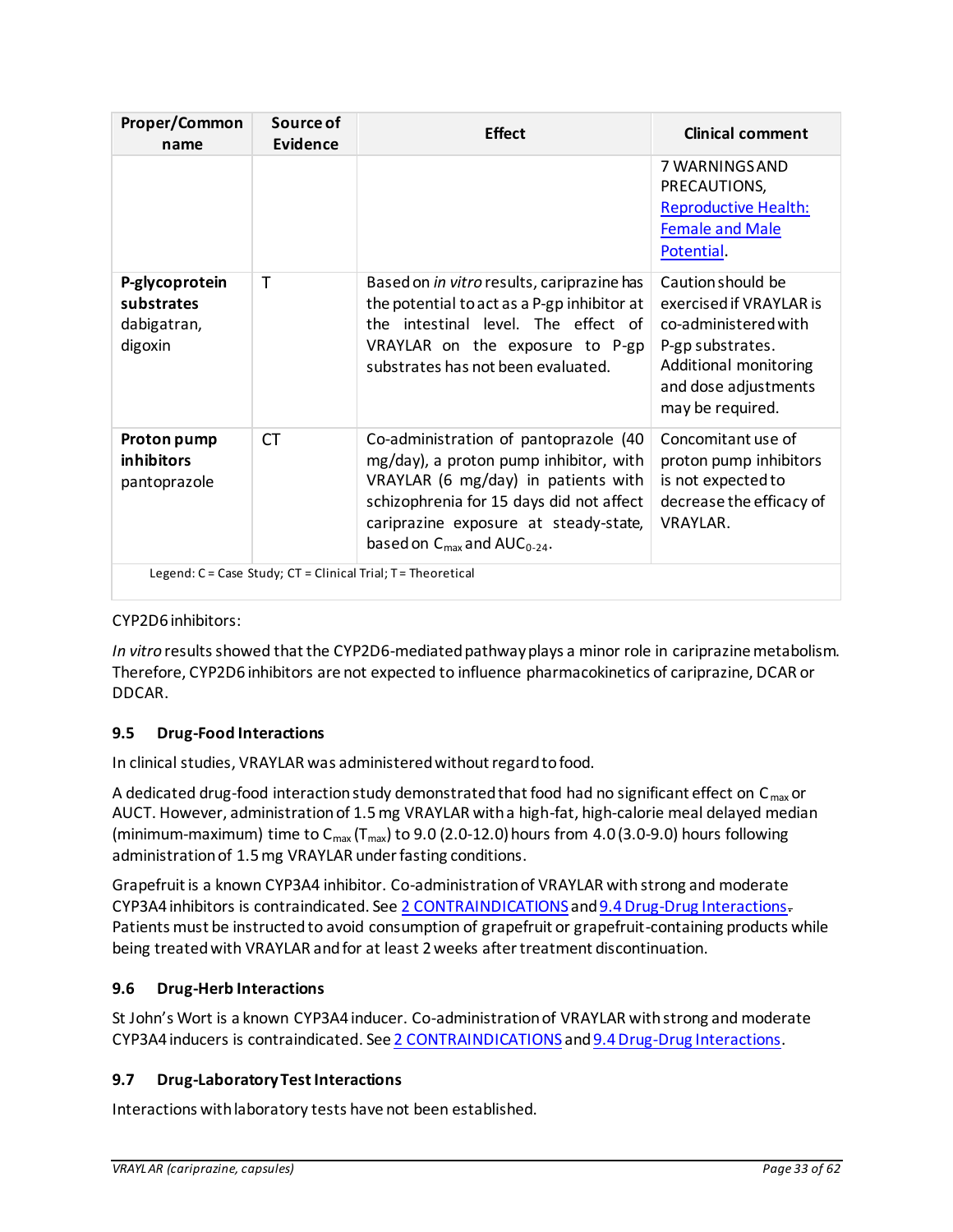## <span id="page-33-0"></span>**10 CLINICAL PHARMACOLOGY**

## <span id="page-33-1"></span>**10.1 Mechanism of Action**

The mechanism of action of cariprazine in schizophrenia and bipolar I disorder is unknown. However, the therapeutic effect of cariprazine may be mediated through a combination of partial agonist activity at central dopamine  $D_3$ ,  $D_2$  and serotonin 5-HT<sub>1A</sub> receptors and antagonist activity at 5-HT<sub>2A</sub> receptors. Cariprazine forms two major metabolites, desmethyl cariprazine (DCAR) and didesmethyl cariprazine (DDCAR), that have *in vitro* receptor binding and functional activity profiles similar to the parent drug.

## <span id="page-33-2"></span>**10.2 Pharmacodynamics**

Cariprazine acts as a dopamine D3/D<sup>2</sup> receptor partial agonist with high *in vitro* binding affinity at the dopamine  $D_3$  (K<sub>i</sub> = 0.085-0.3 nM), and  $D_2$  receptors (K<sub>i</sub> values,  $D_{2L}$ = 0.49-0.71 nM and  $D_{2S}$ = 0.69). Cariprazine acts as a partial agonist at the serotonin 5-HT<sub>1A</sub> receptor with high *in vitro* binding affinity (K<sub>i</sub> = 1.4- 2.6 nM) and acts as an antagonist at 5-HT<sub>2B</sub> and 5-HT<sub>2A</sub> receptors as well as histamine H<sub>1</sub> receptors with high to moderate binding affinities (Ki values, 5-HT<sub>2B</sub> = 0.58 -1.1 nM; 5-HT<sub>2A</sub> = 18.8 nM; H<sub>1</sub> = 23.2 nM respectively). Cariprazine shows lower binding affinity to 5-HT<sub>2C</sub> and  $\alpha_{1A}$ - adrenergic receptors (K<sub>i</sub> values,  $5HT_{2C} = 134$  nM and  $\alpha_{1A} = 155$  nM, respectively) and has no appreciable binding affinity for cholinergic muscarinic receptors ( $IC_{50}$ >1000 nM).

### <span id="page-33-3"></span>**Cardiac Electrophysiology and Hemodynamics**

In a double-blind, placebo- and positive-controlled, parallel group ECG assessment study, patients with schizophrenia or schizoaffective disorder were randomized to receive supratherapeutic doses of cariprazine 9 mg/day and 18 mg/day ( $n = 63$ ) or placebo-risperidone ( $n = 66$ ). To attain cariprazine, DCAR and DDCAR plasma concentrations with the supratherapeutic doses that would be similar to steady-state concentrations at the maximum recommended dose of 6 mg/day within a short timeframe, patients in the cariprazine group received placebo from days 1-5, were upward titrated from 1.5 mg/day to 6 mg/day from days 6-9, received 9 mg/day from days 10-20, were upward titrated from 12 mg/day to 15 mg/day from days 21-24, and received 18 mg/day from days 25-35. The mean C<sub>max</sub> values for CAR (22.8 ng/mL) and DCAR (4.8 ng/mL) reported for the supratherapeutic 9 mg/day dose on day 20 were similar to those reported for the therapeutic 6 mg/day dose at steady-state in other trials, whilst the mean C<sub>max</sub> for DDCAR (23.1 ng/mL) was lower. The mean C<sub>max</sub> values achieved with the supratherapeutic 18 mg/day dose on day 34 were twice those achieved with the therapeutic 6 mg/day dose at steady-state in other trials.

In the placebo-risperidone group, patients received placebo from days 1-5, risperidone 4 mg/day from days 7-15, placebo from days 16-20, risperidone 4 mg/day from days 21-29, and placebo from days 30-34. A positive control or placebo was administered on days 6 and 35, according to a nested crossover design.

ECG assessments were performed on day 20 and day 34 and compared with day 5 baseline. Blood pressure was measured daily.

### Blood Pressure:

Cariprazine caused increases in systolic and diastolic blood pressure.

On day 20, the mean change from baseline in systolic blood pressure ranged from -3.7 mmHg to -2.9 mmHg for placebo-risperidone and from 5.3 mmHg to 5.4 mmHg for cariprazine 9 mg/day, whilst the mean change from baseline in diastolic blood pressure ranged from -2.6 mmHg to -0.8 mmHg for placebo-risperidone and from 4.9 mmHg to 5.2 mmHg for cariprazine 9 mg/day.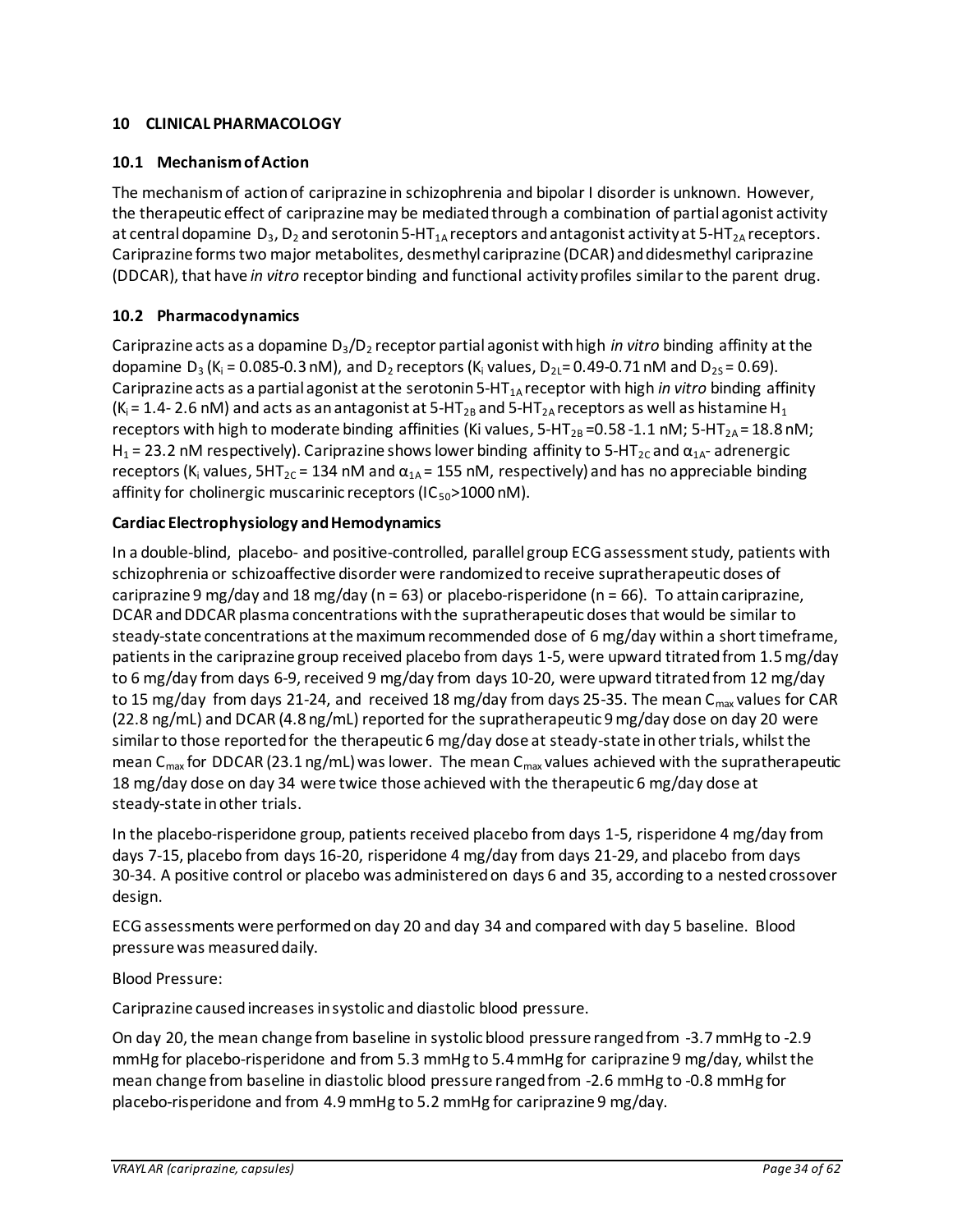On day 34, the mean change from baseline in systolic blood pressure ranged from -3.8 mmHg to -3.3 mmHg for placebo-risperidone and from 5.2 mmHg to 5.4 mmHg for cariprazine 18 mg/day, whilst the mean change from baseline in diastolic blood pressure ranged from -2.3 mmHg to -1.4 mmHg for placebo-risperidone and from 4.3 mmHg to 5.8 mmHg for cariprazine 18 mg/day.

# Heart Rate:

Cariprazine was associated with an increase in heart rate. The maximum difference from placeborisperidone in mean change from baseline heart rate was 7.2 bpm (90% CI 4.1, 10.4) on day 20 during treatment with cariprazine 9 mg/day and 8.2 bpm (90% CI 4.8, 11.6) on day 34 during treatment with cariprazine 18 mg/day.

# QTc Interval:

Risperidone and its active metabolite, paliperidone, cause QTc prolongation. On day 20, the mean change from baseline QTcF ranged from 6.2 ms to 10.4 ms in the placebo-risperidone group and from 1.7 ms to 5.6 ms in the cariprazine group during treatment with the 9 mg/day dose. On day 34, the mean change from baseline QTcF ranged from 4.5 ms to 8.3 ms in the placebo-risperidone group and from 1.0 ms to 5.3 ms in the cariprazine group during treatment with the 18 mg/day dose.

According to a concentration-response model of the relationship between mean change from baseline QTcF and total cariprazine (the combination of the parent compound and its two major active metabolites, DCAR and DDCAR), no meaningful effect on the QTcF interval was predicted for total cariprazine concentrations up to 200 nmol/L. The mean  $C_{\text{max}}$  for total cariprazine at steady-state during treatment with the 6 mg/day maximum recommended therapeutic dose is expected to be approximately 100-150 nmol/L.

Because of the upward titration design, comparisons between the 9 mg/day and 18 mg/day doses are not controlled for time and sequence effects.

## <span id="page-34-0"></span>**10.3 Pharmacokinetics**

VRAYLAR activity is thought to be mediated by cariprazine and its two major active metabolites, desmethyl cariprazine (DCAR) and didesmethyl cariprazine (DDCAR), which are pharmacologically equipotent to cariprazine.

After multiple dose administration of VRAYLAR, mean cariprazine and DCAR concentrations reached steady state at around Week 1 to Week 2 and mean DDCAR concentrations appeared to be approaching steady state at around Week 4 to Week 8 in a 12-week study [\(Figure 1\)](#page-35-0). The functional half-lives based on time to reach 90% steady state, estimated from the mean concentration-time curves, are 2 to 4 days for cariprazine, about 1 to 2 days for DCAR, and approximately 1 to 3 weeks for DDCAR. The time to reach steady state for the major active metabolite DDCAR was variable across patients, with some patients not achieving steady state at the end of the 12-week treatment. See [4.1 Dosing Considerations](#page-4-2) and 7 WARNINGS AND PRECAUTIONS, [Late-Occurring Adverse Reactions](#page-8-2). Mean concentrations of DCAR and DDCAR are approximately 30% and 400%, respectively, of cariprazine concentrations by the end of 12-week treatment.

After discontinuation of VRAYLAR, cariprazine, DCAR, and DDCAR plasma concentrations declined in a multi-exponential manner. Mean plasma concentrations of DDCAR decreased by about 50%, 1 week after the last dose and mean cariprazine and DCAR concentration dropped by about 50% in about 1 day. There was an approximately 90% decline in plasma exposure within 1 week for cariprazine and DCAR, and at about 4 weeks for DDCAR. Following a single dose of 1 mg of cariprazine administration, DDCAR remained detectable 8 weeks post-dose.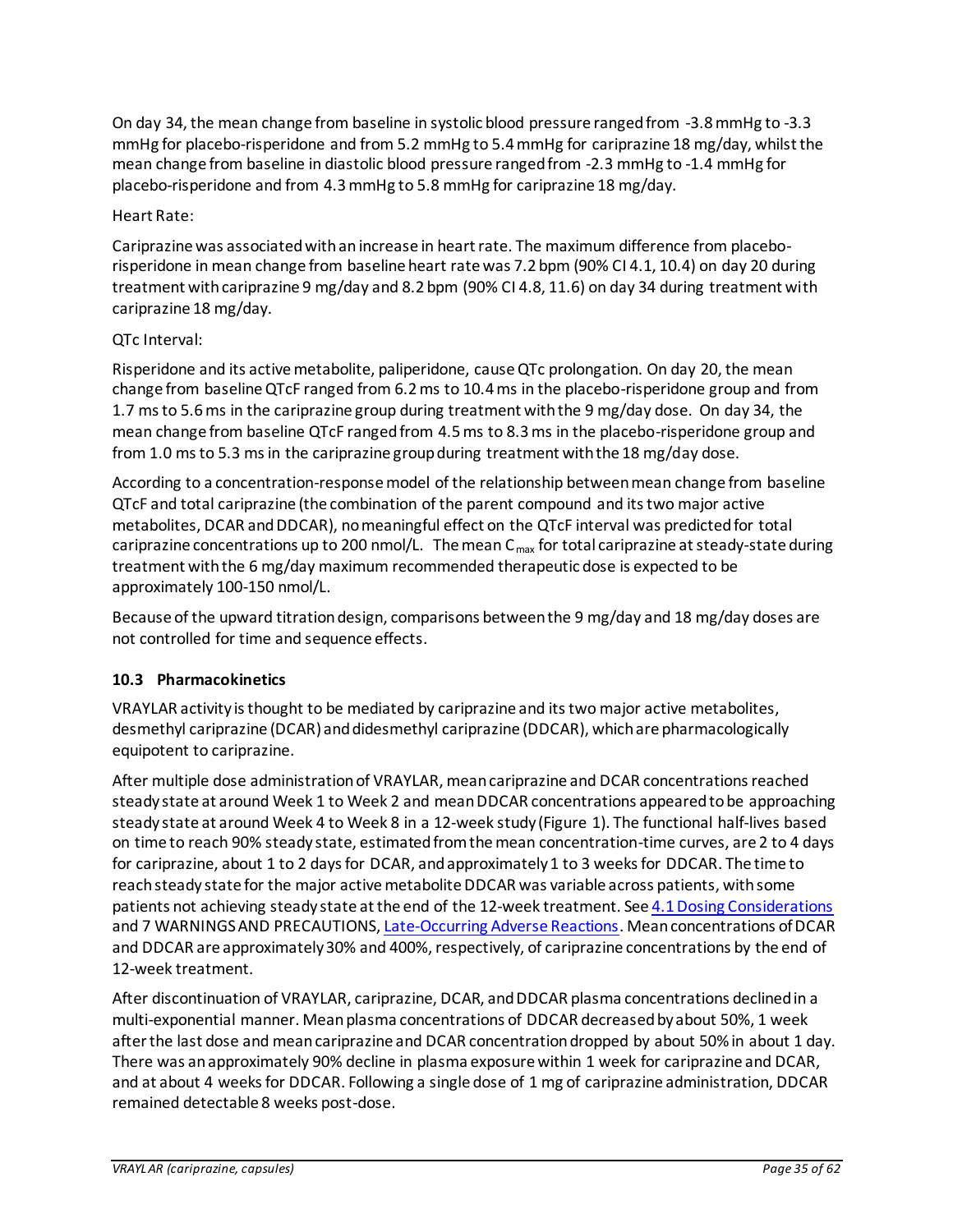Based on a population pharmacokinetic analysis, terminal elimination half-lives (mean  $\pm$  SD) are 10.1  $\pm$ 0.66 days for cariprazine, 5.9 ± 2.8 days for DCAR, 19.1 ± 9.25 days for DDCAR, and 8.9 ± 9.19 days for total CAR.

After multiple dosing of VRAYLAR, plasma exposure of cariprazine, DCAR, and DDCAR, increases approximately proportionally over the therapeutic dose range.

### <span id="page-35-0"></span>**Figure 1 Plasma Concentration (Mean ± SE)-Time Profile During and Following 12-weeks of Treatment with Cariprazine 6 mg/daya,b**



a. Trough concentrations shown during treatment with cariprazine 6 mg/day. SE: standard error; TOTAL CAR: sum concentration of cariprazine, DCAR and DDCAR; CAR:cariprazine

b. The presented plasma-concentration vs. time profile was based on the Study A002-A11. Cariprazine tablets were orally administered once a day for 12 weeks to Japanese schizophrenia patients (n = 16) starting with an initial dose of 1.5 mg/day on Day 1, followed by daily up-titration dosages for 1 to 4 days to a fixed final dose of 6 mg/day for 12 weeks (See Special Populations and Conditions).

### **Absorption**

After single dose administration of VRAYLAR, the peak plasma cariprazine concentration occurred in approximately 3-6 hours. See [9.5 Drug-Food Interactions.](#page-32-0)

### **Distribution**

Cariprazine and its major active metabolites are highly bound (91 to 97%) to plasma proteins.

### **Metabolism**

Cariprazine is extensively metabolized by CYP3A4 and, to a lesser extent, by CYP2D6 to DCAR. DCAR is then further metabolized into DDCAR by CYP3A4 and, to a lesser extent, CYP2D6. DDCAR is then metabolized by CYP3A4 to a hydroxylated metabolite.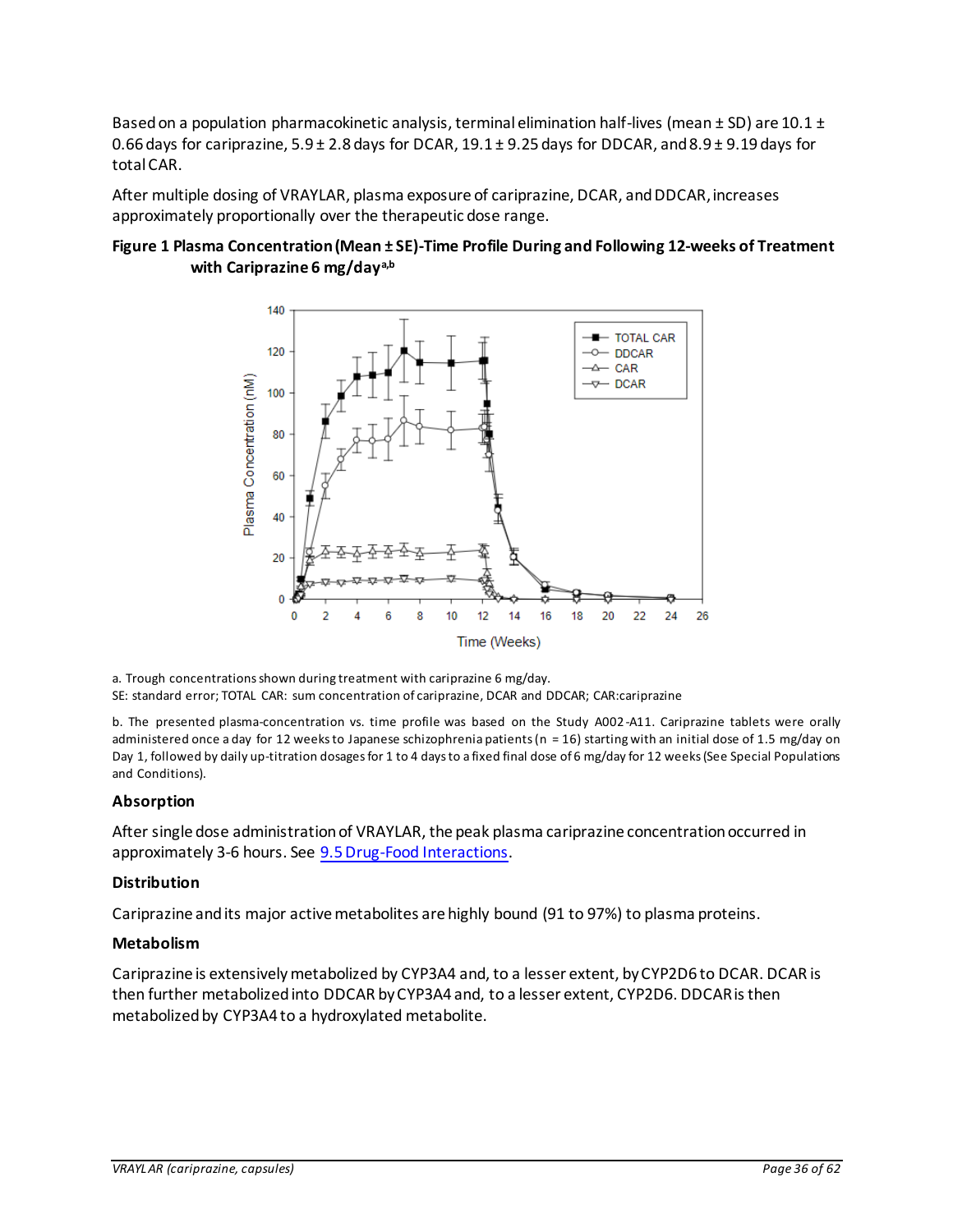## **Elimination**

Following administration of 12.5 mg/day cariprazine to patients with schizophrenia for 27 days, about 21% of the daily dose was found in urine, with approximately 1.2% of the daily dose was excreted in urine as unchanged cariprazine.

### **Special Populations and Conditions**

## • **Pediatrics**

VRAYLAR is not approved for use in pediatric patients.

## • **Geriatrics**

In a population pharmacokinetic analysis, age did not significantly affect the pharmacokinetics of cariprazine, DCAR, or DDCAR in patients aged 18 to 65 years. Dose adjustments are not necessary on the basis of age for adults 18 to 65 years of age. The effect of age for elderly patients (> 65 years of age) on cariprazine pharmacokinetics, efficacy and safety was not evaluated. Caution should be used when treating geriatric patients. See [1.2 Geriatrics](#page-3-3)[; 4.1Dosing Considerations](#page-4-2)[; 7.1.4 Geriatrics](#page-16-2).

### • **Sex**

In a population pharmacokinetic analysis, gender did not have clinically relevant effects on the pharmacokinetics of cariprazine, DCAR, or DDCAR. Dose adjustments are not necessary on the basis of gender.

## • **Genetic Polymorphism**

Based on the final population PK analysis, there were no statistically significant differences in cariprazine, DCAR, DDCAR, and TOTAL cariprazine exposures between extensive and poor metabolizers of CYP2D6.

## • **Ethnic Origin**

Based on a population pharmacokinetic analysis (n = 2036), total cariprazine AUC was 45% higher in Asian patients (n = 312) and 24% lower in Black patients (n = 689) compared to that in Caucasian patients (n = 961). These differences were due to the combined effect of race and weight on cariprazine PK. The subjects with lower body weight (33-63 kg) had 36% higher total cariprazine AUC compared to the reference group with weight ranging from 74 to 82 kg. Dose adjustments are not necessary on the basis of race, however, use caution for dose increase higher than 4.5 mg in patients with low body weight ( $\leq 63$  kg).

## • **Hepatic Insufficiency**

Compared to healthy subjects, total cariprazine exposure ( $C_{\text{max}}$  and AUC) in subjects with either mild or moderate hepatic impairment (Child-Pugh score between 5 and 9) was decreased by 16 to 20% and by 11 to 14%, respectively, following daily doses of 0.5 mg cariprazine (a subtherapeutic dose) for 14 days. In this study, no subject was exposed to therapeutic doses of cariprazine and full effect on cariprazine exposure could not be determined as one of the metabolites, DDCAR, had not reached steady-state.

In a population pharmacokinetic analysis (n = 2036), no clinically significant differences in the PK of cariprazine and its metabolites were observed in patients with mild hepatic impairment ( $n = 290$ ), whereas the effect of moderate hepatic impairment remains unclear due to the very small sample size (n = 4) and other confounding variables. VRAYLAR should therefore be used with caution in patients with moderate hepatic impairment.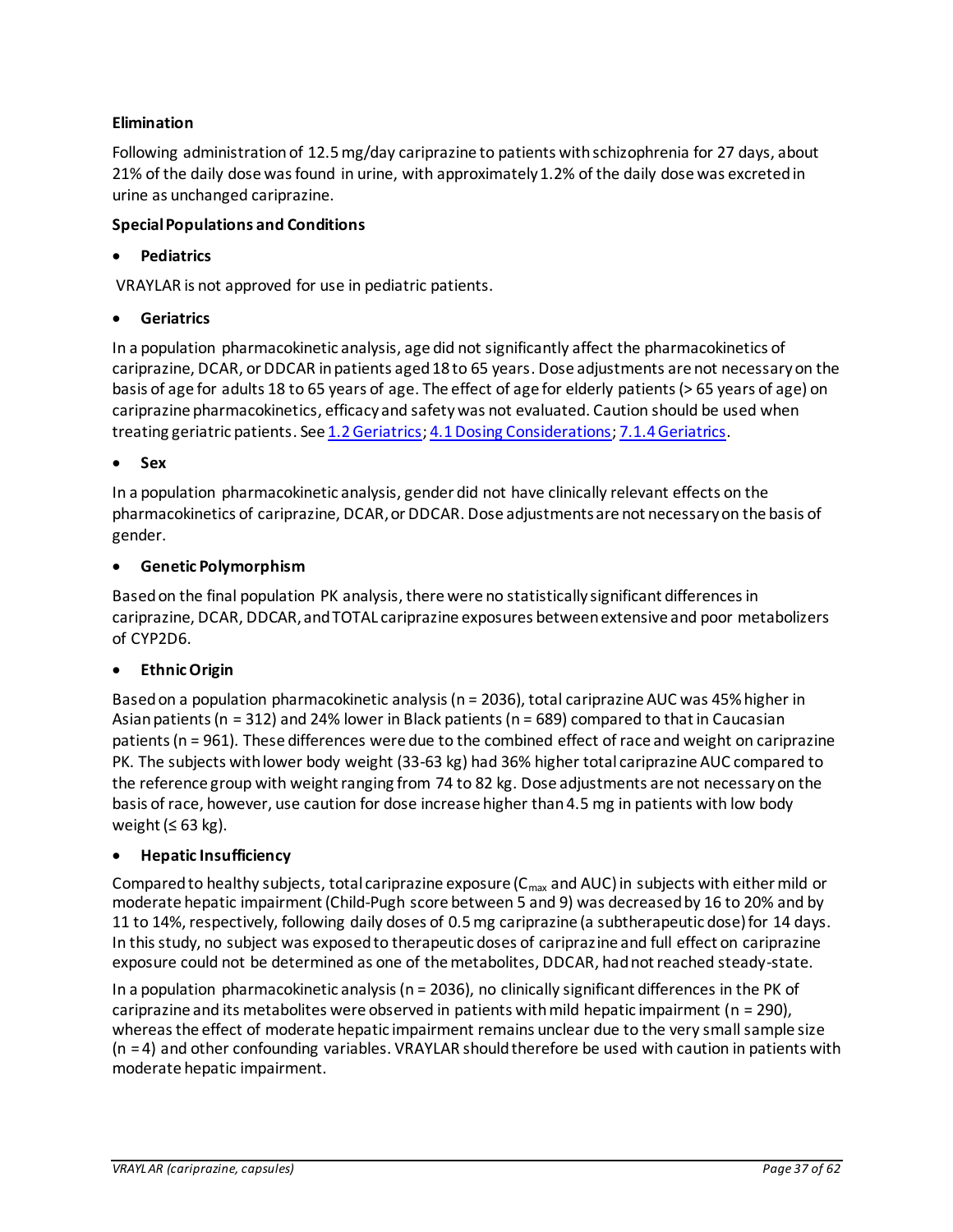The effect of severe hepatic impairment on the pharmacokinetics of cariprazine and its metabolites has not been evaluated. Therefore, the use of VRAYLAR in patients with severe hepatic impairment is not recommended.

## • **Renal Insufficiency**

Cariprazine and its major active metabolites are minimally excreted in urine. Pharmacokinetic analyses indicated no significant relationship between plasma clearance and creatinine clearance. Based on a population pharmacokinetic analysis (n = 2036), no clinically significant differences in the PK of cariprazine and its metabolites were observed in subjects with mild ( $n = 353$ ) and moderate ( $n = 20$ ) renal impairment. The effect of severe renal impairment on pharmacokinetics of cariprazine and its metabolites has not been evaluated. Therefore, the use of VRAYLAR in patients with severe renal impairment is not recommended.

# <span id="page-37-0"></span>**11 STORAGE, STABILITYAND DISPOSAL**

Store between 15 and 30°C. Protect 3 mg and 4.5 mg capsules from light to prevent potential color fading.

Keep out of reach and sight of children.

Disposal of VRAYLAR capsules should be in keeping with recommendations governing the disposal of pharmaceutical biohazardous waste.

## <span id="page-37-1"></span>**12 SPECIAL HANDLING INSTRUCTIONS**

There are no special handling instructions.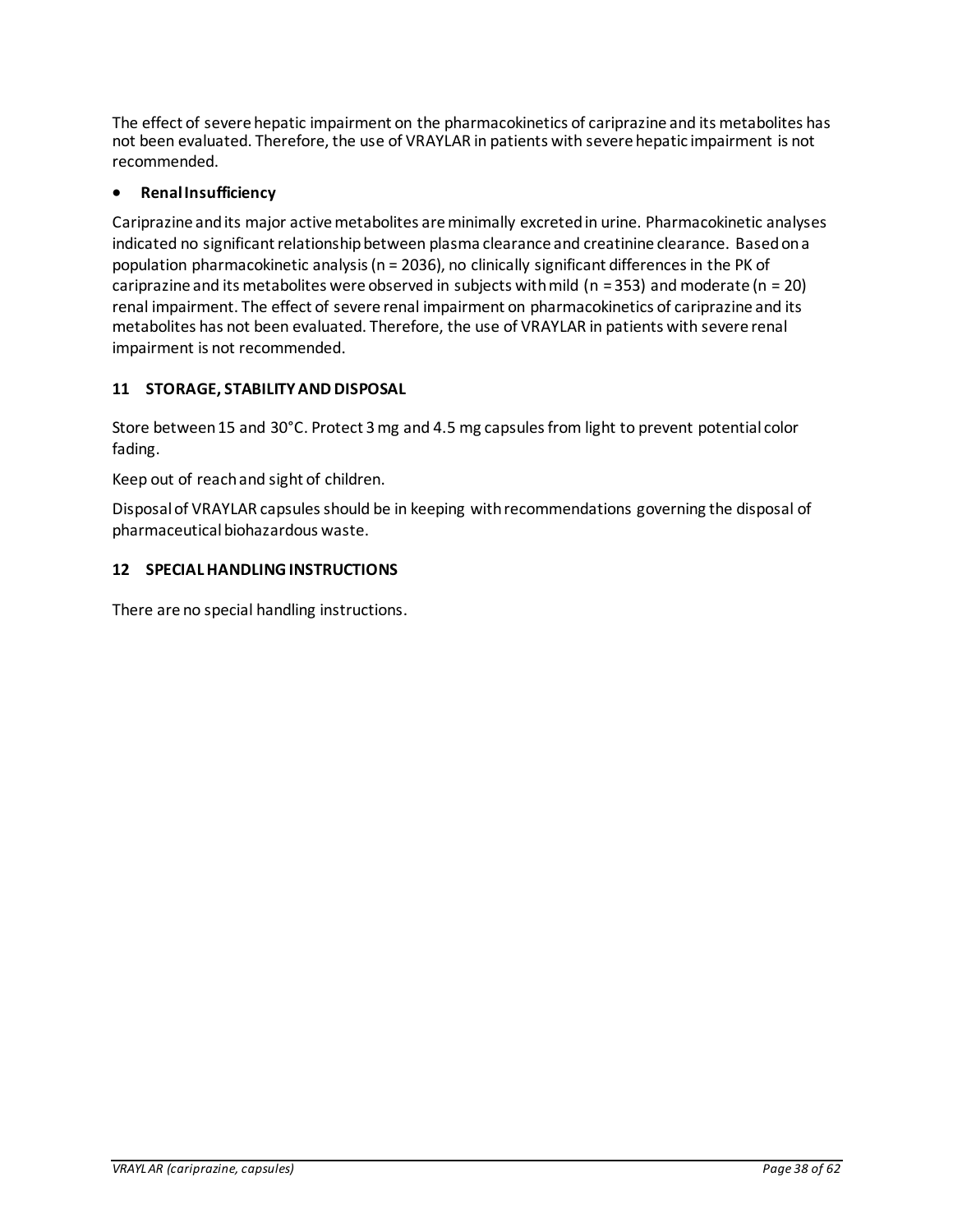### <span id="page-38-0"></span>**PART II: SCIENTIFIC INFORMATION**

### <span id="page-38-1"></span>**13 PHARMACEUTICAL INFORMATION**

### **Drug Substance**

Common name: cariprazine HCl

Chemical name: trans-N-{4-[2-[4-(2,3-dichlorophenyl)piperazine-1-yl]ethyl]cyclohexyl}- N',N'-dimethylurea hydrochloride;

Molecular formula and: C<sub>21</sub>H<sub>33</sub>Cl<sub>3</sub>N<sub>4</sub>O molecular mass: 463.9 g/mol

Structural formula:



Physicochemical properties: White to almost white crystalline powder. The polymorph Form I of cariprazine HCl is the most stable and relevant form which can be unequivocally differentiated from the polymorph Form III by FT-IR.

> Practically insoluble in Isopropanol and N,N-Dimethylformamide Very slightly soluble in Acetone, Acetonitrile, and Water Slightly soluble in Dichloromethane and Ethanol Freely soluble in Methanol Cariprazine HCl exhibits maximumsolubility at approximately pH 3

The following table provides the solubilities over the physiological pH range (1.2-6.8) for the drug substance Cariprazine HCl.

| рH  | Media                | <b>Solubility</b><br>(average, mg/ml) |
|-----|----------------------|---------------------------------------|
|     | $0.1N$ HCl           | 3.5                                   |
| 3   | USP phthalate buffer | 6.0                                   |
| 4.5 | EP phosphate buffer  | 13.8                                  |
| 5.5 | EP phosphate buffer  | 0.27                                  |
| 6.8 | EP phosphate buffer  | 0.005                                 |
| 7.5 | EP phosphate buffer  | 0.001                                 |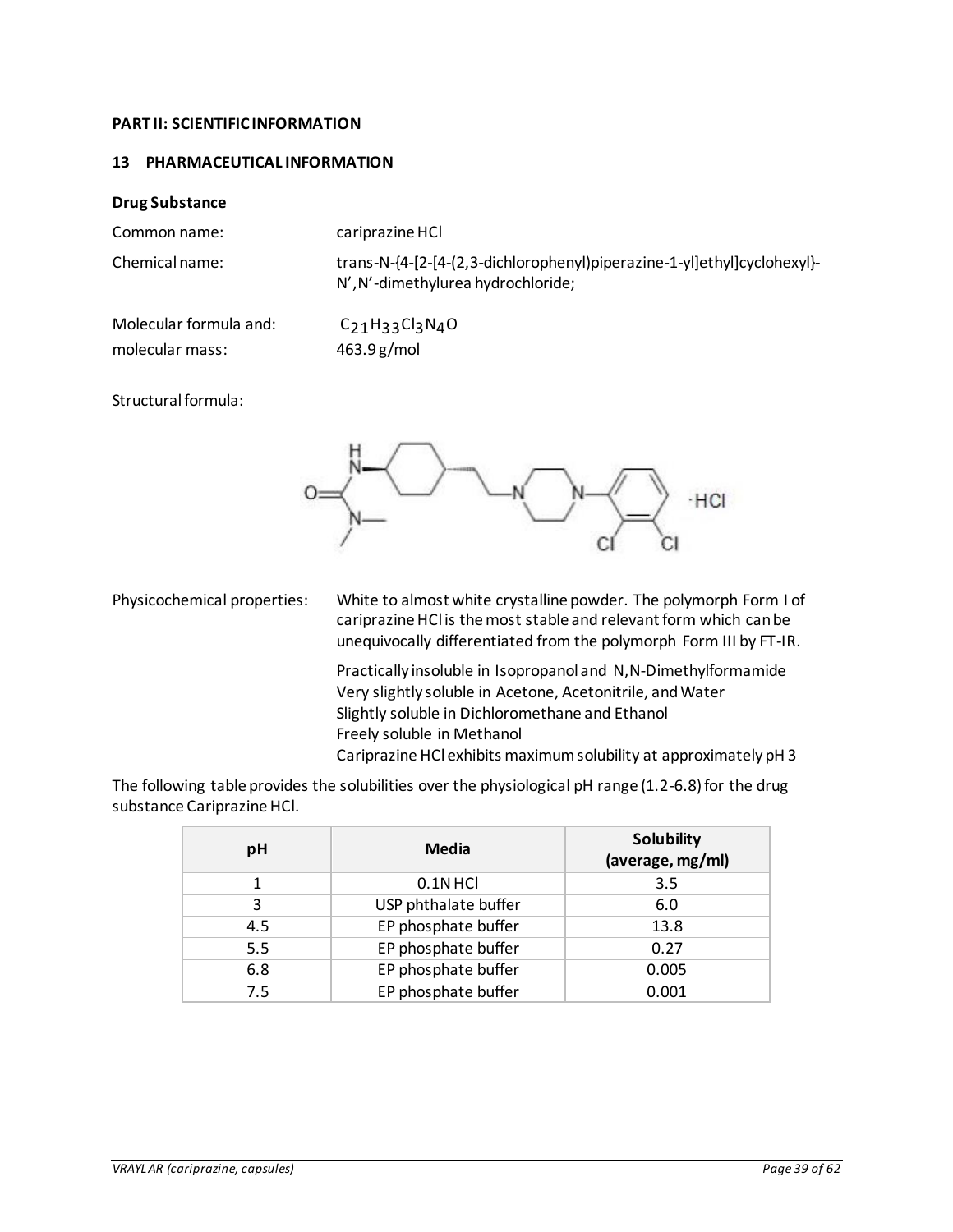## <span id="page-39-0"></span>**14 CLINICAL TRIALS**

## <span id="page-39-1"></span>**14.1 Clinical Trials by Indication**

## <span id="page-39-2"></span>**Schizophrenia**

The efficacy of VRAYLAR for the treatment of schizophrenia was established in three, 6-week, randomized, double-blind, placebo-controlled trials and one longer-term randomized withdrawal trial. All trialsincluded patients (aged 18 to 60 years) who met Diagnostic and Statistical Manual of Mental Disorders 4th edition, Text Revision (DSM-IV-TR) criteria for schizophrenia who were experiencing an acute exacerbation of psychotic symptoms. Details of study designs and patient demographics are provided in [Table 15](#page-40-0) for the short-term trials and i[n Table 17](#page-43-0) for the randomized withdrawal trial. Results are presented i[n Table 16](#page-41-0) for the short-term trials an[d Table 18](#page-43-1) for the randomized withdrawal trial.

### **Trial Design and Study Demographics in 6-week Trials for Schizophrenia**

Studies RGH-MD-16 and RGH-MD-04 used a fixed-dose regimen to compare VRAYLAR 1.5 mg/day, 3 mg/day or 4.5 mg/day to placebo (Study RGH-MD-16) and VRAYLAR 3 mg/day and 6 mg/day to placebo (Study RGH-MD-04). Both studies included an active control arm (risperidone or aripiprazole) to assess assay sensitivity. In bothtrials, patients who were randomized to VRAYLAR initiated treatment at 1.5 mg/day and in Study RGH-MD-16, one treatment group received VRAYLAR 1.5 mg/day for the duration of the study. For patients assigned to dosages above 1.5 mg/day, the dosage was increased by 1.5 mg increments each day. On Day 2 the dosage increased to 3 mg for patients assigned to 3 mg/day or higher; on Day 3 the dosage increased to 4.5 mg for patients assigned to 4.5 mg/day or higher; and, on Day4 the dosage increased to 6 mg for patients assigned to 6 mg/day. Once assigned dosages were reached, patients remained on these doses for the duration of the trial.

Study RGH-MD-05 used a fixed-flexible dose regimen, comparing VRAYLAR 3 to 6 mg/day (low dose group) and 6 to 9 mg/day (high dose group) to placebo. All patients who were randomized to VRAYLAR initiated treatment at 1.5 mg/day. The dosage was increased to 3 mg/day on Day 2 for all patients in both VRAYLAR dose groups and maintained at 3 mg/day for the first 2 weeks in the low dose group. In the high dose group the dosage was increased to 4.5 mg/day on Day 3, to 6 mg/day starting on Day 4 and maintained at 6 mg/day for the first 2 weeks in this group. On Day 14 patients in either VRAYLAR group with an inadequate response, defined as < 20% improvement in Positive and Negative Syndrome Scale (PANSS) total score from baseline to end of Week 2 and a Clinical Global Impressions-Severity (CGI-S) score  $\geq$  4, and who did not have significant tolerability issues had the dose increased by 1.5 mg increments. In the low dose group, the dosage was increased to 4.5 mg/day for Days 14 and 15, and to 6 mg/day thereafter. In the high dose group, the dosage was increased to 7.5 mg/day for Days 14 and 15, and to 9 mg/day thereafter. Dosages were fixed from the end of Week 3 to Week 6.

The Positive and Negative Syndrome Scale (PANSS) and Clinical Global Impressions-Severity (CGI-S) rating scales were used as the primary and secondary efficacy measures, respectively, for assessing psychiatric signs and symptoms in eachtrial:

• PANSS is a 30-item scale that measures positive symptoms of schizophrenia (7 items), negative symptoms of schizophrenia (7 items), and general psychopathology (16 items), each rated on a scale of 1 (absent) to 7 (extreme). The PANSS total score may range from 30 to 210 with the higher score reflecting greater severity.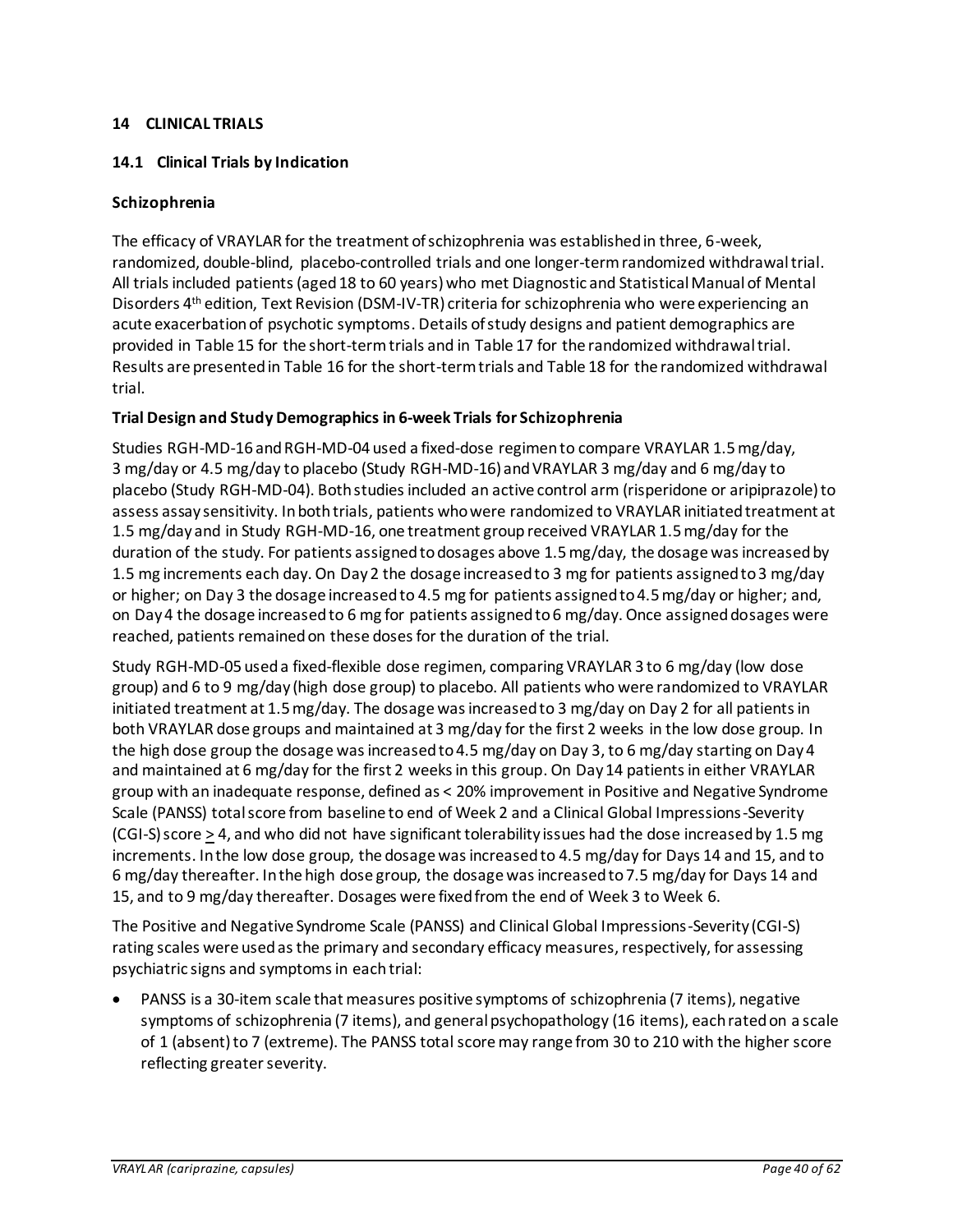• The CGI-S is a validated clinician-related scale that measures the patient's current illness state and overall clinical state on a 1 (normal, not at all ill) to 7-point (extremely ill) scale.

In each study, the primary endpoint was change from baseline in PANSS total score at the end of week 6. The change from baseline for VRAYLAR and active control groups was compared to placebo.

| Study#        | <b>Trial design</b>           | Dosage, duration<br>(oral daily dosing) | <b>Study subjects</b><br>(n) | <b>Median age</b><br>(Range) | Sex           |
|---------------|-------------------------------|-----------------------------------------|------------------------------|------------------------------|---------------|
| Study<br>RGH- | Phase 2b.<br>randomized,      | VRAYLAR 1.5 mg<br>or 3 mg or 4.5 mg     | Placebo (148)                | 35.0<br>$(18-61)$            | $n = 711$     |
| $MD-16$       | double-blind,                 | or risperidone 4                        | VRAYLAR                      |                              | 491 M / 220 F |
|               | placebo- and                  | mg or placebo                           | $1.5 \text{ mg} (140)$       |                              |               |
|               | active-controlled,            |                                         | 3 mg (140)                   |                              |               |
|               | parallel-group,<br>fixed-dose | 6 weeks                                 | 4.5 mg (145)                 |                              |               |
|               |                               |                                         | Risperidone                  |                              |               |
|               |                               |                                         | 4 mg/day (138)               |                              |               |
| Study         | Phase 3,                      | VRAYLAR 3 mg or                         | Placebo (149)                | 38.0                         | $n = 604$     |
| RGH-          | randomized,                   | 6 mg or                                 |                              | $(18-63)$                    |               |
| <b>MD-04</b>  | double-blind,                 | aripiprazole 10 mg                      | <b>VRAYLAR</b>               |                              | 378 M / 226 F |
|               | placebo- and                  | or placebo                              | 3 mg (151)                   |                              |               |
|               | active-controlled,            |                                         | 6 mg (154)                   |                              |               |
|               | parallel-group,               | 6 weeks                                 |                              |                              |               |
|               | fixed-dose,                   |                                         | Aripiprazole                 |                              |               |
|               | efficacy and<br>safety study  |                                         | 10 mg/day (150)              |                              |               |
| Study         | Phase 3,                      | VRAYLAR 3-6 mg                          | Placebo (145)                | 35.0                         | $n = 439$     |
| RGH-          | randomized,                   | or 6-9 mg or                            |                              | $(18-60)$                    |               |
| <b>MD-05</b>  | double-blind,                 | placebo                                 | <b>VRAYLAR</b>               |                              | 335 M / 104 F |
|               | placebo-                      |                                         | $3-6$ mg $(147)$             |                              |               |
|               | controlled,                   | 6 weeks                                 | 6-9 mg (147)                 |                              |               |
|               | parallel-group,               |                                         |                              |                              |               |
|               | fixed/flexible-               |                                         |                              |                              |               |
|               | dose                          |                                         |                              |                              |               |

<span id="page-40-0"></span>**Table 15 Summary of patient demographics in 6-week clinical trials in Schizophrenia (Intent-to-Treat Population)**

# **Results of 6-week trials for Schizophrenia**

Study RGH-MD-16: In a 6-week, placebo-controlled trial (n = 711) using three fixed doses of VRAYLAR (1.5, 3, or 4.5 mg/day) and an active control (risperidone), improvements in PANSS total score and CGI-S score from baseline to study endpoint were statistically significant withall VRAYLAR doses and the active control compared to placebo.

The active reference confirmed the assay sensitivity of the study.

Study RGH-MD-04: In a 6-week, placebo-controlled trial (n = 604) using two fixed doses of VRAYLAR (3 or 6 mg/day) and an active control (aripiprazole), improvements in PANSS total score and CGI-S score from baseline to study endpoint were statistically significant with both VRAYLAR doses and the active control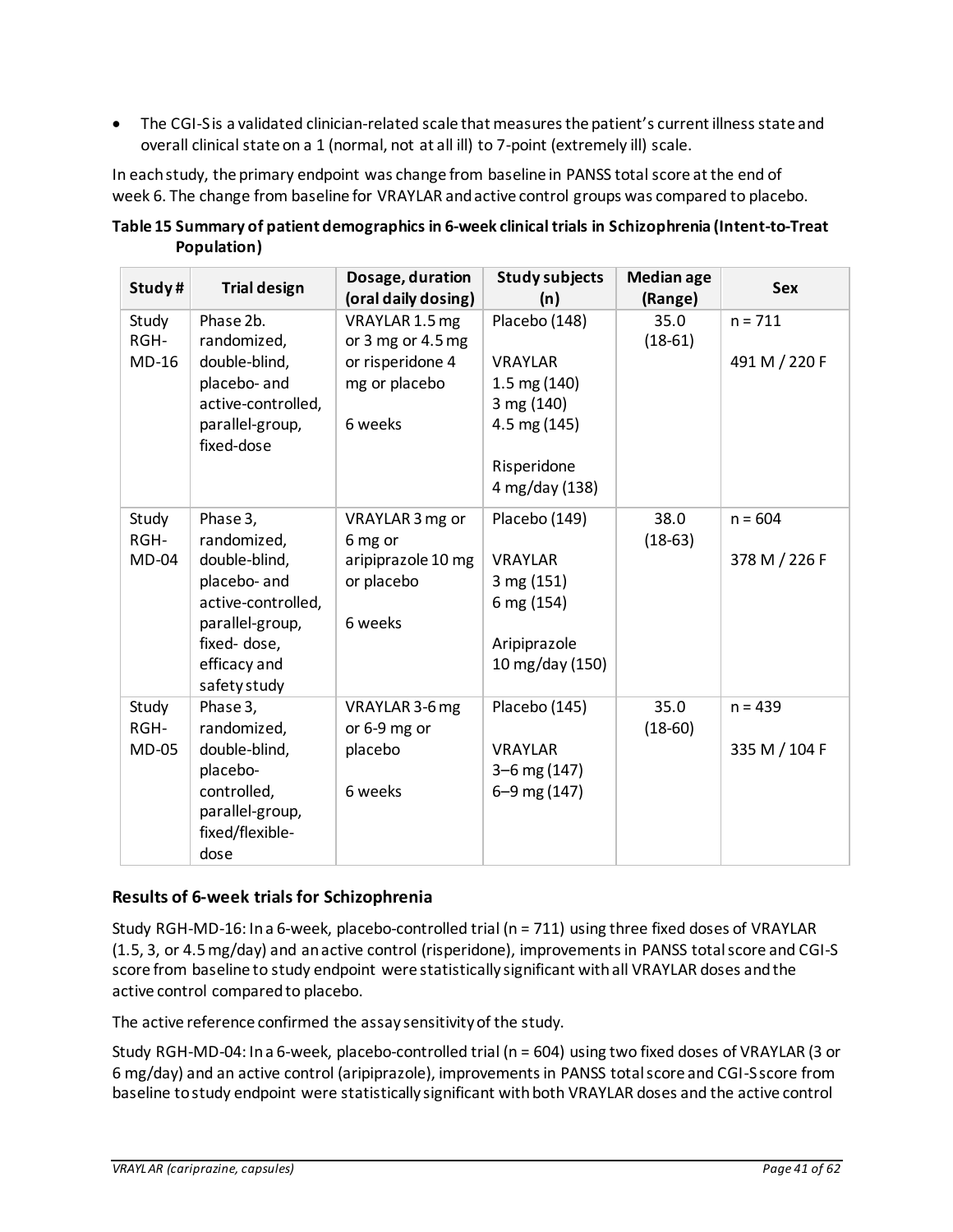compared to placebo. Adjusted p-values for the primary and secondary endpoints were based on matched parallel gatekeeping procedure.

The active reference confirmed the assay sensitivity of the study.

Study RGH-MD-05: In a 6-week, placebo-controlled trial (n = 439) using two flexible-dose ranges of VRAYLAR (3 to 6 mg/day or 6 to 9 mg/day), improvements in PANSS total score and CGI-S score from baseline to study endpoint were statistically significant with both VRAYLAR dose ranges compared to placebo. Adjusted p-values for the primary and secondary endpoints were based on matched parallel gatekeeping procedure.

Results are summarized in [Table 16.](#page-41-0) Doses above 6 mg daily do not confer increased effectiveness sufficient to outweigh dose-related adverse reactions. Therefore, the maximum recommended dose is 6 mg/day.

|                                          | <b>Primary Efficacy Endpoint: PANSS Total</b> |                |                                                  |                                  |  |
|------------------------------------------|-----------------------------------------------|----------------|--------------------------------------------------|----------------------------------|--|
| <b>Treatment Group</b><br>(ITT patients) | <b>Mean</b><br><b>Baseline</b>                | LS Mean Change | <b>Treatment Comparison vs</b><br><b>Placebo</b> |                                  |  |
|                                          | from Baseline (SE)<br><b>Score</b><br>(SD)    |                | LSMD <sup>a</sup> (95% CI)                       | Adjusted<br>p-value <sup>b</sup> |  |
| Study RGH-MD-16                          |                                               |                |                                                  |                                  |  |
| VRAYLAR 1.5 mg* ( $n = 140$ )            | 97.1(9.1)                                     | $-19.4(1.6)$   | $-7.6$<br>$(-11.8, -3.3)$                        | 0.0005                           |  |
| VRAYLAR $3 \text{ mg}^*$ (n = 140)       | 97.2(8.7)                                     | $-20.7(1.6)$   | $-8.8$<br>$(-13.1, -4.6)$                        | < 0.0001                         |  |
| VRAYLAR 4.5 mg* ( $n = 145$ )            | 96.7(9.0)                                     | $-22.3(1.6)$   | $-10.4$<br>$(-14.6, -6.2)$                       | < 0.0001                         |  |
| Placebo ( $n = 148$ )                    | 97.3(9.2)                                     | $-11.8(1.5)$   |                                                  |                                  |  |
| Study RGH-MD-04                          |                                               |                |                                                  |                                  |  |
| VRAYLAR $3 \text{ mg}^*$ (n = 151)       | 96.1(8.7)                                     | $-20.2(1.5)$   | $-6.0$<br>$(-10.1, -1.9)$                        | 0.0044                           |  |
| VRAYLAR 6 mg* ( $n = 154$ )              | 95.7(9.4)                                     | $-23.0(1.5)$   | $-8.8$<br>$(-12.9, -4.7)$                        | < 0.0001                         |  |
| Placebo ( $n = 149$ )                    | 96.5(9.1)                                     | $-14.3(1.5)$   |                                                  |                                  |  |
| Study RGH-MD-05                          |                                               |                |                                                  |                                  |  |
| VRAYLAR 3-6 mg* ( $n = 147$ )            | 96.3(9.3)                                     | $-22.8(1.6)$   | $-6.8$<br>$(-11.3, -2.4)$                        | 0.0029                           |  |
| VRAYLAR 6-9 mg <sup>*c</sup> (n = 147)   | 96.3(9.0)                                     | $-25.9(1.7)$   | $-9.9$<br>$(-14.5, -5.3)$                        | < 0.0001                         |  |
| Placebo ( $n = 145$ )                    | 96.6(9.3)                                     | $-16.0(1.6)$   |                                                  |                                  |  |

### <span id="page-41-0"></span>**Table 16 Primary Analysis Results of 6-week trials for Schizophrenia**

ITT: intent-to-treat; SD: standard deviation; SE: standard error; LS Mean: least-squares mean; CI: unadjusted confidence interval

a. Difference (drug minus placebo) in least-squares mean change from baseline

b. Study RGH-MD-16: Adjusted p-value based on closed testing procedure between 3mg and 4.5mg, and then serial gatekeeping procedure from 3mg/4.5mg to 1.5mg. The primary analysis for change from baseline used an Analysis of Covariance (ANCOVA) model and Last Observation Carried Forward (LOCF), with treatment group and study center as factors and baseline value as a covariate.

Study RGH-MD-04 / RGH-MD-05: Adjusted p-values based on matched parallel gatekeeping procedure. The primary analysis was a Mixed effects Model for Repeated Measures (MMRM) with treatment groups, study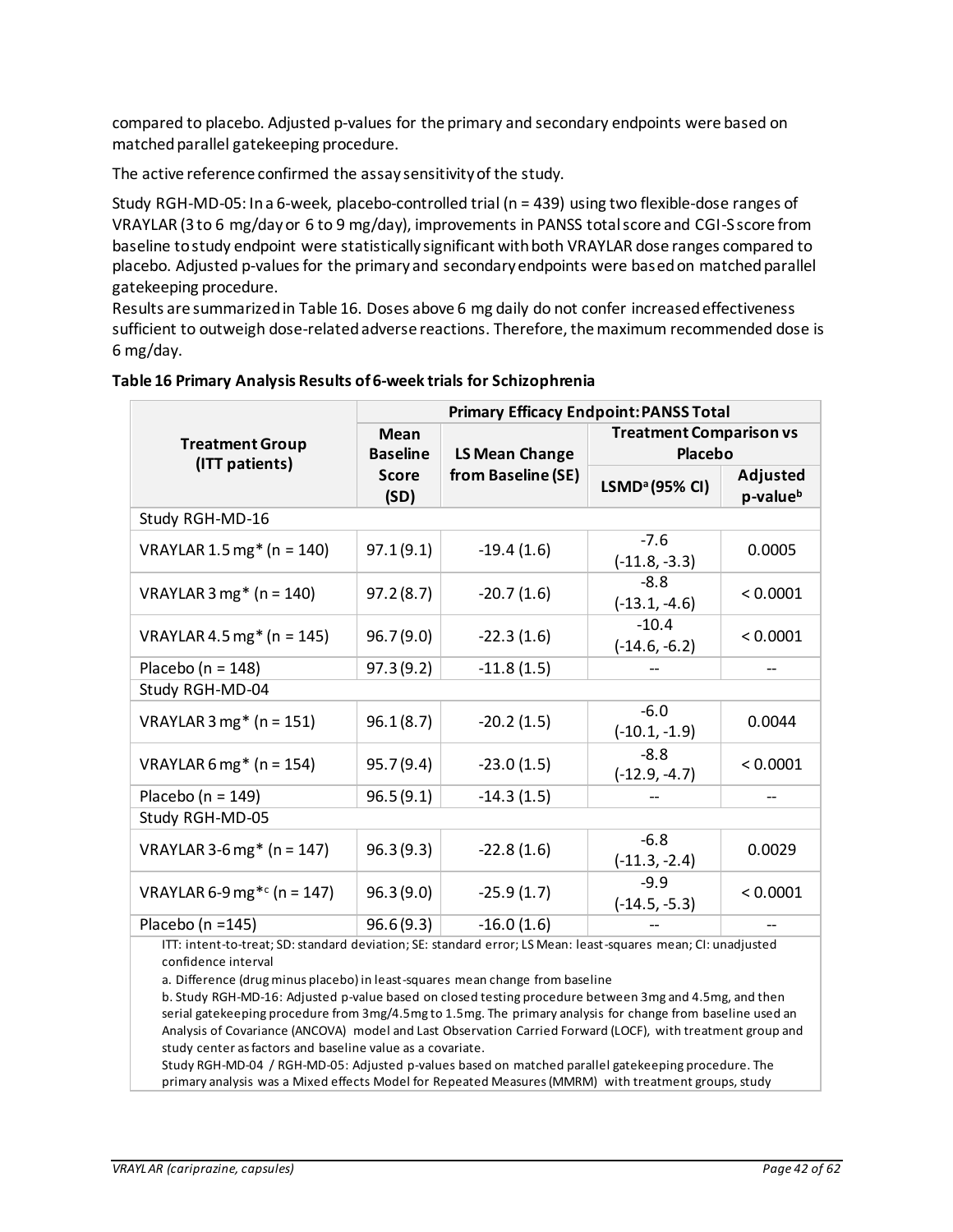|                                                                                                                                                                                                                                          |                                                                                                                     | <b>Primary Efficacy Endpoint: PANSS Total</b> |                                           |                                  |  |  |
|------------------------------------------------------------------------------------------------------------------------------------------------------------------------------------------------------------------------------------------|---------------------------------------------------------------------------------------------------------------------|-----------------------------------------------|-------------------------------------------|----------------------------------|--|--|
| <b>Treatment Group</b><br>(ITT patients)                                                                                                                                                                                                 | Mean<br><b>Baseline</b>                                                                                             | LS Mean Change                                | <b>Treatment Comparison vs</b><br>Placebo |                                  |  |  |
|                                                                                                                                                                                                                                          | <b>Score</b><br>(SD)                                                                                                | from Baseline (SE)                            | LSMD <sup>a</sup> (95% CI)                | Adjusted<br>p-value <sup>b</sup> |  |  |
| covariates.                                                                                                                                                                                                                              | center, visit, and treatment group by visit interaction as fixed effects, and baseline and baseline-by-treatment as |                                               |                                           |                                  |  |  |
| c. The maximum recommended daily dose is 6 mg. Doses above 6 mg daily do not confer increased effectiveness<br>sufficient to outweigh dose-related adverse reactions.<br>*Doses that are statistically significantly superior to placebo |                                                                                                                     |                                               |                                           |                                  |  |  |

## **Trial Design and Study Demographics in Longer-term trial (up to 92 weeks)for Schizophrenia (RGH-MD-06)**

Study RGH-MD-06was a randomized withdrawal, double-blind, placebo-controlled trial to evaluate the efficacy, safety and tolerability of VRAYLAR in adults with schizophrenia. The trial included patients meeting DSM-IV-TR criteria for schizophrenia who were experiencing an acute exacerbation of psychotic symptoms at study entry. Patients who completed 20 weeks of open-label treatment with cariprazine and met criteria for stability could be randomized to either cariprazine or placebo for observation of relapse, for up to 72 weeks during the double-blind phase of the study.

A total of 751 patients entered the study and received open-label treatment with VRAYLAR at doses of 3 to 9 mg/day for 20 weeks. During the open-label phase all patients received VRAYLAR 1.5 mg on Day 1 and had an increase in dosage to 3 mg/day on Day 2. The dosage could have been increased based on response and tolerability to 4.5 mg/day (Day 4), 6 mg/day (Day 6) or to a maximum dose of 9 mg/day (Day 10). For the first 6 weeks of open-label treatment dose adjustments were allowed; thereafter, patients remained on a stable dose within the range of 3 to 9 mg/day. Patients who did not tolerate VRAYLAR 3 mg/day were discontinued from the study. A total of 200 patients who completed 20 weeks of open-label treatment on a stable dose of VRAYLAR (3 to 9 mg/day) and met protocol-defined criteria for stability were randomized to receive either placebo or cariprazine (1:1) at the same dose for observation of relapse during the double-blind phase of the study. The total study duration was 92 weeks. Details on patient demographics are provided in [Table 17.](#page-43-0)

The primary endpoint was time to relapse. Relapse during the double-blind phase (DBP) was defined as meeting any one of the following criteria: hospitalization due to worsening of schizophrenia, increase in the PANSS total score by ≥ 30%, increase in CGI-S score by ≥ 2 points, deliberate self-injury, aggressive or violent behavior, clinically significant suicidal or homicidal ideation, or score >4 on one or more of the following PANSS items: delusions (P1), conceptual disorganization (P2), hallucination (P3), suspiciousness or persecution (P6), hostility (P7), uncooperativeness (G8), or poor impulse control (G14).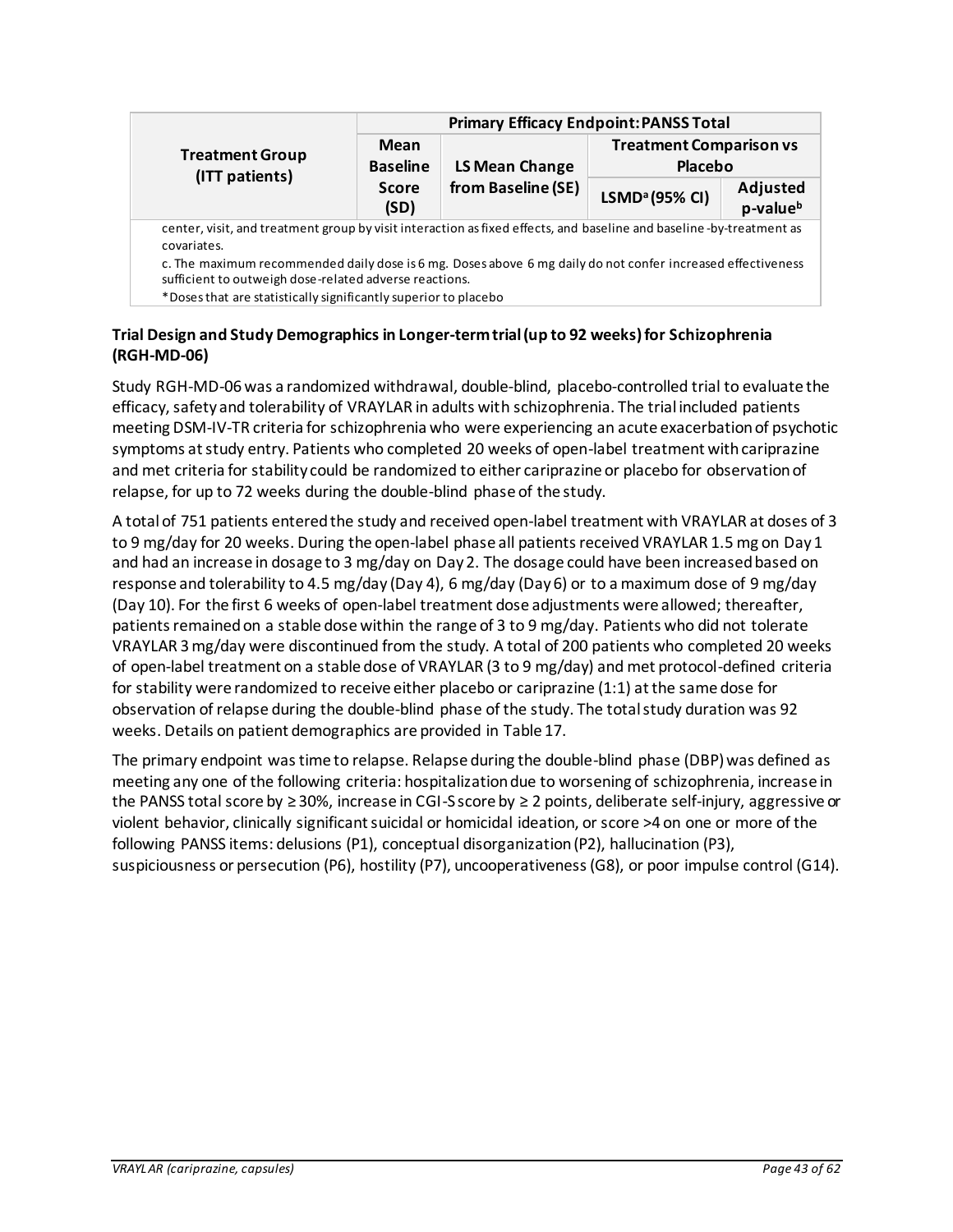<span id="page-43-0"></span>

| Study#                 | <b>Trial design</b>                                                                                                                                                                                               | Dosage, duration<br>(oral daily<br>dosing)                                                                                                                 | Study<br>subjects (n)                                                                                                                            | <b>Median</b><br>age<br>(Range) | <b>Sex</b>                                                                                                  |
|------------------------|-------------------------------------------------------------------------------------------------------------------------------------------------------------------------------------------------------------------|------------------------------------------------------------------------------------------------------------------------------------------------------------|--------------------------------------------------------------------------------------------------------------------------------------------------|---------------------------------|-------------------------------------------------------------------------------------------------------------|
| Study<br>RGH-<br>MD-06 | Phase 3,<br>multicenter,<br>randomized,<br>double-blind,<br>placebo-controlled,<br>parallel-group<br>study of cariprazine<br>for prevention of<br>relapse of<br>schizophrenia<br>symptoms after<br>stabilization. | Open-label Phase<br>$(20$ weeks):<br>VRAYLAR 3 mg or<br>6 mg or 9 mg<br>Double-blind<br>Phase (72 weeks):<br>VRAYLAR 3 mg or<br>6 mg or 9 mg or<br>placebo | Open-label<br>Phase (20<br>weeks):<br><b>VRAYLAR</b><br>(751)<br>Double-blind<br>Phase (72<br>weeks):<br><b>VRAYLAR</b><br>(101)<br>Placebo (99) | 38.0<br>$(18 - 60)$             | Open-label<br>Phase (20<br>weeks):<br>544 M / 221 F<br>Double-blind<br>Phase (72<br>weeks):<br>132 M / 68 F |

## **Results of Longer-termtrial (up to 92 weeks), Schizophrenia (Study RGH-MD-06)**

After 20-weeks of open-label treatment with VRAYLAR, patients who were clinically stable and continued to receive VRAYLAR 3 to 9 mg/day had a statistically significant longer time to relapse than patients who were randomized to placebo (p=0.0010).

## <span id="page-43-1"></span>**Table 18 Primary Efficacy Analysis: Survival Analysis Summary of Time to First Relapse During the Double-blind Treatment Period (Double-blind Intent-to-Treat Population) in Study RGH-MD-06**

|                                                                                                                                                                                                                                                                                      | Placebo      | Cariprazine 3-9 mg <sup>a</sup> |  |  |  |
|--------------------------------------------------------------------------------------------------------------------------------------------------------------------------------------------------------------------------------------------------------------------------------------|--------------|---------------------------------|--|--|--|
|                                                                                                                                                                                                                                                                                      | $(n = 99)$   | $(n = 101)$                     |  |  |  |
| Number censored                                                                                                                                                                                                                                                                      | 52           | 76                              |  |  |  |
| Number of events                                                                                                                                                                                                                                                                     | 47           | 25                              |  |  |  |
| Crude rate of event, %                                                                                                                                                                                                                                                               | 47.5         | 24.8                            |  |  |  |
| Time to relapse days <sup>b</sup>                                                                                                                                                                                                                                                    |              |                                 |  |  |  |
| 25% percentile (95% CI)                                                                                                                                                                                                                                                              | 92 (44, 151) | $224(99,-)$                     |  |  |  |
| 50% percentile (95% CI)                                                                                                                                                                                                                                                              | $296(157,-)$ |                                 |  |  |  |
| 75% percentile (95% CI)                                                                                                                                                                                                                                                              |              |                                 |  |  |  |
| P-value <sup>c</sup>                                                                                                                                                                                                                                                                 |              | 0.0010                          |  |  |  |
| Hazard ratio <sup>d</sup> (95% CI)                                                                                                                                                                                                                                                   |              | 0.45                            |  |  |  |
| Note: Time to first relapse (days) is calculated as the date of the first relapse $-$ the date of randomization + 1.<br>Patients who did not meet relapse criteria are considered censored at the time of completion or discontinuation<br>from the double-blind phase of the study. |              |                                 |  |  |  |

a. The maximum recommended daily dose is 6 mg. Doses above 6 mg daily do not confer increased effectiveness sufficient to outweigh dose-related adverse reactions.

b. Percentiles (95% CI) are based on Kaplan-Meier estimates.

c. P-value is based on the log-rank test.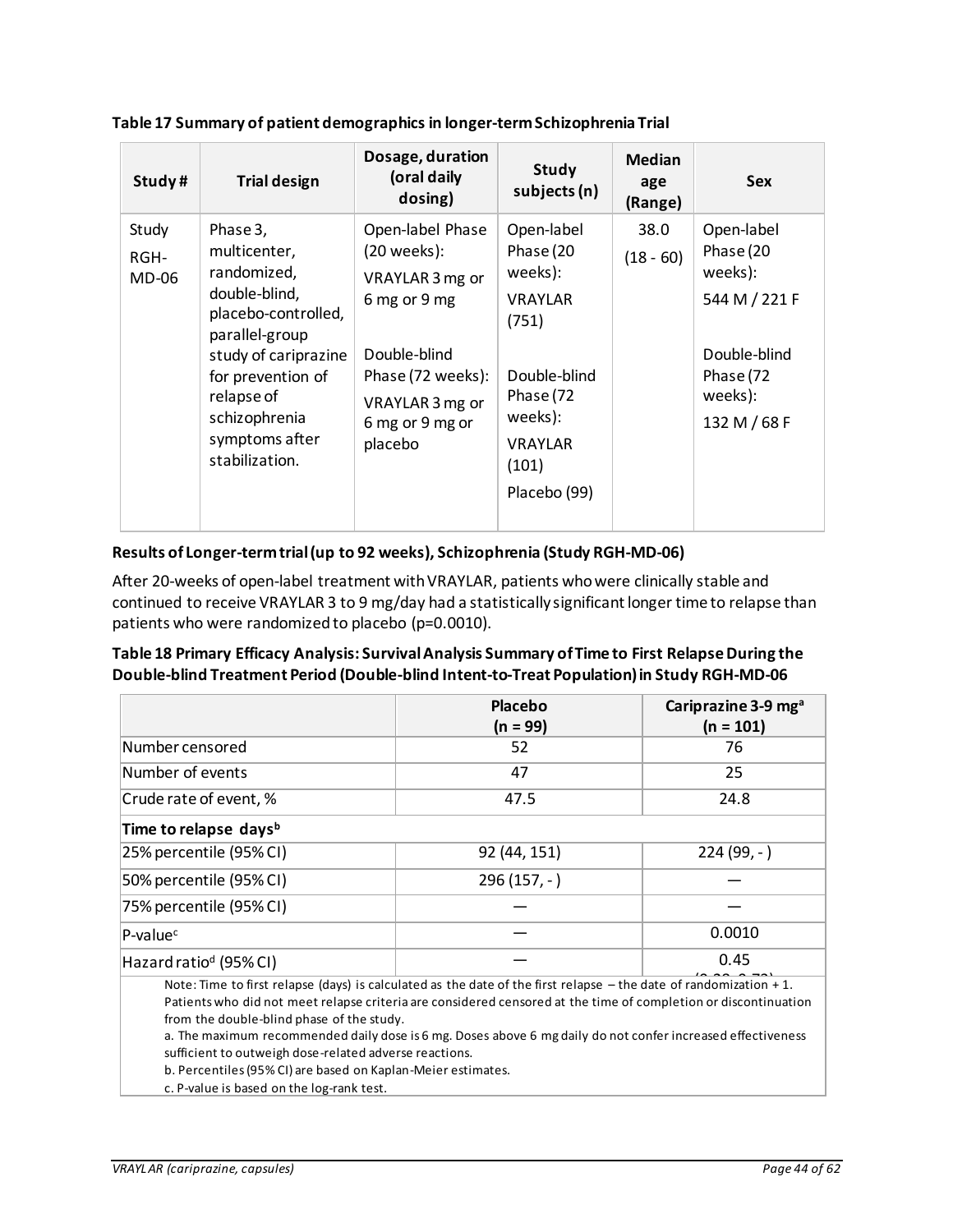d. Hazard ratio (cariprazine 3-9 mg versus placebo) is based on Cox proportional hazards regression model, with treatment group as an explanatory variable. CI = confidence interval.

### <span id="page-44-0"></span>**Bipolar Mania**

### **Bipolar Mania Trial Design and Study Demographics**

### **Summary of patient demographics for clinical trials in Manic or Mixed Episodes Associated with Bipolar I Disorder(Bipolar Mania)**

The efficacy of VRAYLAR in the acute management of bipolar mania was established in three, 3-week placebo-controlled trials in patients (mean age of 39 years, range 18 to 65 years) who met DSM-IV-TR criteria for bipolar I disorder with manic or mixed episodes with or without psychotic features. Details on patient demographics are provided in [Table 19.](#page-44-1) In all three trials, VRAYLAR was statistically superior to placebo.

Young Mania Rating Scale (YMRS) and Clinical Global Impressions-Severity scale (CGI-S) were used as the primary and secondary efficacy measures, respectively, for assessing psychiatric signs and symptoms in each trial:

The YMRS is an 11-item clinician-rated scale traditionally used to assess the degree of manic symptomatology. YMRS total score may range from 0 to 60 with a higher score reflecting greater severity.

In each study, the primary endpoint was change from baseline in YMRS total score at the end of week 3. The change from baseline for each VRAYLAR dose group was compared to placebo. The results of the trials are shown in [Table 20.](#page-45-0)

## <span id="page-44-1"></span>**Table 19 Summary of patient demographics for clinical trials in patients with Manic or Mixed Episodes Associated with Bipolar I Disorder Trials (Bipolar Mania)(Intent-to-Treat Population)**

| Study#                   | <b>Trial design</b>                                                                                                                  | Dosage, duration<br>(oral daily dosing)      | Study<br>subjects (n)*                                 | <b>Median age</b><br>(Range) | <b>Sex</b>                 |
|--------------------------|--------------------------------------------------------------------------------------------------------------------------------------|----------------------------------------------|--------------------------------------------------------|------------------------------|----------------------------|
| Study<br>RGH-<br>$MD-31$ | Phase 2,<br>randomized,<br>double-blind,<br>placebo controlled,<br>parallel-group,<br>flexible-dose,<br>efficacy and safety<br>study | VRAYLAR 3-12<br>mg/day or placebo<br>3 weeks | Placebo (117)<br><b>VRAYLAR</b><br>$3 - 12$ mg $(118)$ | 39.0<br>$(18 - 60)$          | $n = 235$<br>156 M / 79 F  |
| Study<br>RGH-<br>$MD-32$ | Phase 3,<br>randomized,<br>double-blind,<br>placebo controlled,<br>parallel-group,<br>flexible-dose,<br>efficacy and safety<br>study | VRAYLAR 3-12<br>mg/day or placebo<br>3 weeks | Placebo (152)<br><b>VRAYLAR</b><br>$3 - 12$ mg (158)   | 35.0<br>$(18 - 60)$          | $n = 310$<br>199 M / 111 F |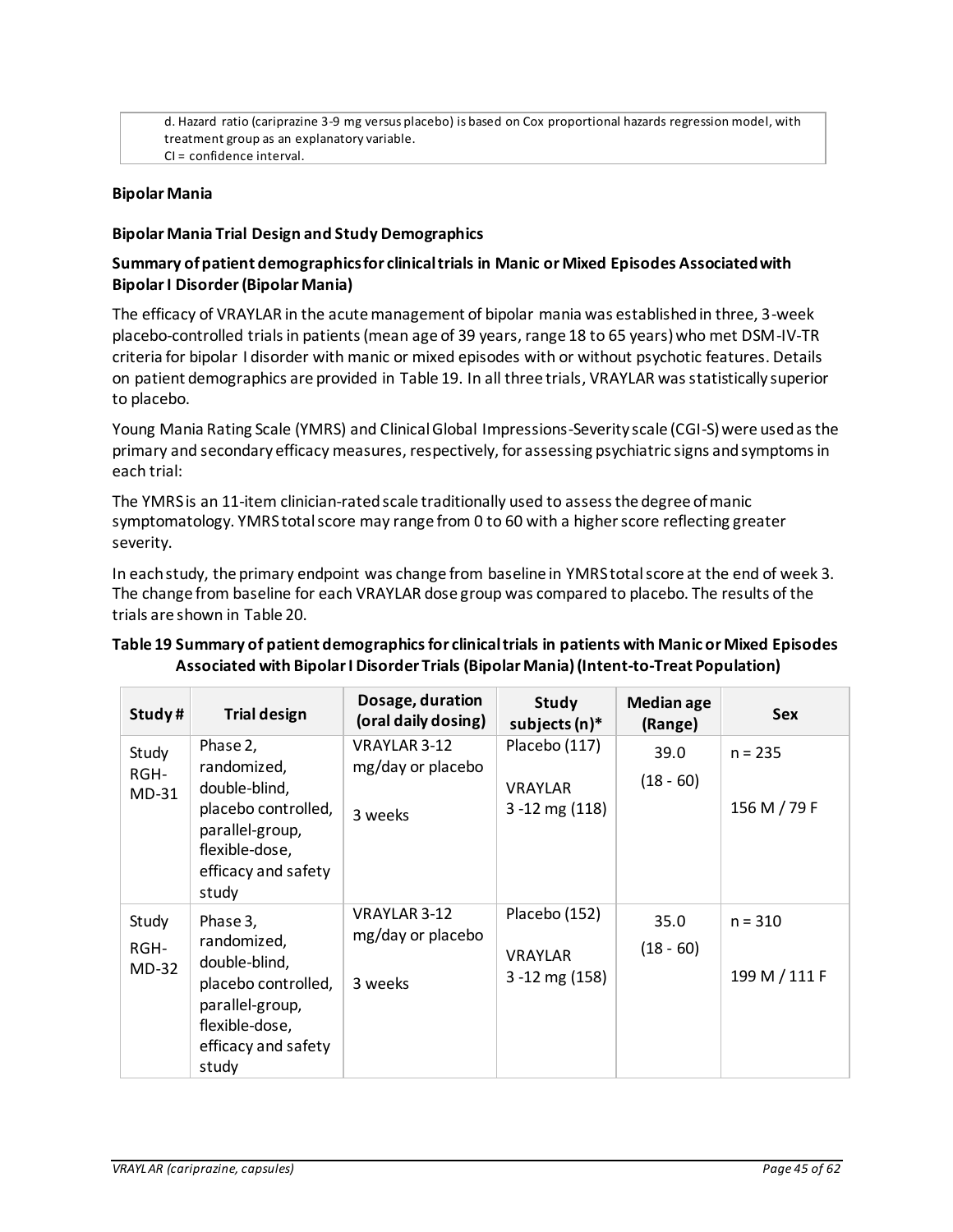| Study#  | <b>Trial design</b>  | Dosage, duration<br>(oral daily dosing) | Study<br>subjects (n)* | <b>Median age</b><br>(Range) | <b>Sex</b>    |
|---------|----------------------|-----------------------------------------|------------------------|------------------------------|---------------|
| Study   | Phase 3,             | VRAYLAR 3-6                             | Placebo (160)          | 43.0                         | $n = 492$     |
| RGH-    | randomized,          | $mg/day$ or 6-12                        |                        | $(18 - 65)$                  |               |
| $MD-33$ | double-blind,        | mg/day or placebo                       | <b>VRAYLAR</b>         |                              | 262 M / 230 F |
|         | placebo controlled,  |                                         |                        |                              |               |
|         | parallel-group,      | 3 weeks                                 | $3-6$ mg/day           |                              |               |
|         | fixed/flexible dose, |                                         | (165)                  |                              |               |
|         | efficacy and safety  |                                         | $6-12$ mg/day          |                              |               |
|         | study                |                                         | (167)                  |                              |               |
|         |                      |                                         |                        |                              |               |

## **Study Results**

## **Results of studies 31, 32 and 33 in patients with Manic or Mixed Episodes Associated with Bipolar I Disorder(Bipolar Mania)**

Study RGH-MD-31: In a 3-week, placebo-controlled trial (n = 235) involving a flexible-dose range of VRAYLAR (3 to 12 mg/day), VRAYLAR was statistically superior to placebo on the YMRS total score and CGI-S.

Study RGH-MD-32: In a 3-week, placebo-controlled trial (n = 310) involving a flexible-dose range of VRAYLAR (3 to 12 mg/day), VRAYLAR was statistically superior to placebo on the YMRS total score and CGI-S.

Study RGH-MD-33: In a 3-week, placebo-controlled trial (n = 492) involving two flexible-dose range groups of VRAYLAR (3 to 6 mg/day or 6 to 12 mg/day), both VRAYLAR dose groups were statistically superior to placebo on the YMRS total score and the CGI-S. The 6 to 12 mg/day dose group showed no additional advantage.

The efficacy of VRAYLAR was established at doses ranging from 3 to 12 mg/day. Doses above 6 mg did not confer additional benefit over lower doses [\(Table 20\)](#page-45-0) while there was a dose-related increase in certain adverse reactions. Therefore, the maximum recommended dose is 6 mg/day.

## <span id="page-45-0"></span>**Table 20 Primary Analysis Results from Manic or Mixed Episodes Associated with Bipolar I Disorder Trials (Bipolar Mania)**

| <b>Treatment Group</b>  | <b>Primary Efficacy Endpoint: YMRS Total Score</b>                          |                |                                           |                                  |  |
|-------------------------|-----------------------------------------------------------------------------|----------------|-------------------------------------------|----------------------------------|--|
| (ITT patients)          | Mean                                                                        | <b>LS Mean</b> | <b>Treatment Comparison vs</b><br>Placebo |                                  |  |
|                         | <b>Change from</b><br><b>Baseline</b><br><b>Baseline (SE)</b><br>Score (SD) |                | LSMD <sup>a</sup> (95%<br>CI)             | Adjusted<br>p-value <sup>b</sup> |  |
| Study RGH-MD-31         |                                                                             |                |                                           |                                  |  |
| VRAYLAR (3-12 mg/day)*b | 30.6(5.0)                                                                   | $-15.0(1.1)$   | $-6.1$<br>$(-8.9, -3.3)$                  | < 0.0001                         |  |
| Placebo                 | 30.2(5.2)                                                                   | $-8.9(1.1)$    |                                           | --                               |  |
| Study RGH-MD-32         |                                                                             |                |                                           |                                  |  |
| VRAYLAR (3-12 mg/day)*  | 32.3(5.8)                                                                   | $-19.6(0.9)$   | $-4.3$<br>$(-6.7, -1.9)$                  | 0.0004                           |  |
| Placebo                 | 32.1(5.6)                                                                   | $-15.3(0.9)$   |                                           | --                               |  |
| Study RGH-MD-33         |                                                                             |                |                                           |                                  |  |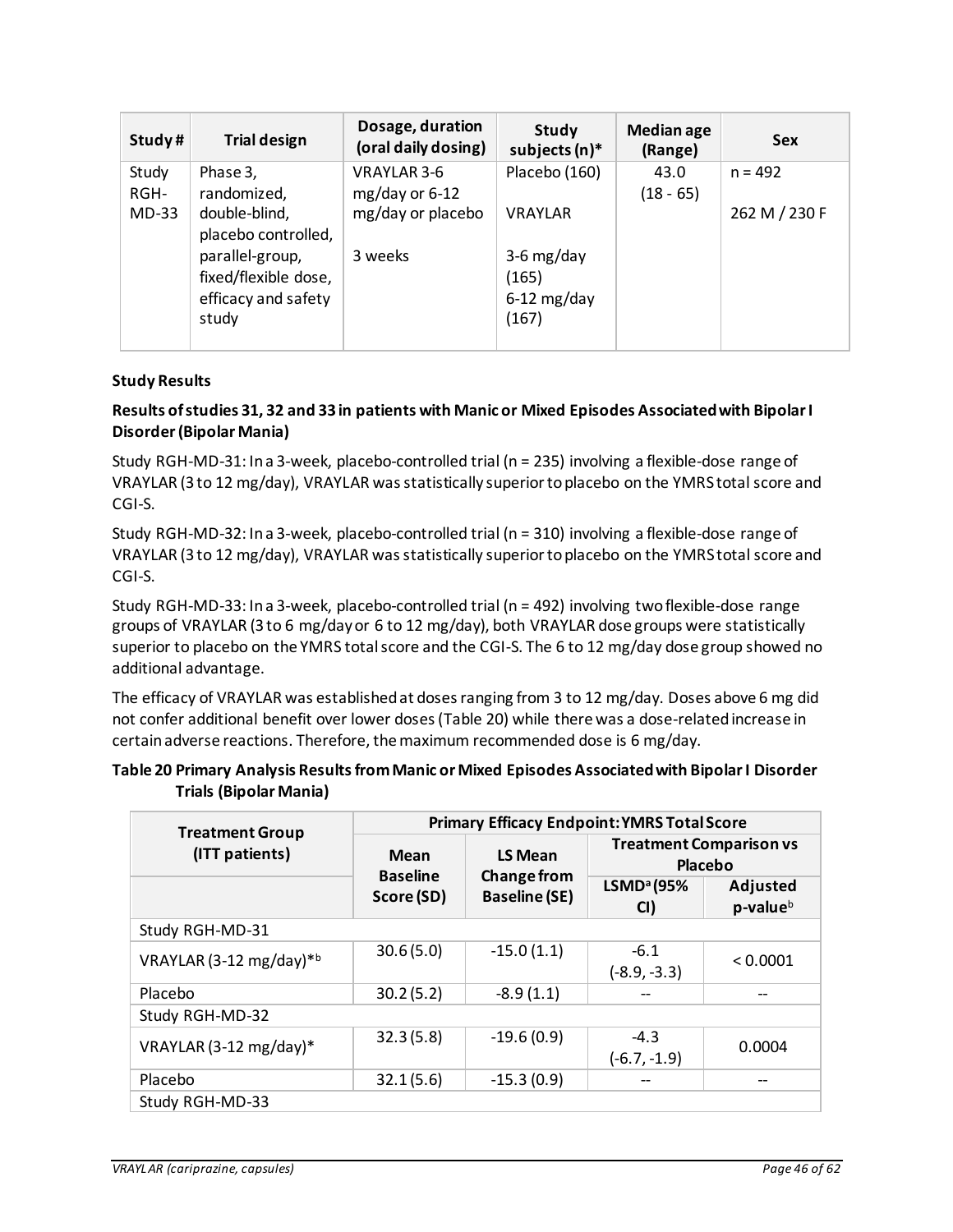|                                          | <b>Primary Efficacy Endpoint: YMRS Total Score</b> |                               |                                           |                                  |  |
|------------------------------------------|----------------------------------------------------|-------------------------------|-------------------------------------------|----------------------------------|--|
| <b>Treatment Group</b><br>(ITT patients) | <b>Mean</b><br><b>Baseline</b>                     | LS Mean<br><b>Change from</b> | <b>Treatment Comparison vs</b><br>Placebo |                                  |  |
|                                          | <b>Baseline (SE)</b><br>Score (SD)                 |                               | LSMD <sup>a</sup> (95%<br>CI)             | Adjusted<br>p-value <sup>b</sup> |  |
| VRAYLAR (3-6 mg/day)*                    | 33.2(5.6)                                          | $-18.6(0.8)$                  | $-6.1$<br>$(-8.4, -3.8)$                  | < 0.001                          |  |
| VRAYLAR (6-12 mg/day)*bc                 | 32.9(4.7)                                          | $-18.5(0.8)$                  | $-5.9$<br>$(-8.2, -3.6)$                  | < 0.001                          |  |
| Placebo                                  | 32.6(5.8)                                          | $-12.5(0.8)$                  |                                           | --                               |  |

ITT: intent-to-treat; SD: standard deviation; SE: standard error; LS Mean: least-squares mean; CI: unadjusted confidence interval

a. Difference (drug minus placebo) in least-squares mean change from baseline

\*Doses that are statistically significantly superior to placebo

b. Study RGH-MD-33: Adjusted p-value based on matched parallel gatekeeping procedure. Study RGH-MD-31 and Study RGH-MD-32: Adjusted p-value based on serial gatekeeping procedure.

c. The maximum recommended daily dose is 6 mg. Doses above 6 mg daily do not confer increased effectiveness sufficient to outweigh dose-related adverse reactions.

### <span id="page-46-0"></span>**Bipolar Depression**

## **Trial Design and Study Demographics in clinical trials in Depressive Episodes Associated with Bipolar I Disorder**

The efficacy of VRAYLAR in the management of depressive episodes associated with bipolar I disorder (bipolar depression) was established in one 8-week and two 6-week placebo-controlled trials in patients (mean age of 41.6 years, range 18 to 65 years) who met DSM-IV-TR or DSM-5 criteria for depressive episodes associated with bipolar I disorder. Details on patient demographics is provided i[n Table 21.](#page-46-1)

In each study, the primary endpoint was change from baseline in Montgomery-Asberg Depression Rating Scale (MADRS) total score at the end of Week 6. The MADRS is a 10-item clinician-rated scale with total scores ranging from 0 (no depressive features) to 60 (maximum score). The MADRS total score change from baseline for VRAYLAR compared to placebo is shown in [Table 22.](#page-48-2)

The secondary endpoint was change from baseline to Week 6 in CGI-S. The CGI-S is validated clinicianrelated scale that measures the patient's current illness state and overall clinical state on a 1 (normal, not at all ill) to 7-point (extremely ill) scale.

# <span id="page-46-1"></span>**Table 21 Summary of patient demographics for clinical trials in Depressive Episodes Associated with Bipolar I Disorder (Bipolar Depression) (Intent-to-Treat Population)**

| Study#                 | <b>Trial design</b>                                                                               | Dosage, duration<br>(oral daily dosing)         | <b>Study subjects</b><br>(n)                                            | <b>Median</b><br>age<br>(Range) | <b>Sex</b>                   |
|------------------------|---------------------------------------------------------------------------------------------------|-------------------------------------------------|-------------------------------------------------------------------------|---------------------------------|------------------------------|
| Study<br>RGH-<br>MD-53 | Phase 3, multicenter,<br>randomized, double-<br>blind, placebo-<br>controlled, parallel-<br>group | VRAYLAR 1.5 mg or<br>3 mg or placebo<br>6 weeks | Placebo (163)<br><b>VRAYLAR</b><br>$1.5 \text{ mg} (162)$<br>3 mg (153) | 46<br>$(18-65)$                 | $n = 478$<br>179 M/<br>299 F |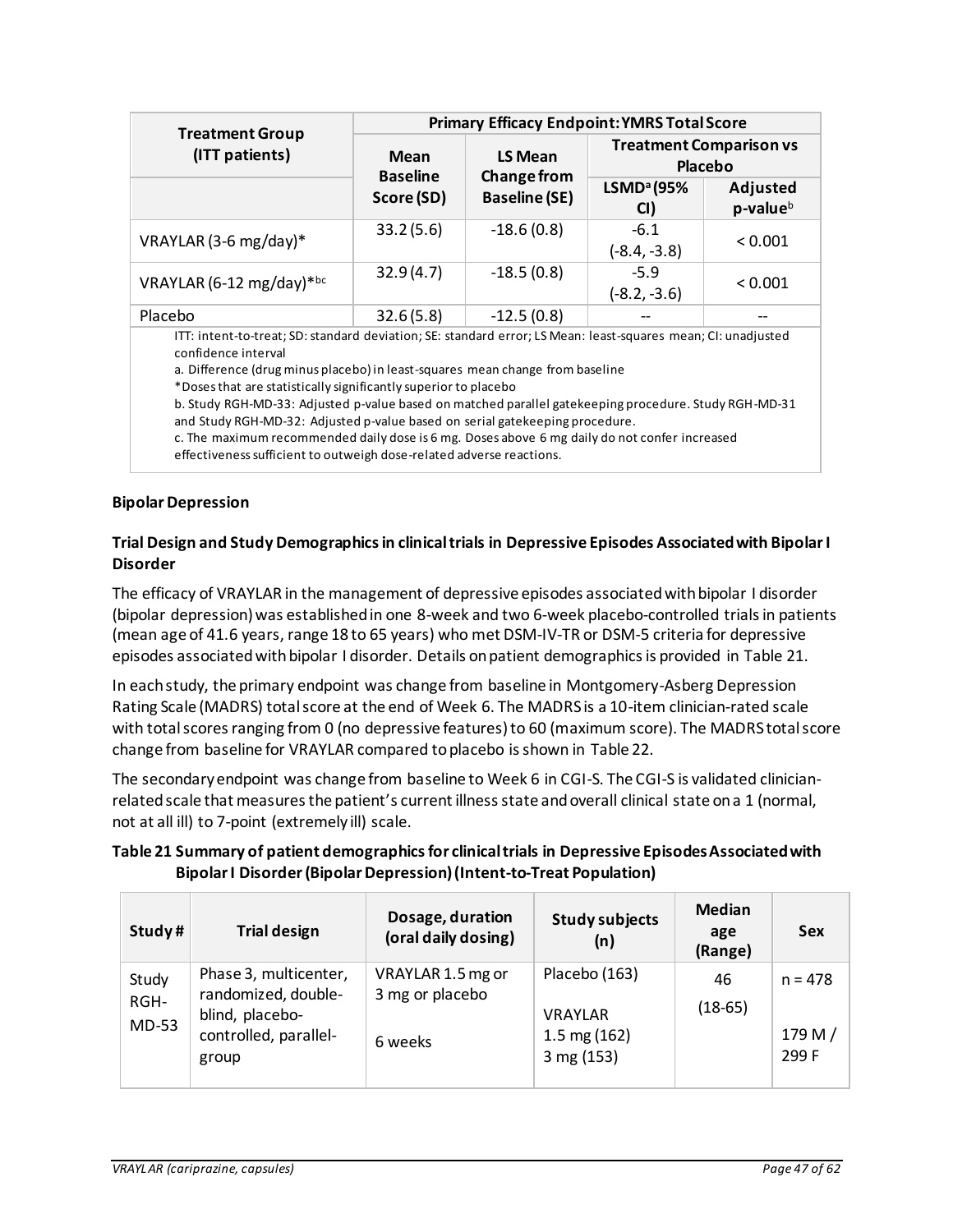| Study#                 | <b>Trial design</b>                                                                               | Dosage, duration<br>(oral daily dosing)                                                        | <b>Study subjects</b><br>(n)                                                                 | <b>Median</b><br>age<br>(Range) | <b>Sex</b>                      |
|------------------------|---------------------------------------------------------------------------------------------------|------------------------------------------------------------------------------------------------|----------------------------------------------------------------------------------------------|---------------------------------|---------------------------------|
| Study<br>RGH-<br>MD-54 | Phase 3, multicenter,<br>randomized, double-<br>blind, placebo-<br>controlled, parallel-<br>group | VRAYLAR 1.5 mg or<br>3 mg or placebo<br>6 weeks                                                | Placebo (156)<br><b>VRAYLAR</b><br>$1.5 \text{ mg} (154)$<br>3 mg (164)                      | 43<br>$(18-65)$                 | $n = 474$<br>195 M/<br>279 F    |
| Study<br>RGH-<br>MD-56 | Phase 2b, multicenter,<br>randomized, double-<br>blind, placebo<br>controlled, parallel-<br>group | VRAYLAR 0.75 mg or<br>1.5 mg or 3 mg or<br>placebo<br>8 weeks (primary<br>analysis at 6 weeks) | Placebo (141)<br><b>VRAYLAR</b><br>$0.75$ mg $(140)$<br>$1.5 \text{ mg} (145)$<br>3 mg (145) | 42<br>$(18-65)$                 | $n = 571$<br>214 M $/$<br>357 F |

# **Results of Depressive Episodes Associated with Bipolar I Disorder (Bipolar Depression)**

Study RGH-MD-53: In a 6-week, placebo-controlled trial (n = 478) involving two-fixed doses of VRAYLAR (1.5 mg/day and 3 mg/day), VRAYLAR 1.5 mg was superior to placebo at end of Week 6 on the MADRS total score and the CGI-S. VRAYLAR 3 mg was not statistically superior to placebo for the primary and secondary endpoints.

Study RGH-MD-54: In a 6-week, placebo-controlled trial (n = 474) involving two-fixed doses of VRAYLAR (1.5 mg/day and 3 mg/day), VRAYLAR 1.5 mg and 3 mg were superior to placebo at end of Week 6 on the MADRS total score but not on the CGI-S score.

Study RGH-MD-56: In an 8-week, placebo-controlled trial (n = 571) involving three-fixed doses of VRAYLAR (0.75 mg/day, 1.5 mg/day, and 3 mg/day), VRAYLAR 1.5 mg was superior to placebo at end of Week 6 on the MADRS total score and the CGI-S. VRAYLAR 0.75 mg and 3 mg were not statistically superior to placebo for the primary and secondary endpoints.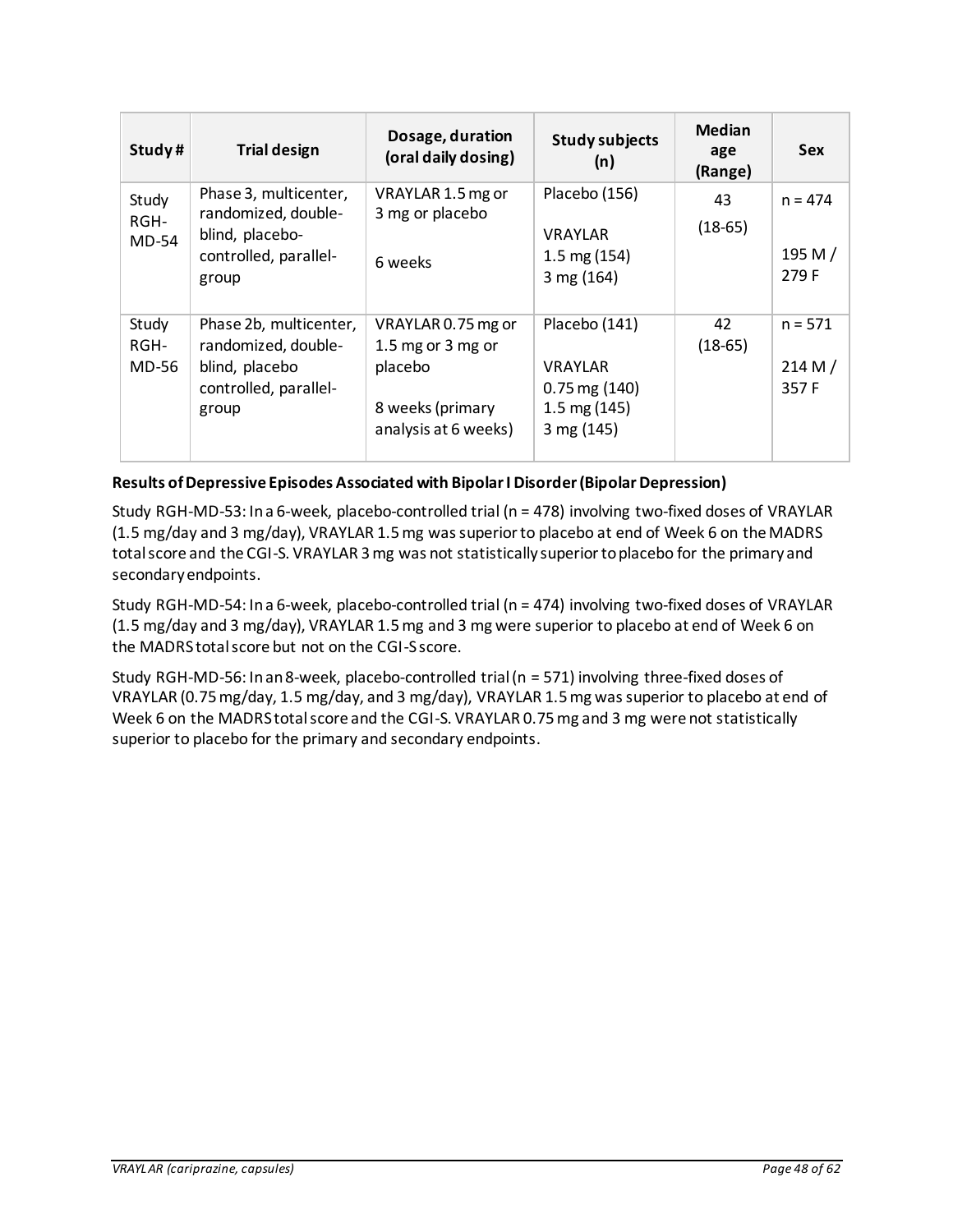|                                                                                                                                                                                                                                                                                                                                                                                                                                                   | <b>Primary Efficacy Endpoint: MADRS Total Scores</b> |                                      |                                                  |                       |
|---------------------------------------------------------------------------------------------------------------------------------------------------------------------------------------------------------------------------------------------------------------------------------------------------------------------------------------------------------------------------------------------------------------------------------------------------|------------------------------------------------------|--------------------------------------|--------------------------------------------------|-----------------------|
| <b>Treatment Group</b><br>(ITT patients)                                                                                                                                                                                                                                                                                                                                                                                                          | <b>Mean</b><br><b>Baseline</b>                       | <b>LS Mean</b><br><b>Change from</b> | <b>Treatment Comparison vs</b><br><b>Placebo</b> |                       |
|                                                                                                                                                                                                                                                                                                                                                                                                                                                   | Score (SD)                                           | <b>Baseline (SE)</b>                 | LSMD <sup>a</sup> (95%<br>CI)                    | Adjusted p-<br>valueb |
| Study RGH-MD-53                                                                                                                                                                                                                                                                                                                                                                                                                                   |                                                      |                                      |                                                  |                       |
| VRAYLAR (1.5 mg/day)*                                                                                                                                                                                                                                                                                                                                                                                                                             | 31.5(4.3)                                            | $-14.8(0.8)$                         | $-2.5$<br>$(-4.6, -0.4)$                         | 0.0417                |
| VRAYLAR (3 mg/day)                                                                                                                                                                                                                                                                                                                                                                                                                                | 31.5(4.8)                                            | $-14.1(0.8)$                         | $-1.8$<br>$(-3.9, 0.4)$                          | 0.1051                |
| Placebo                                                                                                                                                                                                                                                                                                                                                                                                                                           | 31.4(4.5)                                            | $-12.4(0.8)$                         |                                                  | --                    |
| Study RGH-MD-54                                                                                                                                                                                                                                                                                                                                                                                                                                   |                                                      |                                      |                                                  |                       |
| VRAYLAR (1.5 mg/day)*                                                                                                                                                                                                                                                                                                                                                                                                                             | 30.7(4.3)                                            | $-15.1(0.8)$                         | $-2.5$<br>$(-4.6, -0.4)$                         | 0.0331                |
| VRAYLAR (3 mg/day)*                                                                                                                                                                                                                                                                                                                                                                                                                               | 31.0(4.9)                                            | $-15.6(0.8)$                         | $-3.0$<br>$(-5.1, -0.9)$                         | 0.0103                |
| Placebo                                                                                                                                                                                                                                                                                                                                                                                                                                           | 30.2(4.4)                                            | $-12.6(0.8)$                         |                                                  |                       |
| Study RGH-MD-56                                                                                                                                                                                                                                                                                                                                                                                                                                   |                                                      |                                      |                                                  |                       |
| VRAYLAR (1.5 mg/day)*                                                                                                                                                                                                                                                                                                                                                                                                                             | 30.3(4.4)                                            | $-15.1(0.8)$                         | $-4.0$<br>$(-6.3, -1.6)$                         | 0.0030                |
| VRAYLAR (3 mg/day)                                                                                                                                                                                                                                                                                                                                                                                                                                | 30.6(4.7)                                            | $-13.7(0.9)$                         | $-2.5$<br>$(-4.9, -0.1)$                         | 0.1122                |
| Placebo                                                                                                                                                                                                                                                                                                                                                                                                                                           | 30.4(4.6)                                            | $-11.1(0.9)$                         |                                                  |                       |
| ITT: intent-to-treat; SD: standard deviation; SE: standard error; LS Mean: least-squares mean; CI: confidence<br>interval<br>a. Difference (drug minus placebo) in least-squares mean change from baseline<br>b. Adjusted p-values: adjustment was performed using matched parallel gatekeeping procedure to control the<br>overall type I error rate for multiple comparisons<br>*Doses that are statistically significantly superior to placebo |                                                      |                                      |                                                  |                       |

## <span id="page-48-2"></span>**Table 22 Primary Analysis Results for clinical trials in Depressive Episodes Associated with Bipolar I Disorder (Bipolar Depression)**

## <span id="page-48-0"></span>**15 MICROBIOLOGY**

No microbiological information is required for this drug product.

## <span id="page-48-1"></span>**16 NON-CLINICAL TOXICOLOGY**

### **General Toxicology:**

Cariprazine is metabolized to the major human metabolites DCAR and DDCAR in rats, mice, rabbits, and dogs. Comparisons of systemic exposure at adverse effect dose levels, no effect dose levels (NOEL), and no adverse effect dose levels (NOAEL) in animals to that at the maximal recommended human dose (MRHD) are on the basis of total cariprazine (cariprazine + DCAR + DDCAR). In patients, total cariprazine exposure based on  $AUC_{0-24h}$  was 1273 ng $\cdot$ h/mL at the 6 mg MRHD.

Neurological and behavioral clinical signs attributed to the pharmacological effects of cariprazine were noted in dogs, rats, and mice. Clinical signs decreased in incidence and severity with repeated dosing. In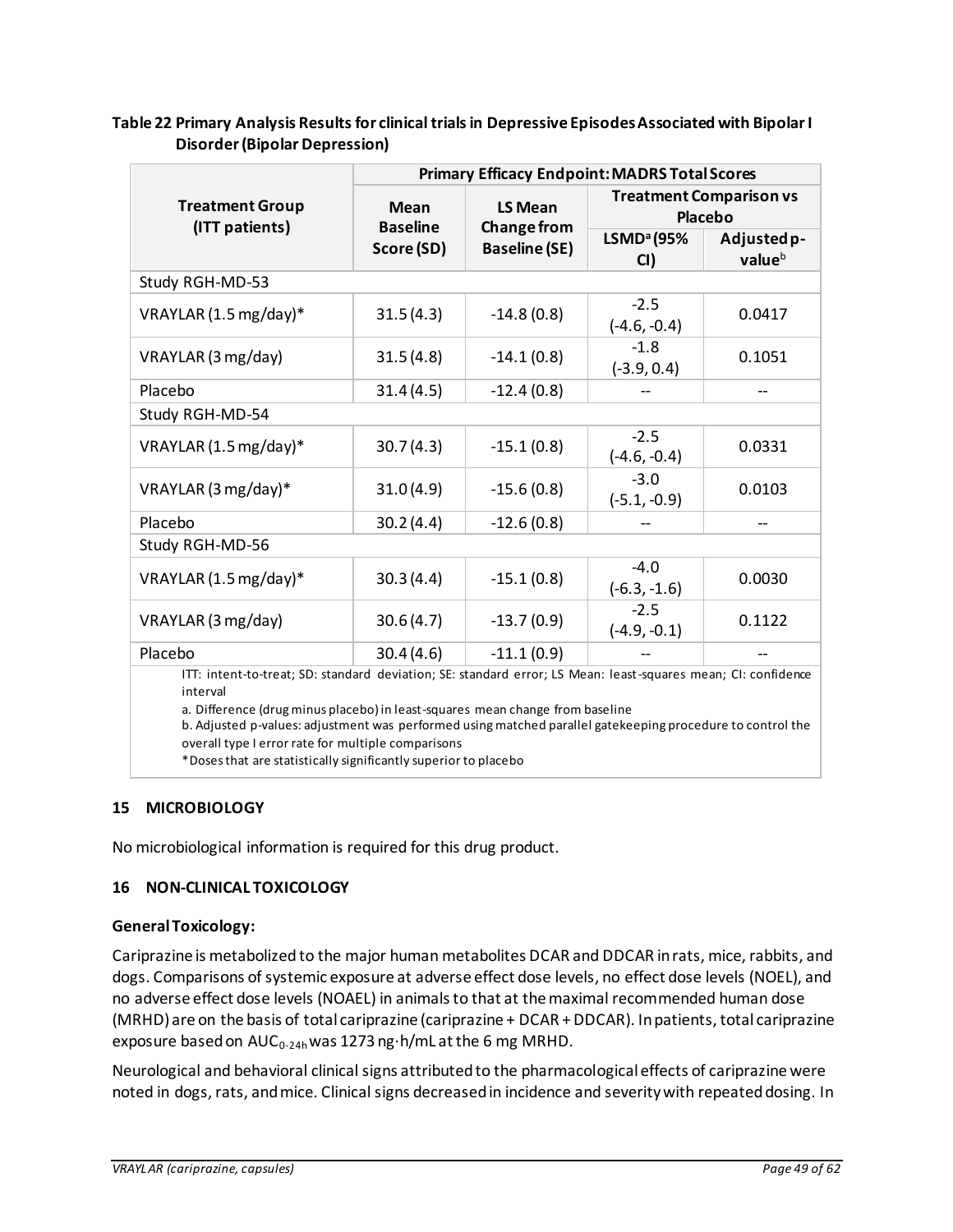dogs, decreased spontaneous motor activity, tremor, staring into space, vocalization, and/or disorientation were noted with dose related increases in frequency and severity.

Cariprazine caused bilateral cataract and cystic degeneration of the retina in the dog following oral daily administration for 13 weeks and/or 1 year and retinal degeneration/atrophy in the rat following oral daily administration for 2 years. Cataract in the dog was observed at 3 mg/kg/day in a 13 week study and 4 mg/kg/day in the 52 week study. At 3 mg/kg/day in the dog, AUC of total cariprazine was 10.2 (male) and 6.0 (female) times that of patients at the MRHD. In the dog, electroretinography (ERG) evaluations conducted in a 13-week study did not indicate any cariprazine related functional effects on the outer retina at doses up to 8 mg/kg/day. The NOEL for cataract and retinal toxicity in the dog is 2 mg/kg/day which is 5 (males) and 3.6 (females) times the MRHD of 6 mg/day based on AUC of total cariprazine. Increased incidence and severity of retinal degeneration/atrophy in the rat occurred at all doses tested ( $\geq 0.75$  mg/kg/day and thus, at total cariprazine exposures less than that at the MRHD. Cataract was not observed in other repeat dose studies in pigmented mice or albino rats and retinal degeneration in the 2-year rat study appeared to be exacerbation of an age-related process.

Phospholipidosis was observed in the lungs of rats, dogs, and mice (with or without inflammation) and in the adrenal gland cortex of dogs at clinically relevant exposures (AUC) of total cariprazine. Phospholipidosis was not reversible at the end of the 1-2 month drug-free periods. Inflammation was observed in the lungs of dogs dosed daily for 1 year with a NOEL of 1 mg/kg/day which is 2.7 (males) and 1.7 (females) times the MRHD based on AUC of total cariprazine. No inflammation was observed at the end of 2-month drug free period following administration of 2 mg/kg/day which is 5 (males) and 3.6 (females) times the MRHD based on AUC of total cariprazine; however, inflammation was still present at higher doses.

Hypertrophy of the adrenal gland cortex was observed at clinically relevant total cariprazine plasma concentrations in rats (females only) and mice following daily oral administration of cariprazine for 2 years and 6 months, respectively. Reversible hypertrophy/hyperplasia and vacuolation/vesiculation of the adrenal gland cortex were observed following daily oral administration of cariprazine to dogs for 1 year. The NOEL was 2 mg/kg/day which is 5 (males) and 3.6 (females) times the MRHD based on AUC of total cariprazine. The relevance of these findings to patients is unknown.

Cariprazine-related changes indicative of pseudopregnancy were observed in the female mammary gland at all dose levels of all studies conducted in mice and rats and in the reproductive organs in all mouse studies and shorter term rat studies. These findings are known class effects of antipsychotics that cause increases in circulating prolactin. Cariprazine oral doses of 0.1 and 1 mg/kg/day given for 14 days to female rats resulted in increases in serum prolactin of 87- and 256-fold, respectively, compared to controls. The female mammary gland and reproductive organ findings observed in the rodent were not observed in the dog. They are considered rodent specific and, thus, unlikely to be relevant for patients.

## **Genotoxicity:**

Cariprazine was not mutagenic in the in vitro bacterial reverse mutation assay, nor clastogenic in the in vitro human lymphocyte chromosomal aberration assay or in the in vivo mouse bone marrow micronucleus assay. However, cariprazine increased the mutation frequency in the in vitro mouse lymphoma assay under conditions of metabolic activation. The major human metabolite DDCAR was not mutagenic in the in vitro bacterial reverse mutation assay, however, it was clastogenic and induced structural chromosomal aberration in the in vitro human lymphocyte chromosomal aberration assay.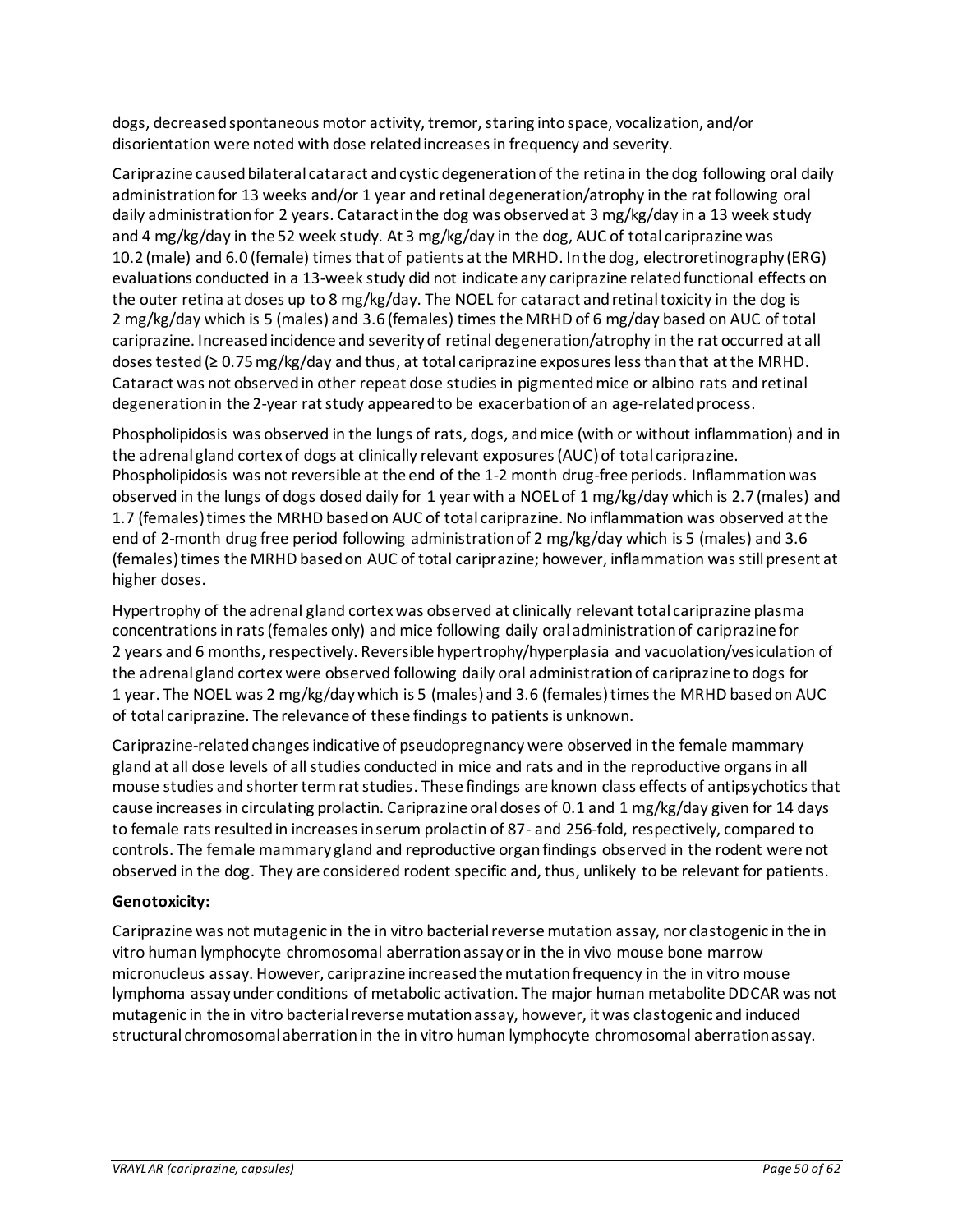## **Carcinogenicity:**

There was no treatment-relatedincrease in the incidence of tumors following daily oral administration of cariprazine to rats for 2 years and to Tg.rasH2 mice for 6 months.

Rats were administered cariprazine at oral doses of 0.25, 0.75, and 2.5 (males)/1, 2.5, and 7.5 mg/kg/day (females) which resulted in exposures that were 0.2 to 1.8 (males)/ 0.8 to 4.1 (females) times that at the MRHD based on the AUC of total cariprazine.

Tg.rasH2 mice were administered cariprazine at oral doses of 1, 5, and 15 (males)/5, 15, and 50 mg/kg/day (females) which resulted in exposures that were 0.2 to 7.9 (males)/2.6 to 19 (females) times the MRHD based on AUC of total cariprazine.

## **Reproductive and Developmental Toxicology:**

• Fertility and early embryonic development

Cariprazine was administered orally to male and female rats before mating, through mating and up to day 7 of gestation at doses of 1, 3, and 10 mg/kg/day which are 1.6 to 16 times the MRHD of 6 mg/day based on mg/m<sup>2</sup>. In female rats, lower fertility and conception indices were observed at all dose levels which are equal to or higher than 1.6 times the MRHD of 6 mg/day based on mg/m<sup>2</sup> while at 10 mg/kg/day, numbers of delivered pups and implantation sites were reduced with concomitant decreases in live litter size. The NOAEL for female reproductive toxicity was < 1 mg/kg/day and the NOAEL for F1 developmental toxicity was 3 mg/kg/day. No effects on male fertility were noted at any dose up to 4.3 times the MRHD of 6 mg/day based on AUC of total cariprazine.

## Embryo fetal development

Administration of cariprazine to pregnant rats during the period of organogenesis at oral doses of 0.5, 2.5, and 7.5 mg/kg/day which are 0.2 to 3.5 times the AUC of total cariprazine at the MRHD caused fetal developmental toxicity at all doses. Reduced fetal body weight and decreased male anogenital distance were noted at all doses, and external and skeletal malformations as well as increased incidences of visceral and skeletal variations were seen at 2.5 and 7.5 mg/kg/day. These effects occurred in the absence or presence of maternal toxicity. Maternal toxicity, observed as a reduction in body weight and food consumption, occurred at doses 1.2 and 3.5-times the MRHD based on AUC of total cariprazine. At these doses, cariprazine caused fetal external malformations (localized fetal thoracic edema), skeletal malformations (bent limb bones, scapular and humerus), visceral variations (undeveloped/underdeveloped renal papillae and/or distended urethrae), and skeletal developmental variations (bent ribs, unossified sternebrae). Cariprazine had no effect on fetal survival.

Cariprazine was not teratogenic in pregnant rabbits after administration of oral doses of 0.1, 1, and 5 mg/kg/day during the period of organogenesis, which are 0.02 to 4.6 times the MRHD based on AUC of total cariprazine. Maternal body weight and food consumption were decreased at mg/kg/day; however, no adverse effects were observed on pregnancy parameters or reproductive organs.

• Perinatal and postnatal reproductive toxicity

Administration of cariprazine to pregnant rats during pregnancy and lactation at oral doses of 0.1, 0.3, and 1 mg/kg/day which are 0.03 to 0.4 times the MRHD based on AUC of total cariprazine, did not cause maternal toxicity. Reduced postnatal survival and body weights occurred throughout the pre-weaning and post-weaning periods of first generation pups at 1 mg/kg/day. First generation pups also had pale, cold bodies and developmental delays (renal papillae not developed or underdeveloped and decreased auditory startle response in males). Reproductive performance of the first generation pups was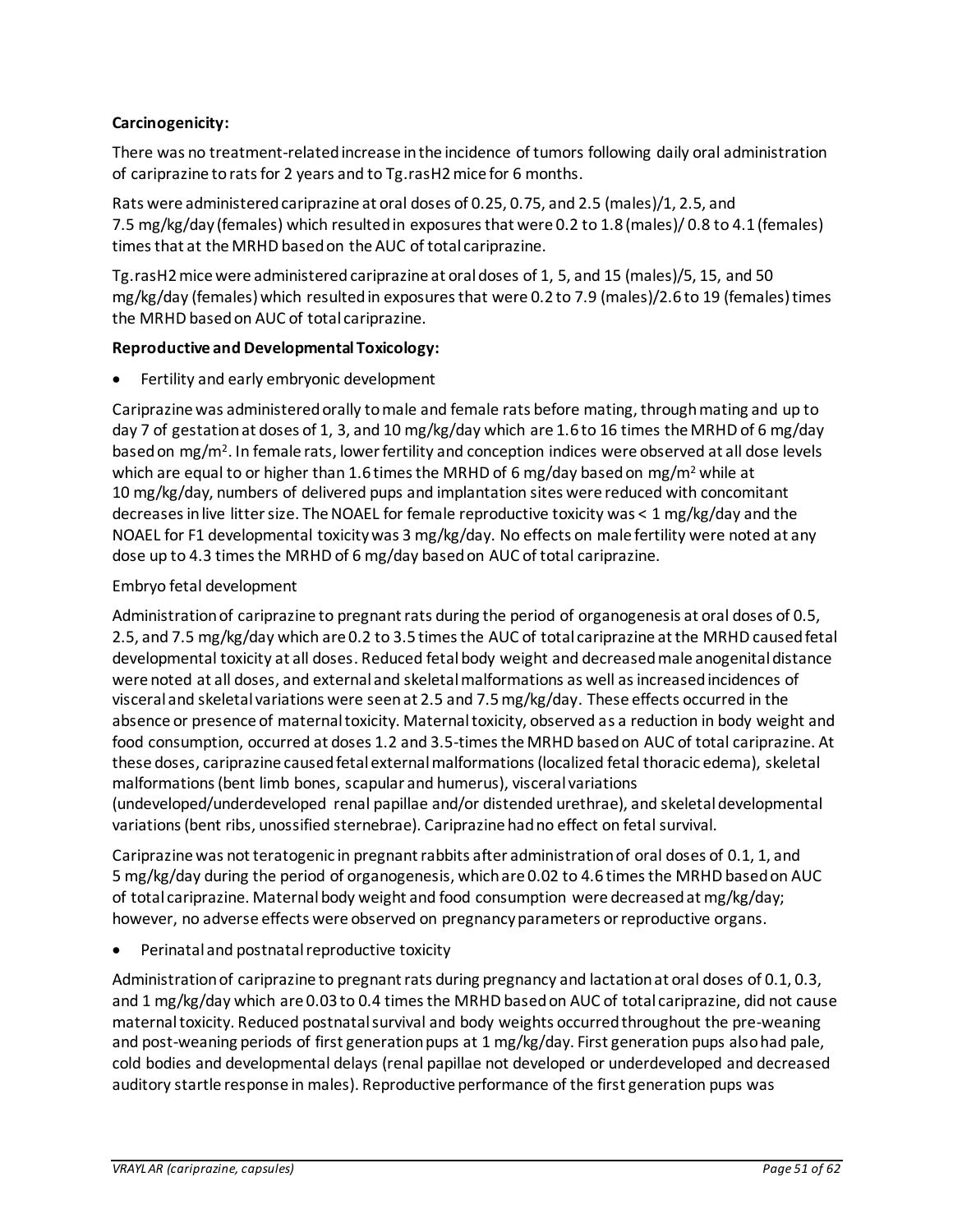unaffected; however, the second generation pups had clinical signs and lower body weight similar to those of the first generation pups.

<span id="page-51-0"></span>• Lactational Transfer

Cariprazine was administered to pregnant rats during pregnancy and lactation at 0.1, 0.3, and 1 mg/kg/day. Cariprazine concentrations in dams at 2 h post-dose on lactation day 10 increased proportionally with dose and decreased approximately 1.5-fold by 4 h post-dose. Cariprazine milk concentrations determined 2 h post-dose increased with dose and were between 1.6- and 2.9-fold higher than plasma concentrations. Plasma analysis in F1 pups showed little to no exposure to cariprazine, and no detectable exposure to cariprazine metabolites DCAR and DDCAR.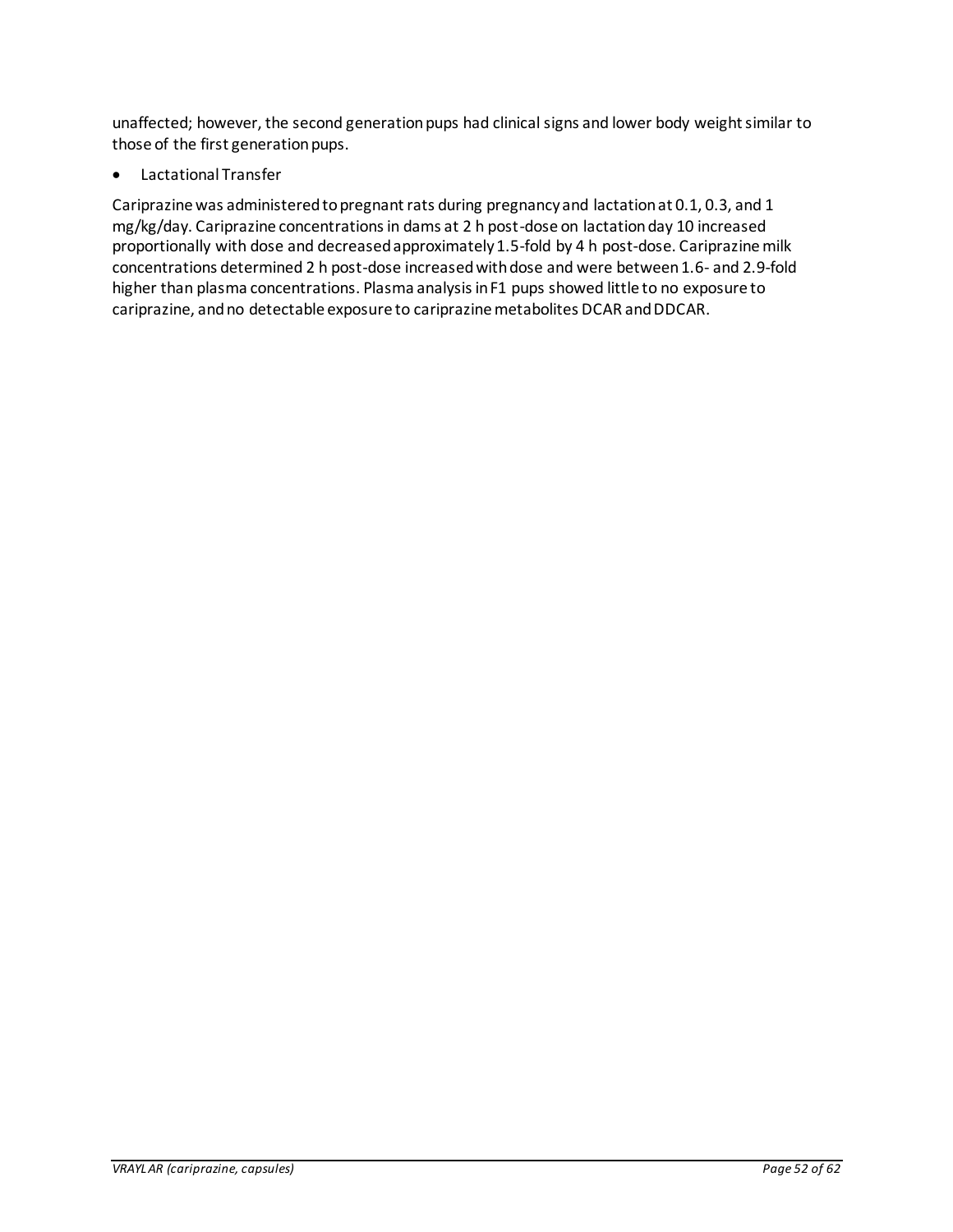## <span id="page-52-0"></span>**PATIENT MEDICATION INFORMATION**

### **READ THIS FOR SAFE AND EFFECTIVE USE OF YOUR MEDICINE**

## **PrVRAYLAR®**

### **Cariprazine capsules**

Read this carefully before you start taking **VRAYLAR** and each time you get a refill. This leaflet is a summary and will not tell you everything about this drug. Talk to your healthcare professional about your medical condition and treatment and ask if there is any new information about **VRAYLAR**.

### **Serious Warnings and Precautions**

- VRAYLAR belongs to a group of medicines called atypical antipsychotics. These medicines have been linked to a higher rate of death when used in elderly patients with dementia (loss of memory and other mental abilities).
- VRAYLAR is not to be used if you are elderly and have dementia.

## **What is VRAYLAR used for?**

VRAYLAR is used to treat symptoms of schizophrenia in adults. Not all people with this disorder have the same symptoms. Some of the most common symptoms of schizophrenia may include:

- hallucinations (seeing, feeling, hearing or smelling things that are not there)
- delusions (believing things that are not true)
- paranoia (not trusting others or feeling very suspicious)
- avoiding family members and friends and wanting to be alone
- feeling depressed, anxious or tense

VRAYLAR is also used to manage symptoms in adults who suffer from manic or depressive episodes in bipolar disorder. Bipolar disorder is a condition with symptoms such as:

- bipolar mania (feeling invincible or an all-powerful inflated self-esteem, having racing thoughts, easily losing train of thought, overreacting to what you see or hear, speeding-up your activities, talking very quickly, too loudly, or more than usual, needing less sleep, having poor judgment, severe irritability)
- bipolar depression (feeling sad or hopeless, loss of interest and enjoyment, feeling tired, loss of energy, changes in appetite, sleeping too much, difficulty concentrating)

VRAYLAR is not a cure for your condition, but it can help manage your symptoms and help you feel better.

### **How does VRAYLAR work?**

Antipsychotic medications affect the chemicals that allow communication between nerve cells (neurotransmitters). Illnesses that affect the brain may be due to certain chemicals (dopamine and serotonin) in the brain being out of balance. These imbalances may cause some of the symptoms you may be experiencing. Exactly how VRAYLAR works is unknown. However, it seems to adjust the balance of these chemicals.

### **What are the ingredients in VRAYLAR?**

Medicinal ingredients: cariprazine (as cariprazine hydrochloride)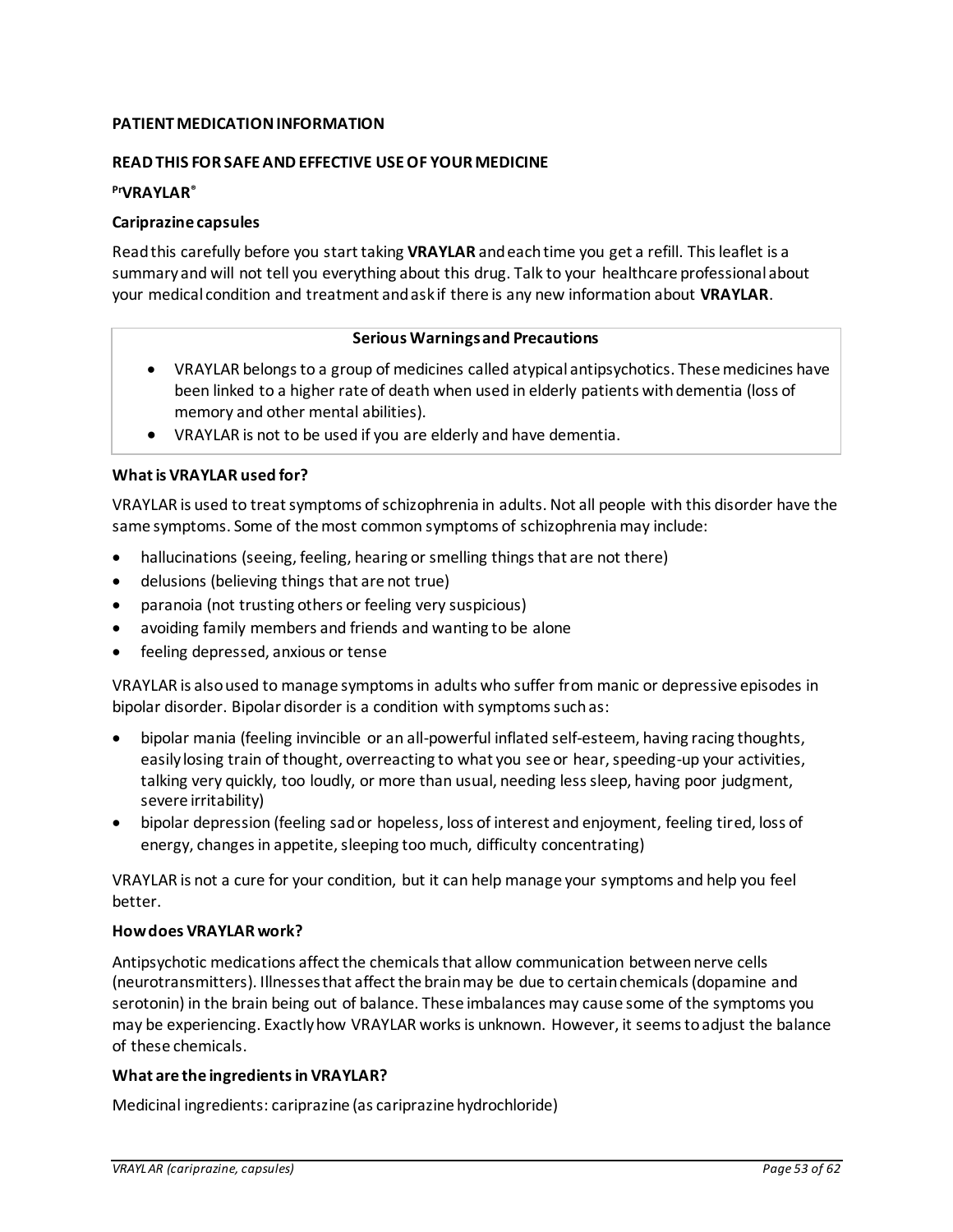Non-medicinal ingredients: black iron oxide (1.5 mg, 3 mg and 6 mg only), FD&C Blue 1 (3 mg, 4.5 mg and 6 mg only), FD&C Red 3 (6 mg only), FD&C Red 40 (3 mg and 4.5 mg only), gelatin, magnesium stearate, povidone (4.5 mg only), pregelatinized starch, propylene glycol, shellac, sodium hydroxide (4.5 mg only), titanium dioxide and yellow iron oxide (3 mg and 4.5 mg only).

### **VRAYLAR comes in the following dosage forms:**

Capsules: 1.5 mg, 3 mg, 4.5 mg and 6 mg.

### **Do not use VRAYLAR if:**

- you are allergic to cariprazine or to any of the ingredients in VRAYLAR or its container.
- you are taking:
	- strong or moderate CYP3A4 inhibitors. Strong or moderate CYP3A4 inhibitors should also not be taken for at least 2 weeks after your treatment with VRAYLAR has stopped.
	- Strong or moderate CYP3A4 inducers.

Ask your healthcare professional if you are unsure.

## **To help avoid side effects and ensure proper use, talk to your healthcare professional before you take VRAYLAR. Talk about any health conditions or problems you may have, including if you:**

- are dehydrated or suffer from excessive vomiting, diarrhea, or sweating.
- exercise vigorously or work in hot or sunny places.
- have low or high blood pressure.
- get dizzy, especially upon standing, or have a history of fainting or feeling sleepy.
- have or are prone to akathisia. It is a movement disorder that includes symptoms such as feelings of restlessness and inability to stay still. VRAYLAR may cause or worsen your symptoms of akathisia.
- have had a stroke or are at risk for stroke.
- have or have a family history of:
	- heart problems
	- any problems with the way your heart beats
	- heart disease
- drink alcohol or use street drugs.
- have a history of alcohol or drug abuse.
- have diabetes or a family history of diabetes as VRAYLAR may increase your blood sugar levels.
- have or have had liver or kidney problems.
- know that you have or have had a low white blood cell count in the past.
- have risk factors for developing blood clots such as:
	- a family history of blood clots
	- being over the age of 65
	- smoking
	- being overweight
	- have a recent major surgery (such as hip or knee replacement)
	- not being able to move due to air travel or other reasons
	- taking oral birth control ("The Pill")
- have a history of seizures (fits).
- are at risk for aspiration pneumonia.
- are pregnant, think you may be pregnant or plan to become pregnant.
- are breastfeeding or are planning to breastfeed.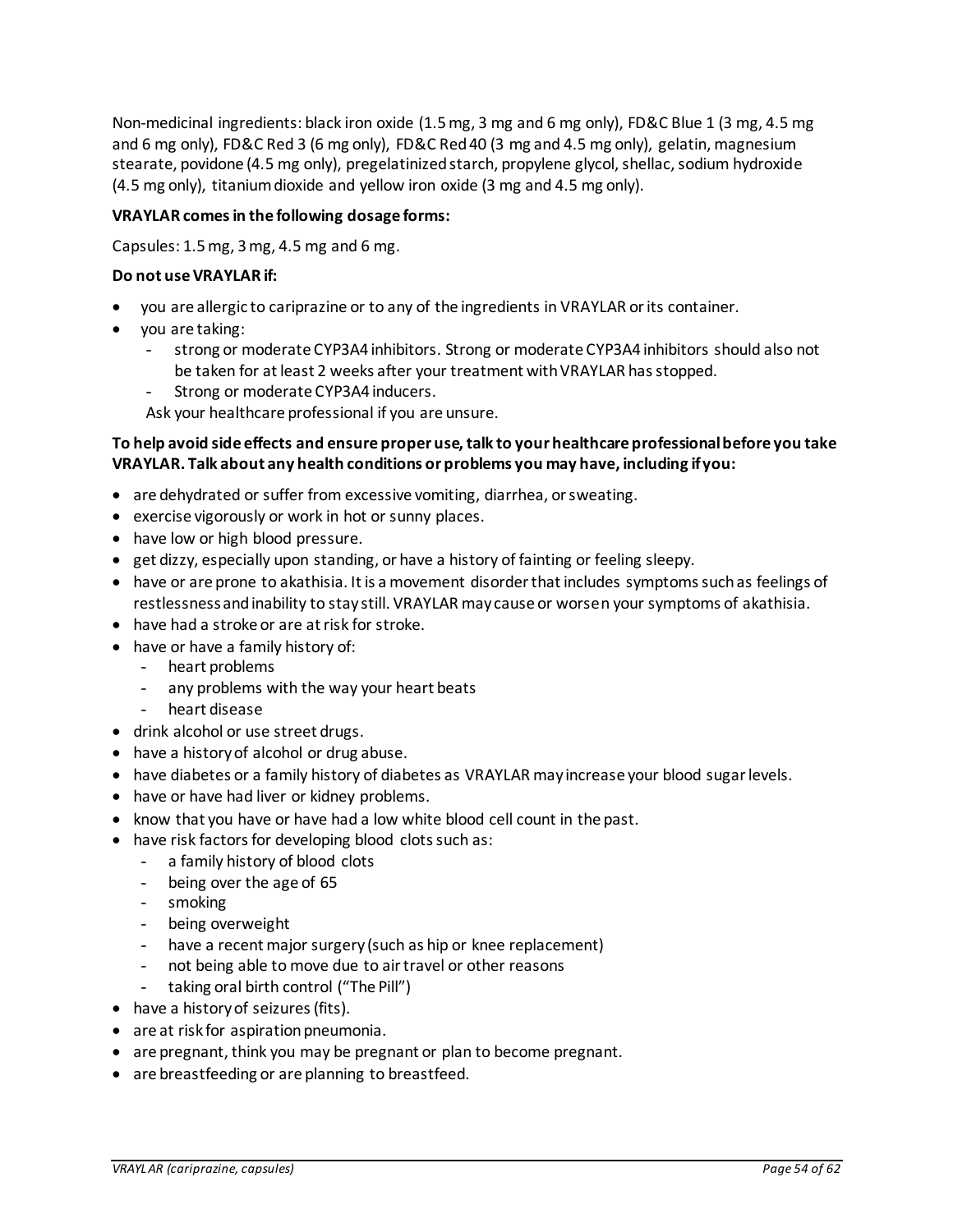### **Other warnings you should know about:**

**You may experience side effects several weeks after starting treatment with VRAYLAR, or a dose increase.** This is due to the fact that it takes a few weeks for the medicine to accumulate in your body. VRAYLAR can also stay in the body for at least 12 weeks after your treatment has stopped. Your healthcare professional will regularly monitor your overall health while you are taking VRAYLAR. Tell your healthcare professional if you notice any side effects.

## **VRAYLAR can cause serious side effects, including:**

- **Extrapyramidal Symptoms (EPS)**: They are a group of symptoms that can occur in people taking antipsychotic medicines such as VRAYLAR. They include:
	- abnormal muscle movements
	- feeling restless
	- inability to stay still (e.g., rocking back and forth while standing or sitting, pacing or marching in place, shifting your weight from foot to foot, crossing and uncrossing your legs while sitting, squirming or fidgeting)
	- shaking
	- muscle stiffness without pain

EPS may appear early during your treatment with VRAYLAR. Tell your healthcare professional if you experience these symptoms. They may adjust your dose or prescribe you medicines that will help stop these symptoms.

- **Tardive Dyskinesia:** It is a disorder that mainly affects your facial movements and may be irreversible. Your risk of experiencing this serious side effect increases:
	- if you are elderly, especially elderly women;
	- if you take VRAYLAR for a long period of time;
	- the higher the amount of VRAYLAR you take.
- **SuicidalThoughts or Actions**: If you have thoughts of harming or killing yourself at any time, contact your healthcare professional or go to a hospital **right away**. You may find it helpful to tell a relative or close friend that you are depressed or have other mental illnesses. Ask them to read this leaflet. You might ask them to tell you if they:
	- think your depression or mental illness is getting worse.
	- are worried about changes in your behaviour.
- **Hypotension** (low blood pressure): Some people may faint, or get lightheaded and dizzy while taking VRAYLAR, especially when getting up from a lying or sitting position. This is more likely to happen when you start taking VRAYLAR or as your dose increases. Certain medications, diseases or conditions can make this worse. This will usually pass on its own but if it does not, tell your healthcare professional.
- **Hypertension** (high blood pressure) and **Tachycardia** (abnormally fast heartbeat): You may be at a higher risk of experiencing these serious side effects as your dose of VRAYLAR increases.

See the "**Serious side effects and what to do about them**" table, for more information on these and other serious side effects.

**Dehydration and Overheating:** VRAYLAR may interfere with your body's ability to adjust to heat. It is important not to become too hot or dehydrated while you are taking VRAYLAR.

- Do not exercise too much
- In hot weather, stay inside in a cool place if possible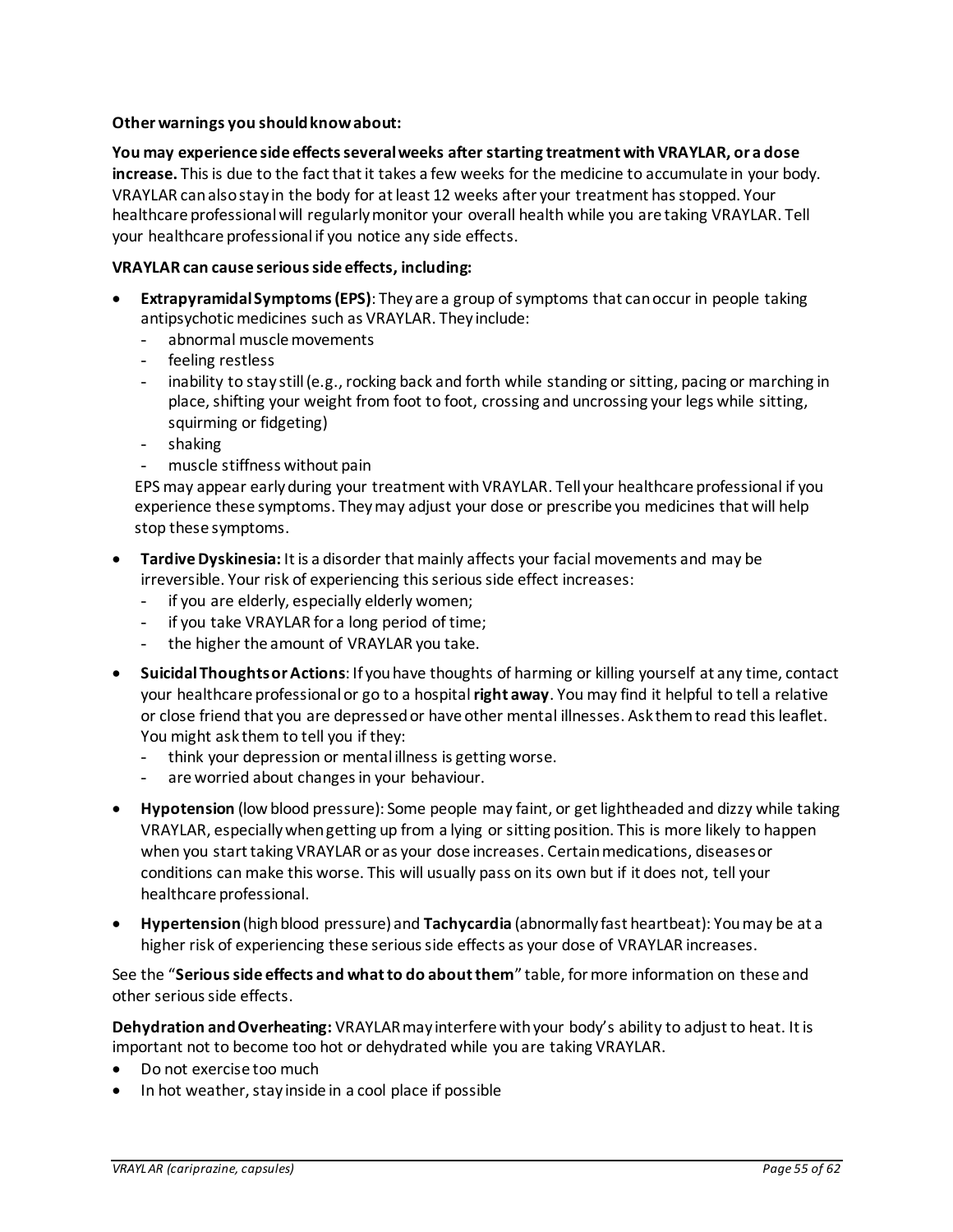- Stay out of the sun
- Do not wear too much clothing or heavy clothing
- Drink plenty of water.

**Falls:** The following symptoms have been reported with the use of antipsychotic medicines, such as VRAYLAR:

- feeling sleepy
- a fall in blood pressure when you stand up from sitting or lying down
- vision problems
- poor balance or lack of coordination

This can lead to falls that may cause fractures or other fall-related injuries. Certain medications, diseases or conditions can make this worse.

**Driving and Using Machines:** VRAYLAR may affect your judgement, thinking or motor skills, and make you feel sleepy. Give yourself time after taking VRAYLAR to see how you feel before driving a vehicle or using machinery.

## **Pregnancy and Birth Control:**

- Avoid becoming pregnant while you are taking VRAYLAR and for at least 12 weeks after your treatment has stopped. VRAYLAR may harm an unborn baby. Your healthcare professional will discuss the potential risks with you.
- Use a highly effective birth control method while you are taking VRAYLAR and for at least 12 weeks after your treatment. Do not have unprotected sex. It is not known if VRAYLAR changes how well birth control pills work. If you use birth control pills, use an additional form of birth control while you are taking VRAYLAR.
- If you discover that you are pregnant while taking VRAYLAR or within 12 weeks of stopping your treatment, contact your healthcare professional **as soon as possible**. If you are currently taking VRAYLAR, you and your healthcare professional will decide if you should continue to take it while you are pregnant.
- **Pregnancy Registry:** If you become pregnant while taking VRAYLAR, talk to your healthcare professional about registering with the National Pregnancy Registry for Atypical Antipsychotics. You can enroll in this registry by calling 1-866-961-2388. The purpose of this registry is to collect information about the safety of antipsychotic medicines during pregnancy. Information about the registry can also be found at the website: http://womensmentalhealth.org/clinical-andresearchprograms/pregnancyregistry/

**Effects in Newborns:** In some cases, babies born to mothers taking VRAYLAR during pregnancy have symptoms of withdrawal that are severe and require the newborn to be hospitalized. Sometimes, the symptoms may get better on their own. Be ready to seek emergency medical help for your newborn if they:

- have trouble breathing.
- are overly sleepy.
- have muscle stiffness or floppy muscles (like a rag doll).
- are shaking.
- are having trouble feeding.

### **Breastfeeding:**

• It is not known if VRAYLAR can pass into your breast milk and harm a breastfed baby. Therefore, VRAYLAR is not recommended during breastfeeding.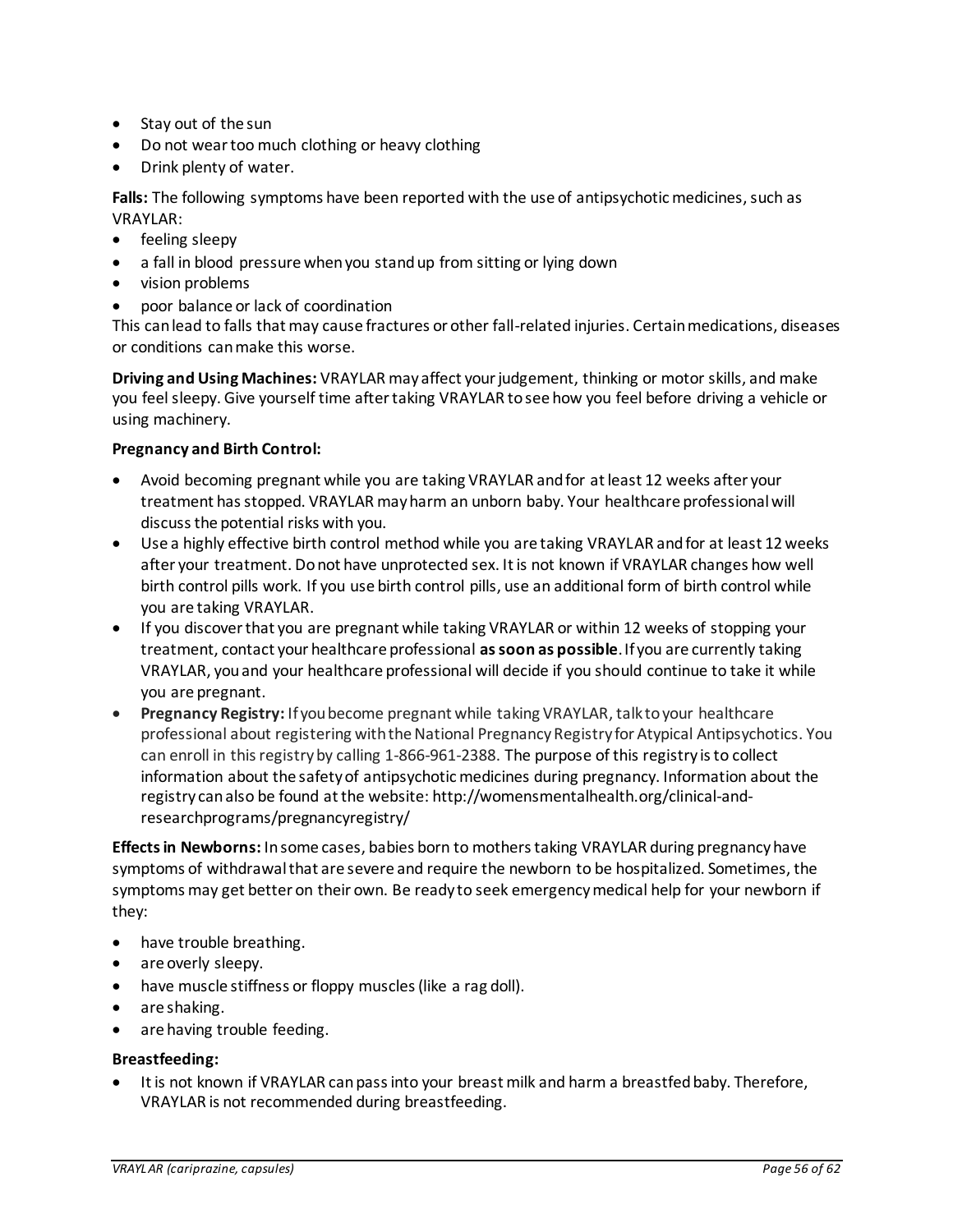• Talk to your healthcare professional about the best way to feed your baby while you take VRAYLAR.

**Check-ups and testing:** Your healthcare professional may do check-ups and tests before you start VRAYLAR and during your treatment. These tests may include:

- blood tests to monitor:
	- blood sugar
	- red and white blood cell count
	- amount of platelets
	- lipid levels (a type of fatty substance in your body)
	- that your liver or kidneys are working properly
- blood pressure checks to monitor any changes.
- body weight checks to monitor any weight gain.
- eye examinations to monitor any changes in your vision.

Your healthcare professional may also regularly monitor you for signs of misuse and abuse.

## **Tell your healthcare professional about all the medicines you take, including any drugs, vitamins, minerals, natural supplements or alternative medicines.**

### **Serious Drug Interactions**

### **Do not take VRAYLAR with:**

- strong or moderate CYP3A4 inhibitors. Strong or moderate CYP3A4 inhibitors should also not be taken for at least 2 weeks after your treatment with VRAYLAR has stopped.
- strong or moderate CYP3A4 inducers.

### **Strong and moderate CYP3A4 inhibitors or inducers include but are not limited to:**

- medicines used to treat fungal infections (e.g., ketoconazole, itraconazole)
- certain medicines used to treat bacterial infections (e.g., rifampin, erythromycin, clarithromycin)
- medicines used to treat viral infections, including HIV infections and AIDS (e.g., efavirenz)
- medicines used to treat high blood pressure, or chest pain (e.g., bosentan, diltiazem)
- certain medicines used to treat depression
- medicines used to treat seizures (e.g., carbamazepine, phenytoin, phenobarbital)
- certain medicines used to treat inflammation
- St. John's Wort, a herbal remedy
- grapefruit, grapefruit juice, or products containing grapefruit extract

Ask your healthcare professional if you are unsure you are taking them.

### **The following may also interact with VRAYLAR:**

- midazolam, used before surgery to cause sleepiness, relieve anxiety and prevent any memory of the event.
- triazolam, used to treat insomnia.
- digoxin, used to treat various heart conditions.
- dabigatran, used to prevent blood clots.
- cimetidine and ranitidine, used to treat ulcers of the stomach and intestines.
- birth control pills.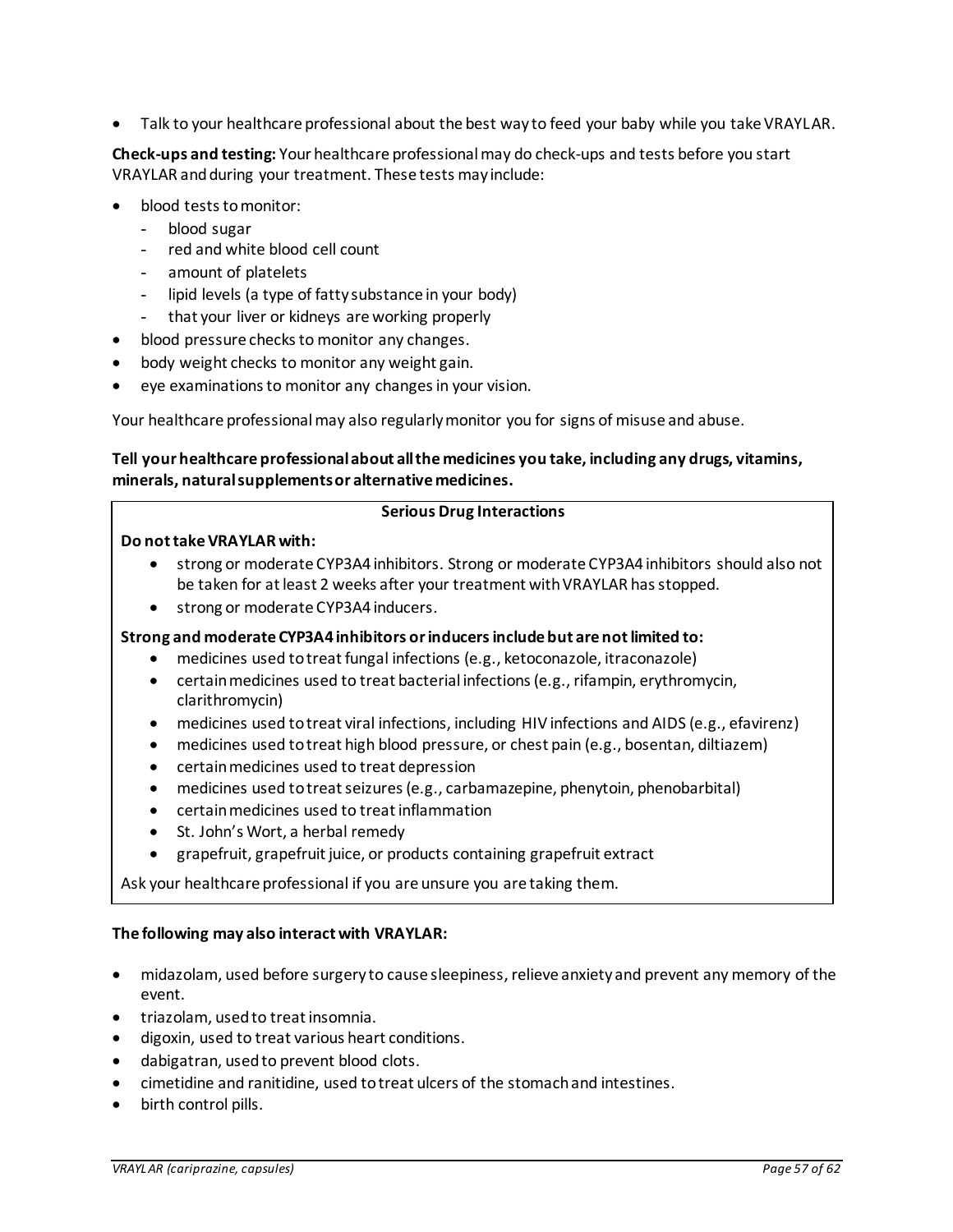• alcohol. This includes prescription and non-prescription medications that contain alcohol.

Taking VRAYLAR with other medicines may cause possible serious side effects. It can also affect how VRAYLAR or your other medicines work. Therefore, while you are taking VRAYLAR it is important that you:

- only take medicines prescribed by your healthcare professional.
- talk to your healthcare professional first before starting or stopping any medicines.

### **How to take VRAYLAR:**

- The dose prescribed to you will depend on your medical condition. Your healthcare professional will prescribe you the lowest dose possible needed for your treatment and may increase your dose depending on how you respond to VRAYLAR. Take VRAYLAR exactly as your healthcare professional tells you to take it.
- Even if you feel better, do **NOT** change your dose or stop taking VRAYLAR without talking to your healthcare professional.
- Take VRAYLAR once a day, with or without food.
- Try taking VRAYLAR at the same time each day.

### **Usual dose:**

The usual starting dose is 1.5 mg, once a day.

### **Schizophrenia**

The recommended dose range is 1.5 mg to 6 mg, once a day. The maximum recommended dose is 6 mg per day.

### Bipolar mania

The recommended dose range is 1.5 mg to 6 mg, once a day. The maximum recommended dose is 6 mg per day.

### Bipolar depression

Your healthcare professional may increase your dose to 3 mg once a day on Day 15 of your treatment. The maximum recommended dose is 3 mg per day.

### **Overdose:**

Symptoms of an overdose with VRAYLAR may include:

- dizziness or light-headedness when standing up
- feeling sleepy

If you think you, or a person you are caring for, have taken too much VRAYLAR, contact a healthcare professional, hospital emergency department, or regional poison control centre immediately, even if there are no symptoms.

### **Missed Dose:**

If you miss a dose by only a few hours, take it as soon as possible. If most of the day has passed since your missed dose, skip that dose and wait until your next scheduled dose. Never take two doses at once.

### **What are possible side effects from using VRAYLAR?**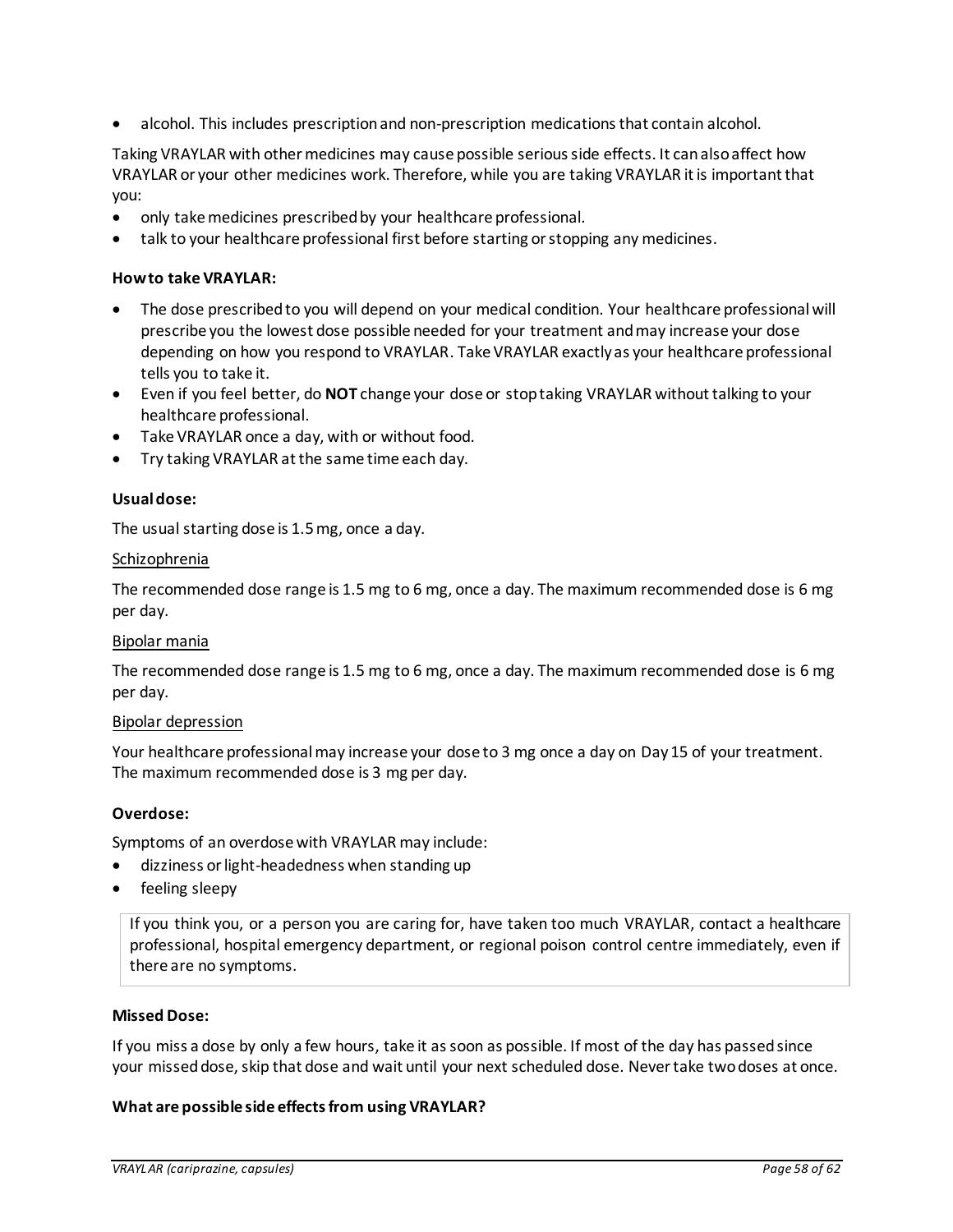These are not all the possible side effects you may have when taking VRAYLAR. If you experience any side effects not listed here, tell your healthcare professional.

You may experience side effects several weeks after starting treatment with VRAYLAR, or a dose increase. This is due to the fact that it takes a few weeks for the medicine to accumulate in your body.

Side effects may include:

- back or abdominal pain
- changes in vision
- diarrhea, constipation, indigestion, nausea or vomiting
- excessive sweating
- falls and fractures
- feeling agitated
- feeling tired or sleepy, trouble falling or staying asleep
- headache
- joint pain or stiffness
- painful menstrual periods (women)
- pain in arms, legs, feet or hands
- toothache
- stuffy or runny nose
- frequent urination
- weight gain, changes in appetite (loss or increase)

| Serious side effects and what to do about them                                                                                                                                         |                                      |              |                               |  |  |
|----------------------------------------------------------------------------------------------------------------------------------------------------------------------------------------|--------------------------------------|--------------|-------------------------------|--|--|
| Symptom/effect                                                                                                                                                                         | Talk to your healthcare professional |              | Stop taking drug and          |  |  |
|                                                                                                                                                                                        | Only if severe                       | In all cases | get immediate<br>medical help |  |  |
| <b>VERY COMMON</b>                                                                                                                                                                     |                                      |              |                               |  |  |
| <b>Extrapyramidal Symptoms (EPS):</b><br>abnormal muscle movements,<br>including difficulty starting muscle<br>movements, shaking, restlessness<br>or muscle stiffness without pain.   |                                      | V            |                               |  |  |
| <b>UNCOMMON</b>                                                                                                                                                                        |                                      |              |                               |  |  |
| Hyperglycemia (high blood sugar):<br>increased thirst, frequent<br>urination, excessive hunger,<br>headache, blurred vision and<br>fatigue.                                            | V                                    |              |                               |  |  |
| Blood clots: swelling, pain and<br>redness in an arm or leg that can<br>be warm to the touch. You may<br>develop sudden chest pain,<br>difficulty breathing and heart<br>palpitations. |                                      | V            |                               |  |  |
| <b>Hypertension</b> (high blood<br>pressure): shortness of breath,                                                                                                                     |                                      | V            |                               |  |  |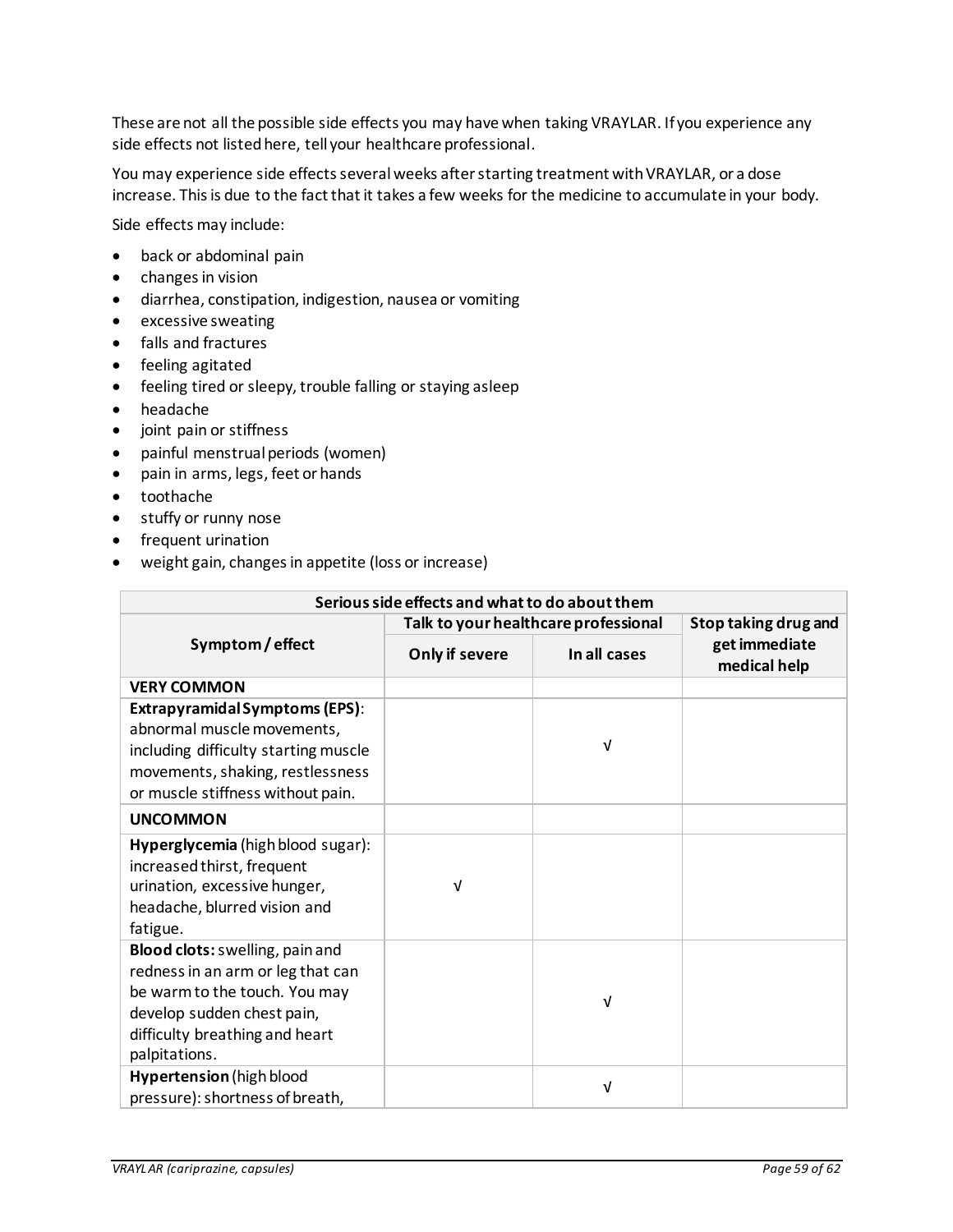| Serious side effects and what to do about them |                                      |                      |                               |  |  |  |
|------------------------------------------------|--------------------------------------|----------------------|-------------------------------|--|--|--|
|                                                | Talk to your healthcare professional | Stop taking drug and |                               |  |  |  |
| Symptom/effect                                 | Only if severe                       | In all cases         | get immediate<br>medical help |  |  |  |
| fatigue, dizziness or fainting, chest          |                                      |                      |                               |  |  |  |
| pain or pressure, swelling in your             |                                      |                      |                               |  |  |  |
| ankles and legs, bluish colour to              |                                      |                      |                               |  |  |  |
| your lips and skin, racing pulse or            |                                      |                      |                               |  |  |  |
| heart palpitations.                            |                                      |                      |                               |  |  |  |
| Hypotension (low blood pressure):              |                                      |                      |                               |  |  |  |
| dizziness, fainting, light-                    |                                      |                      |                               |  |  |  |
| headedness, blurred vision,                    |                                      | V                    |                               |  |  |  |
| nausea, vomiting, fatigue (may                 |                                      |                      |                               |  |  |  |
| occur when you go from lying or                |                                      |                      |                               |  |  |  |
| sitting to standing up).                       |                                      |                      |                               |  |  |  |
| Tachycardia (abnormally fast                   |                                      | $\sqrt{ }$           |                               |  |  |  |
| heartbeat)                                     |                                      |                      |                               |  |  |  |
| <b>RARE</b>                                    |                                      |                      |                               |  |  |  |
| <b>Suicidal Thoughts or Actions:</b>           |                                      |                      |                               |  |  |  |
| thoughts or attempts to hurt or kill           |                                      |                      | V                             |  |  |  |
| yourself.                                      |                                      |                      |                               |  |  |  |
| <b>Neuroleptic Malignant Syndrome:</b>         |                                      |                      |                               |  |  |  |
| pronounced muscle stiffness or                 |                                      |                      |                               |  |  |  |
| inflexibility with high fever, rapid           |                                      |                      | V                             |  |  |  |
| or irregular heartbeat, sweating,              |                                      |                      |                               |  |  |  |
| state of confusion, or reduced                 |                                      |                      |                               |  |  |  |
| consciousness.                                 |                                      |                      |                               |  |  |  |
| Tardive Dyskinesia: muscle                     |                                      |                      |                               |  |  |  |
| twitching or unusual/abnormal                  |                                      | ν                    |                               |  |  |  |
| movement of the face or tongue or              |                                      |                      |                               |  |  |  |
| other parts of your body.                      |                                      |                      |                               |  |  |  |
| Seizures (fits): loss of                       |                                      |                      |                               |  |  |  |
| consciousness with uncontrollable              |                                      |                      | $\sqrt{ }$                    |  |  |  |
| shaking.                                       |                                      |                      |                               |  |  |  |
| Dysphagia: difficulty swallowing               |                                      |                      |                               |  |  |  |
| that can cause food or liquid to get           |                                      | $\sf V$              |                               |  |  |  |
| into your lungs, problems with                 |                                      |                      |                               |  |  |  |
| your esophagus.                                |                                      |                      |                               |  |  |  |
| <b>Allergic Reaction: difficulty</b>           |                                      |                      |                               |  |  |  |
| swallowing or breathing, wheezing;             |                                      |                      |                               |  |  |  |
| drop in blood pressure; feeling sick           |                                      |                      | V                             |  |  |  |
| to your stomach and throwing up;               |                                      |                      |                               |  |  |  |
| hives or rash; swelling of the face,           |                                      |                      |                               |  |  |  |
| lips, tongue or throat.                        |                                      |                      |                               |  |  |  |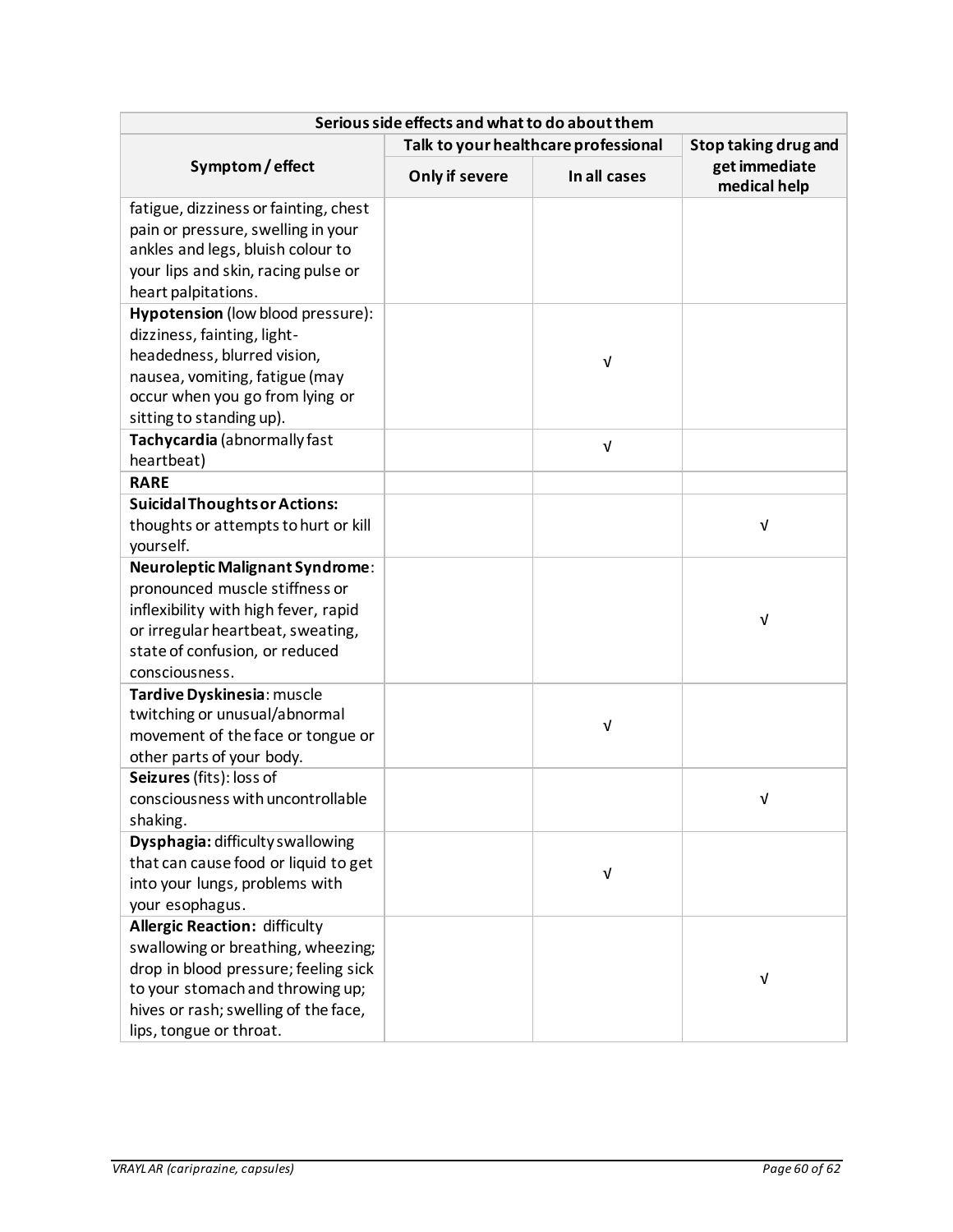| Serious side effects and what to do about them                  |                                      |              |                               |  |  |
|-----------------------------------------------------------------|--------------------------------------|--------------|-------------------------------|--|--|
|                                                                 | Talk to your healthcare professional |              | Stop taking drug and          |  |  |
| Symptom/effect                                                  | Only if severe                       | In all cases | get immediate<br>medical help |  |  |
| Hepatitis (inflammation of liver):                              |                                      |              |                               |  |  |
| abdominal pain, fatigue, fever,                                 |                                      |              |                               |  |  |
| itchiness, light coloured stool,                                |                                      |              | $\sqrt{ }$                    |  |  |
| trouble thinking clearly, yellowing                             |                                      |              |                               |  |  |
| of the skin.                                                    |                                      |              |                               |  |  |
| Rhabdomyolysis (breakdown of                                    |                                      |              |                               |  |  |
| damaged muscle): muscle                                         |                                      |              | V                             |  |  |
| tenderness, weakness, red-brown                                 |                                      |              |                               |  |  |
| (tea-coloured) urine.                                           |                                      |              |                               |  |  |
| Stroke (bleeding or blood clot in                               |                                      |              |                               |  |  |
| the brain): sudden numbness,                                    |                                      |              |                               |  |  |
| weakness or tingling of the face,                               |                                      |              |                               |  |  |
| arm, or leg, particularly on one                                |                                      |              |                               |  |  |
| side of the body, sudden<br>headache, blurry vision, difficulty |                                      |              | V                             |  |  |
| swallowing or speaking, or                                      |                                      |              |                               |  |  |
| lethargy, dizziness, fainting,                                  |                                      |              |                               |  |  |
| vomiting, trouble understanding,                                |                                      |              |                               |  |  |
| trouble with walking and loss of                                |                                      |              |                               |  |  |
| balance.                                                        |                                      |              |                               |  |  |
| Severe Skin Reactions: fever,                                   |                                      |              |                               |  |  |
| severe rash, swollen lymph glands,                              |                                      |              |                               |  |  |
| flu-like feeling, blisters and peeling                          |                                      |              |                               |  |  |
| skin that may start in and around                               |                                      |              |                               |  |  |
| the mouth, nose, eyes and genitals                              |                                      |              |                               |  |  |
| and spread to other areas of the                                |                                      |              | $\sf V$                       |  |  |
| body, yellow skin or eyes,                                      |                                      |              |                               |  |  |
| shortness of breath, dry cough,                                 |                                      |              |                               |  |  |
| chest pain or discomfort, feeling                               |                                      |              |                               |  |  |
| thirsty, urinating less often, less                             |                                      |              |                               |  |  |
| urine.                                                          |                                      |              |                               |  |  |
| <b>VERY RARE</b>                                                |                                      |              |                               |  |  |
| Priapism: long-lasting (greater                                 |                                      |              |                               |  |  |
| than 4 hours in duration) and                                   |                                      |              | $\sqrt{ }$                    |  |  |
| painful erection of the penis.                                  |                                      |              |                               |  |  |

If you have a troublesome symptom or side effect that is not listed here or becomes bad enough to interfere with your daily activities, tell your healthcare professional.